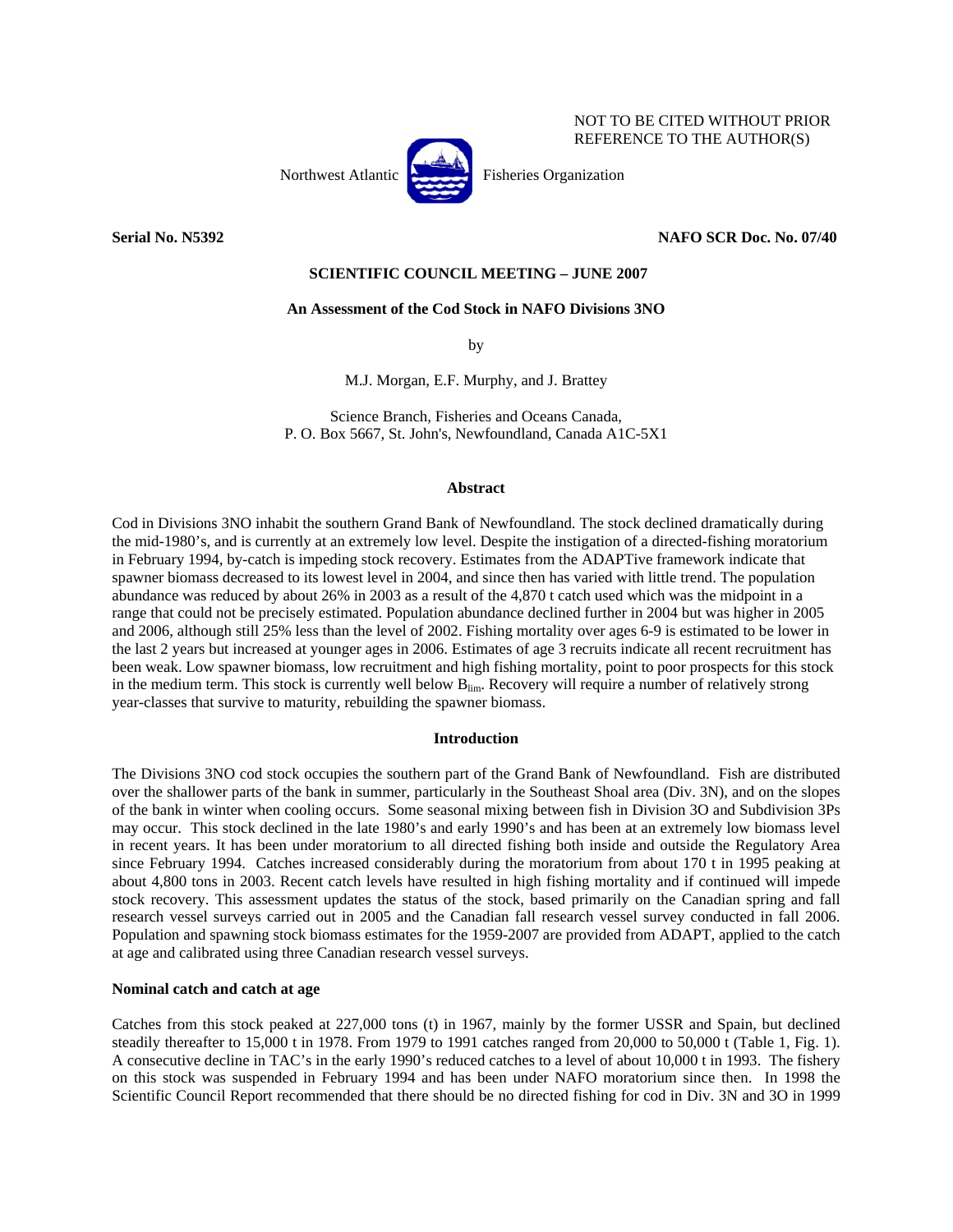and that by-catches in fisheries targeting other species should be kept at the lowest possible level. All subsequent assessments have re-iterated this advice.

Landings since 1994 (Fig 1), including Canadian surveillance and NAFO Scientific Council estimates (Table 1), have been increasing from 170 t in 1995 to 4,800 t in 2003. The 2003 catch could not be precisely estimated but is believed to be between a range of 4,300 t -5, 450 t. The 2004 catch was estimated to be about 900 t. This was the first time since 1999 that the catch was below 1,000 t. The catch in 2005 and 2006 was estimated to be 736 t and 601 t, respectively.

Sampling data for 2005 were limited to Canadian (Table 2-3), Spanish (Gonzalez et al., MS 2006) and Russian (Vaskov et al., MS 2006) otter trawl fisheries. Sampling data for 2006 came from Canadian (Table 2-3), Portuguese (Vargas et al., MS 2007), and Russian (Vaskov at al., MS 2007) research reports. The total catch-at-age from bycatches in 2005 and 2006 is presented in Table 4. A review of the sampling over the period 1995-2006 used to produce a catch-at-age for this stock is provided in Table 5. This table indicates considerable sampling deficiencies. In 1996, 1997, and 1998 the sampling was considered to be inadequate to develop a catch-at-age. An approach for developing catch at age for this period based on using an average partial recruitment vector, is presented in Stansbury et al. (1999). For 1999 and 2000 there are also gaps in the data but through the use of sampling collected by other contracting countries and by making use of Canadian research vessel survey age length keys, the catch at age was estimated. In 2005 to 2006, catch-at-age was compiled as detailed in Table 5. The 1997 and 1998 year classes have been prominent in the catch since 2003 but in 2006 catch-at-age shifted to much younger ages with ages 2-5 (the 2001-2004 year classes) dominating (Fig. 2).

Inadequate sampling also presents problems for computing mean weight at age. To fill the 1996-1998 gap, a geometric mean was computed at each age, using the three nearest non-zero values on either side of the three year window. Catch-at-age and mean weights-at-age from the fisheries in the 1959-2006 period are presented in Tables 6 and 7. Historically, age 4-6 year old fish have dominated the catches.

### **Research vessel survey data**

Stratified-random bottom trawl surveys have been conducted in spring by Canadian research vessels in Divs. 3N and 3O since 1971 and 1973, respectively, with the exceptions of 1983 in Div. 3N and 1974 and 1983 in Div. 3O. In 2006 survey coverage was incomplete and the 2006 spring survey is not considered an index of population size. Surveys from 1971 to 1982 were conducted by the research vessel *A.T. CAMERON* and those since 1984 were conducted by the sister ships *ALFRED NEEDLER* and *WILFRED TEMPLEMAN*. The stratification scheme used for these surveys is based on depth and is presented in Fig. 3. Autumn surveys have been carried out in Divisions 3NO from 1990 to 2006 using the *WILFRED TEMPLEMAN* for strata less than 730 m. Starting in 1995 the *Teleost* was used for strata greater than 731 to a maximum depth of 1500m, but coverage has not been consistent in these greater depths. Because of vessel difficulties in 1996 the *ALFRED NEEDLER* concluded the survey in strata less than 731m.

In the autumn of 1995, the Campelen 1800 shrimp trawl with rockhopper footgear was introduced in the Canadian groundfish survey, replacing the Engel 145 Hi-rise trawl that had been previously used. The Campelen trawl is towed at 3.0 knots for 15 min instead of 3.5 knots for 30 minutes in the case of the Engel trawl. The selectivities of the two nets were estimated in comparative fishing experiments in 1995 and 1996 and were found to be markedly different, with the Campelen being far more effective at catching small cod and slightly less effective at catching large cod (Warren 1997; Warren et al. 1997). Conversion of Engels catches to Campelen equivalent catches are reported by Stansbury (1996, 1997).

Abundance and biomass estimates for these surveys are presented in Tables 8-19 and are plotted for the index strata (<200 fathoms) in Figs. 4-5. Abundance and biomass have been extremely low in both Div. 3N and Div. 3O from 1994 onwards. The swept area biomass estimate from index strata surveyed in 3NO combined for 2005 spring and autumn are 43,184 t and 40,607 t respectively. The swept area estimates in Divs. 3NO combined for 2006 autumn was 41,211t.

The mean numbers per tow at age for the index strata (i.e. strata with depths < 200 fathoms) in 3NO combined are given in Table 18 for the spring survey and Table 19 for the autumn survey, and are plotted in Fig. 6 (age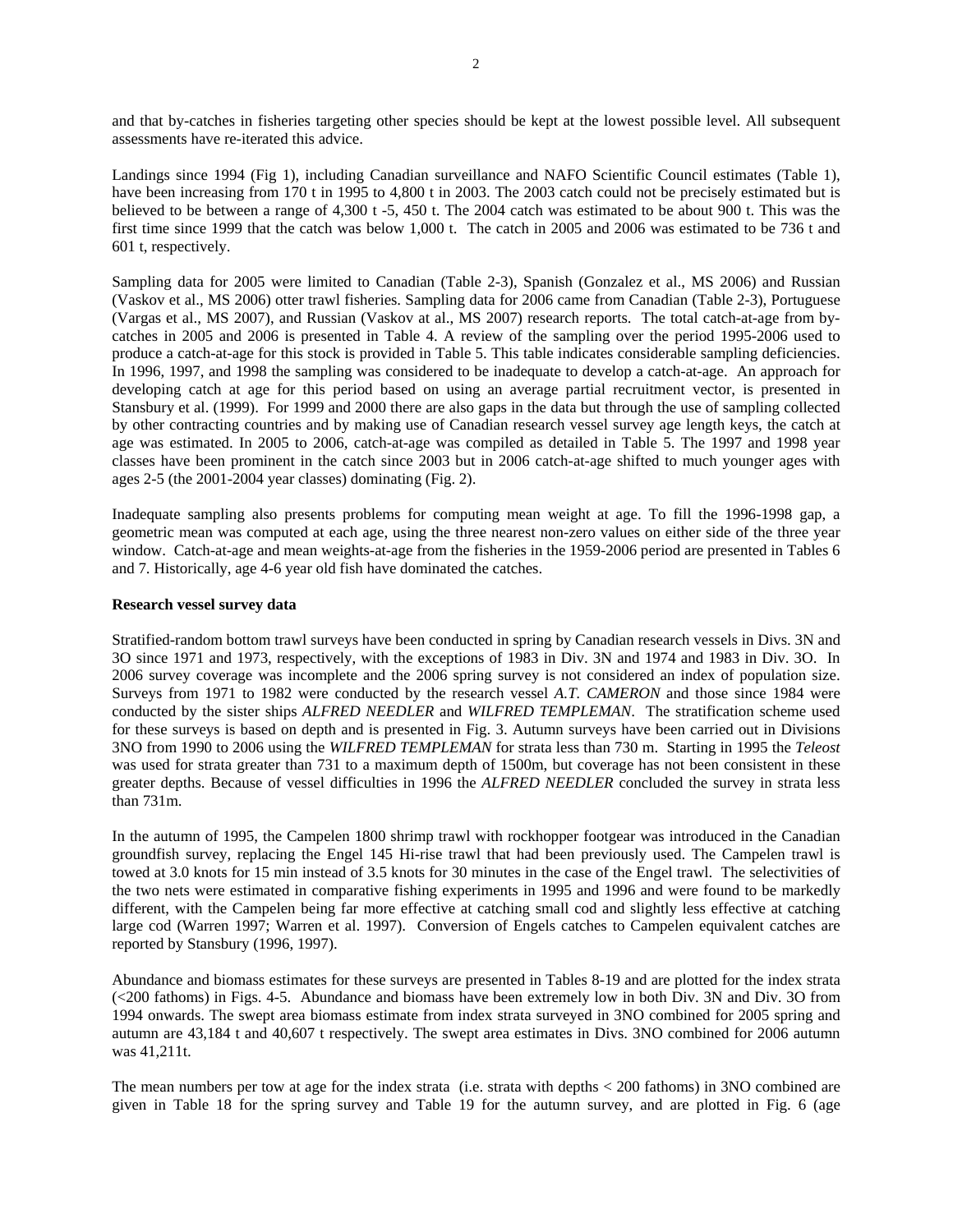aggregated). Both the spring and fall indices have been extremely low in all years after 1993. The 2004 values are among the lowest observations in the series and represented the fourth consecutive year of decline. There was a slight increase in 2005. The 2003 year-class, although still very weak, appears slightly stronger than the 2000-2001 year-classes. An index derived from a juvenile flatfish survey conducted by Canada from 1989 to 1994 is presented in Table 20.

Fixed station grid surveys conducted in July by a Canadian based fishing company in cooperation with the Canadian Department of Fisheries and Oceans were available for the period 1996 to 2004 for Div. 3NO are described in Maddock Parsons et al. (MS 2005). Catch rate of cod (Fig. 7, kg/hour) increased from about 70 kg in 1997 to 193 kg in 1999, declined sharply to about 70 kg in 2000 and was stable to 2002. Catch rate declined to the lowest level in the time series at about 36 kg in 2004. These surveys have been discontinued.

Stratified-random surveys were conducted by Spain in the NRA area of Div. 3NO from 1995-2006 (Gonzales-Troncoso et al MS 2007). The series began utilizing a Pedreira trawl on the C/V Playa de Menduiña then converted to a Campelen 1800 trawl on the R/V Vizconde de Eza in 2001. The 1997-2000 data were converted into Campelen units by modeling data collected during comparative fishing trials in 2001. The data for 1995-1996 were not presented because the deeper strata in the area of coverage were not sampled. The mean weight per tow (Fig. 8) increased from 2.5 kg in 1997 to 19.5 kg in 1998 then declined to 3.5 kg in 1999. The index increased again to 37 kg in 2001 then declined rapidly to 11 kg in 2002 followed by successive declines to 4 kg in 2004. There was a large increase in 2006, with that value being the second largest in the time series. The peaks in 1998 and 2001 were influenced by large single tows in those years.

# **Analysis**

# Maturity at age

As in the 2003 assessment, annual proportion mature is modeled by cohort. This method has been used to estimate maturities of cod in NAFO Sub-Div 3Ps (Brattey et al. 2002), NAFO Divs. 2J+3KL (Lilly et al. 2003), and also for American Plaice in NAFO Divs. 3LNO (Morgan et al. 2002). A probit model with a logit link function was fitted by cohort to Canadian spring survey data. The model fitted the data for all cohorts from 1953 to 1999, except for the 1991 cohort. The estimated age at 50% maturity (A50) ranged between 5.6 and 7.4 years for cohorts produced from the 1950's to 1980's (Fig. 9). Age at 50% maturity declined during 1980-1990 from approximately 6.8 to 4.9. Estimates of A50 since the 1990 cohort, although variable, have generally been lower than those estimated for cohorts produced from the 1950's to the early 1980s, and the estimates for the two most recent cohorts (1998 and 1999) are the lowest observed in the time series. Estimates for the 1991 cohort were produced by averaging the estimates from the two adjacent years. The model predicted proportion of females mature at age is given in Table 21. As the estimation is by cohort, special considerations are needed to fill the older ages for the starting years, and also for the younger ages for current years. These values were produced by averaging using the previous/following 3 years for the appropriate age (shaded cells in table 21). Estimated annual maturities for 1975-2005 are plotted for selected ages as an illustration in Fig. 10. Estimated proportion mature for these ages have all increased over this time period.

# Sequential population analysis

The catch at age used in the sequential population analysis applying the ADAPT framework (Gavaris 1988) is presented in Table 22. The catch for age 2 is from the NAFO SCR Docs series presented from 1988 to 1998. Zero catch was assumed for age 2 in years 1959-1987. Due to inadequate sampling of removals, total catch for 1996-1998 was proportioned by age using the average partial recruitment vector from 1990-93 (from a previous ADAPT run) with the fully recruited *F* estimated from a catch projection so as to match the observed catch (further details in catch-at-age section). Catches since that time have been age-disaggregated using samples from contracting parties and Canadian RV age-length data.

The ADAPT was calibrated with Canadian RV survey spring 1984-2005, Canadian RV survey fall 1990-2006 at age and Canadian juvenile survey 1989-94 indices was applied to estimate terminal numbers  $N_{i,t}$ ,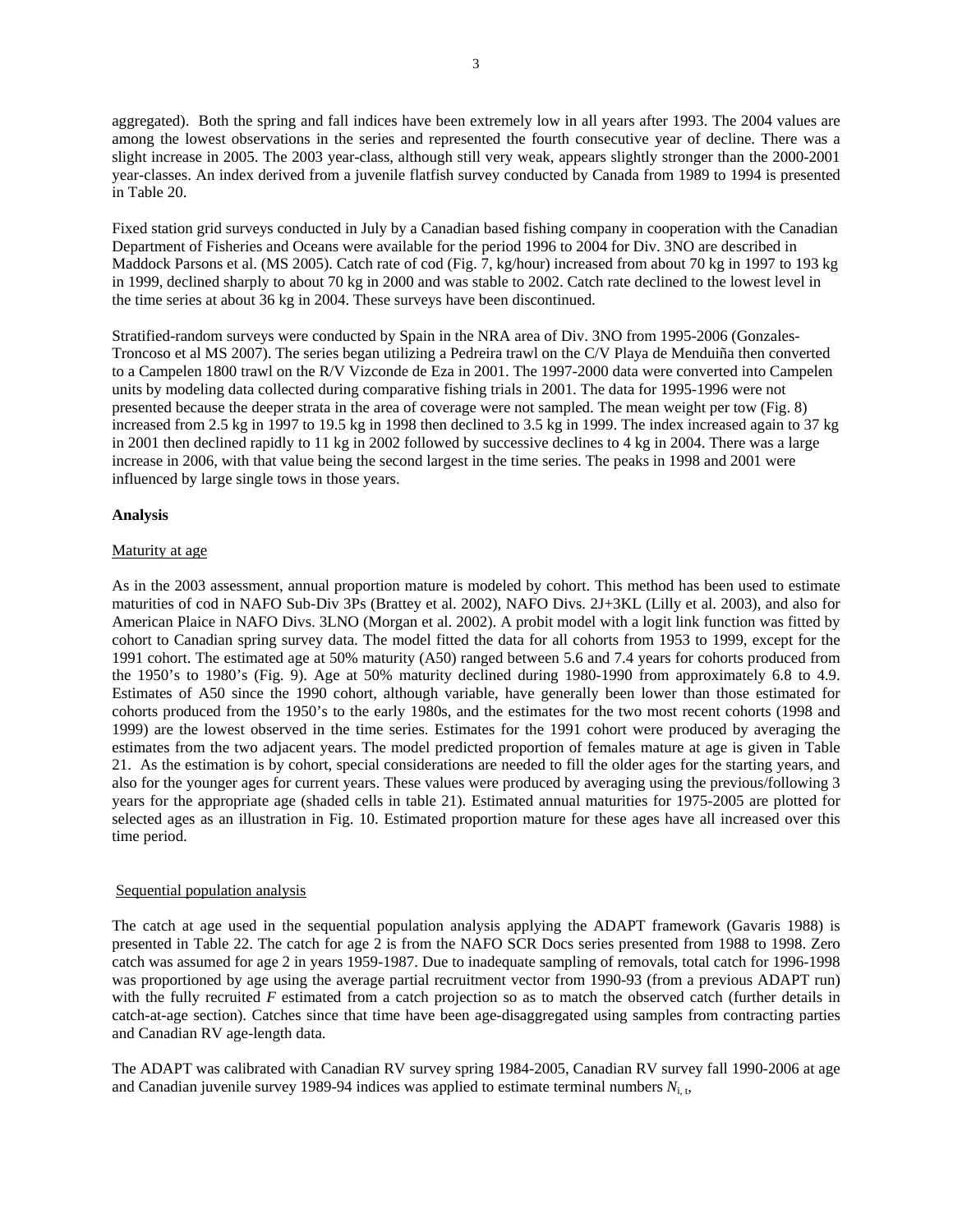where  $i = 3$  to 12, for  $t = 2007$  and  $i = 12$ , for  $t = 1994$  to 2006,

and Catchabilities

- $q_1$  where  $i = 2$  to 10 for the Canadian Research Vessel survey spring
- $q2_i$  where  $i = 2$  to 10 for the Canadian Research Vessel survey fall
- $q3<sub>i</sub>$  where  $i = 2$  to 10 for the Juvenile Research Vessel survey.

The following structure was imposed:

 natural mortality was assumed to be 0.2, fishing mortality on the oldest age (12) set equal to the average F for ages 6 to 9 for years 1959-1993, no "plus" age class, equal weighting of all indices, no error in the catch numbers-at-age.

Input data were:

Catch numbers at age, Ci,t where  $i = 2$  to 12 and  $t = 1959$  to 2006, Canadian Research Vessel survey estimates of mean numbers per tow-at-age (Campelen or Campelen equivalent values), RV1i,t where  $i = 2$  to 10 and  $t = 1984$  to 2005, spring RV2i,t where  $i = 2$  to 10 and  $t = 1990$  to 2006, fall and Canadian juvenile Research Vessel survey estimates of mean numbers per tow-at-age (Yankee 41.5 shrimp trawl in August – September) RV3i,t where  $i = 2$  to 10 and  $t = 1989$  to 1994.

The objective function minimized is

$$
SS = \sum_{s,i,t} \{ \ln(RV_{s,i,t}) - \ln(q_{s,i} N_{i,t}) \}^2
$$

where  $s =$  Survey 1 to 3, i =age 2 to 10, t= year of survey.

This particular model formulation was selected since it follows the accepted VPA from the last assessment and effectively deals with problems associated with zeros in the catch matrix at the age 12 for 1994-1996 and in 2006 (by estimating survivors at age 12 in these years). The statistics associated with the ADAPT output are given in Table 22. The mean square error for the model fit (MSE) was 0.685. The relative error in the parameter estimates of abundance decreased with age from a high of 86% at age 3 to a low of 33% at age 12. Relative bias was a high of 38% at age 3 decreasing to 5% at age 12.

The estimated survivors and catchabilities (Fig. 11) together with standard errors of the estimates are also provided in Table 22. Catchabilities generally decrease with age for all three surveys with the spring and fall having similar q's for ages 7-10 (Fig 11). The Yankee 41.5 (juvenile survey) catchability for age 2 is more than three times that for the Campelen surveys.

Residual plots from the ADAPT run are presented in Fig. 12. Overall the spring and fall surveys show little pattern in the residuals, although there are some year effects. These are evident in the spring survey in 1987, 1993, 1996 and 1998 (positive) and 1989, 1995, 2002 (negative) (Fig 12). The fall 1996 estimates have large negative residuals. Large residuals in the fall survey for 1996 are ages 5, 6 and 7. The juvenile survey residuals show 1989 had a negative year effect.

Bias-adjusted estimates of population numbers (Fig. 13, left panel) and fishing mortality at age (Fig. 14) are given in Tables 23 and 24 respectively. The age 2 value in 2007 is the geometric mean of the 2004-2006 age 2 estimates. Population numbers remain very low although there has been a slight increase since 2005. The 1989 year-class, the most recent evidence of non-negligible recruitment (Fig. 15), is no longer contributing to the VPA population (since 2001). In general, estimated recruitment for the past decade has been extremely low. Thus, future prospects for this stock are extremely poor. The 1996-1998 year-classes are now the most prominent year-classes in the population,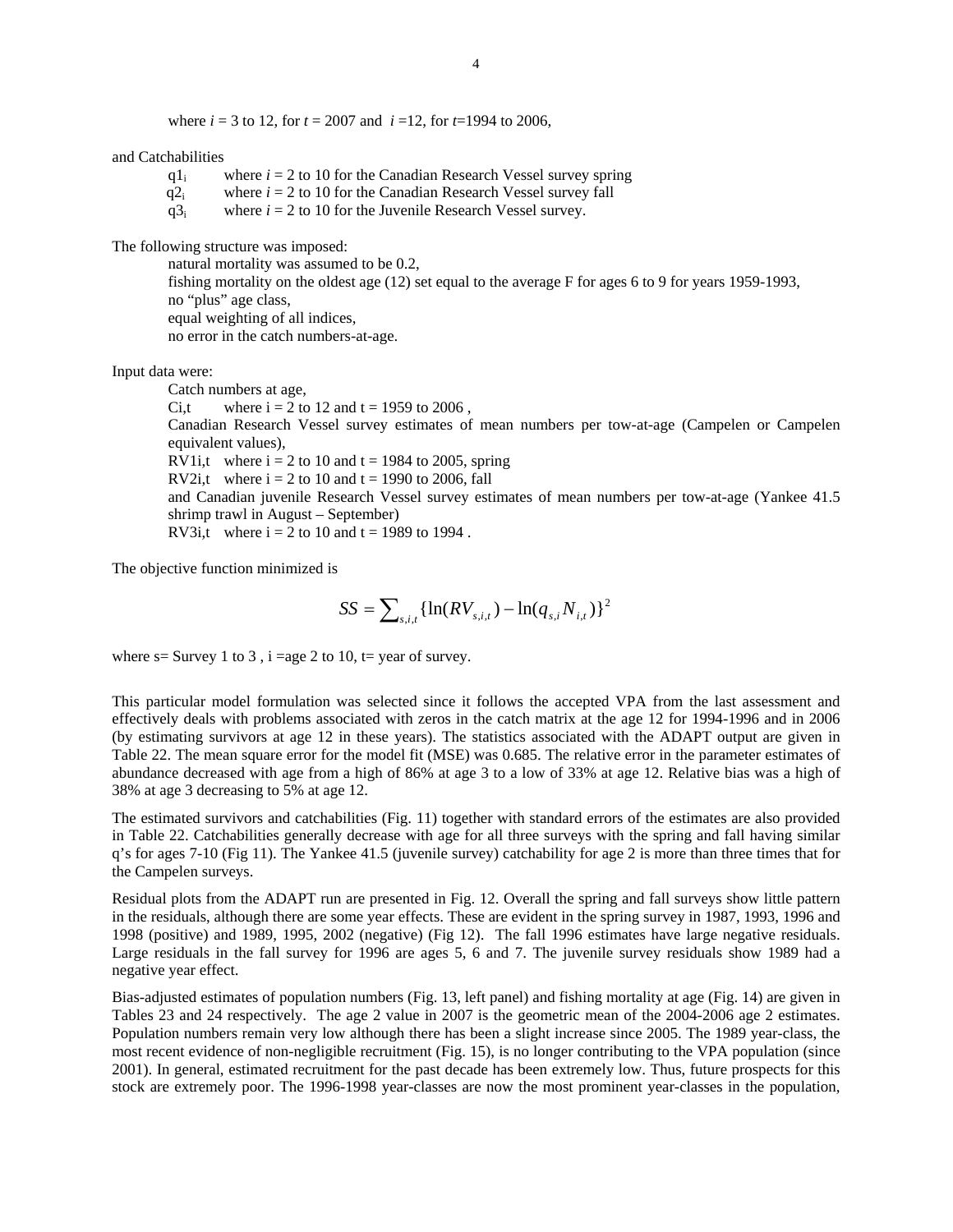but the strength of these year-classes is quite low relative to historic estimates. The 2003 year-class is the largest since those year-classes but lower than the 1996-1998 year-classes.

Beginning of year mean weight-at-age calculated from the commercial catch is presented in Table 25. These weights are used to calculate biomass, given in Table 26. Stock biomass, which increased from the time of the moratorium until 1997, has been relatively stable since then. The maturities computed using the cohort model are used to compute the spawning stock biomass (Table 27, Fig. 16). Current SSB is estimated to be about 7,500 t, which is approximately 12% of  $B_{\text{lim}}(60,000 \text{ t})$ .

Estimates of fishing mortalities in 2006 for most ages are high, particularly for the younger ages, and are cause for concern for a stock under moratorium. Two reference F's are considered, both the age  $6 - 9$  average and the average

F from ages 4 - 6. The *F*4:6 increased dramatically in 2006 due to a shift in catch to ages 2 to 5. The population abundance was reduced by about 26% in 2003 as a result of the 4,870 t catch used which was the midpoint in a range that could not be precisely estimated. Population abundance declined further in 2004 but was higher in 2005 and 2006, although still 25% less than the level of 2002.

#### Retrospective analysis

A retrospective analysis was conducted, and seven years of successive data were removed, and the estimation (identical structure to the VPA above) was repeated for each case. Estimation of population numbers at January 1 2006 (1 year retrospective) has the same number of years of spring survey index as the present assessment since the spring survey in 2006 was not considered a reasonable index of the stock due to poor coverage. Recruitment (Table 28, Fig. 17) and SSB tended to be under estimated as successive years of data were excluded from the analysis. Conversely, mean  $\overline{F}_{4-6}$  was over estimated in the year of the assessment in most years, but estimates of F were

virtually identical in the last 2 years (Fig.17).

#### Deterministic Projections

Given the depressed state of the stock, coupled with the fact that no strong year-classes exist in the current population structure, it was regarded that stochastic projections would not alter perceptions about stock status in the short to medium term. However, deterministic projections still prove informative. The projections were carried out to forecast spawning stock biomass over 5 years assuming a fixed recruits-per-spawner rate, weight-at-age, natural mortality, and current fishing morttality (all averages over the final three years of SPA) as well as F=0. Input data for the projections are in table 29. The partial recruitment vector was computed by averaging the PR vector over the last three years, then re-scaling this vector by the mean values over ages 4 to 6. The average R/S from 2004-2006 is about 0.14 compared to a historical average of 0.72 for the 1959-2006 time series.

The projections indicate that after some small increase under conditions of current F, SSB declines slightly by the end of the projection period (Fig 18). Under the F=0 scenario there is some increase in SSB over the time period of the projection with SSB reaching 11800 t by 2012. The SSB is 1.6 times higher at the end of the projection period under the F=0 scenario than at F=current. The projection is more optimistic than the projection in the last assessment because a decline in F and a slightly stronger 2003 year class have resulted in some small increase in the estimate of population abundance. In addition the under F=current conditions in the last assessment included the very high estimates of F in 2003 in the average calculated to represent current F. In both scenarios SSB remains at extremely low levels compared to historic values and well below Blim.

#### **Conclusion**

The 2005 spring and fall research vessel surveys, and the 2006 fall survey indicate that the current stock size remains at an extremely low level. Survey abundance and mean numbers per tow have increased somewhat since the last assessment of this stock. The survey by EU-Spain showed an increase in biomass in 2006. Estimates from the ADAPTive framework indicate that spawner biomass decreased to its lowest level in 2004, and since then has varied with little trend. Fishing mortality over ages 6-9 is estimated to be lower in the last 2 years but increased at younger ages in 2006. Low spawner biomass, low recruitment and high fishing mortality point to poor prospects for this stock in the medium term. This stock is currently well below the existing  $B_{\text{lim}}$ . Recovery will require a number of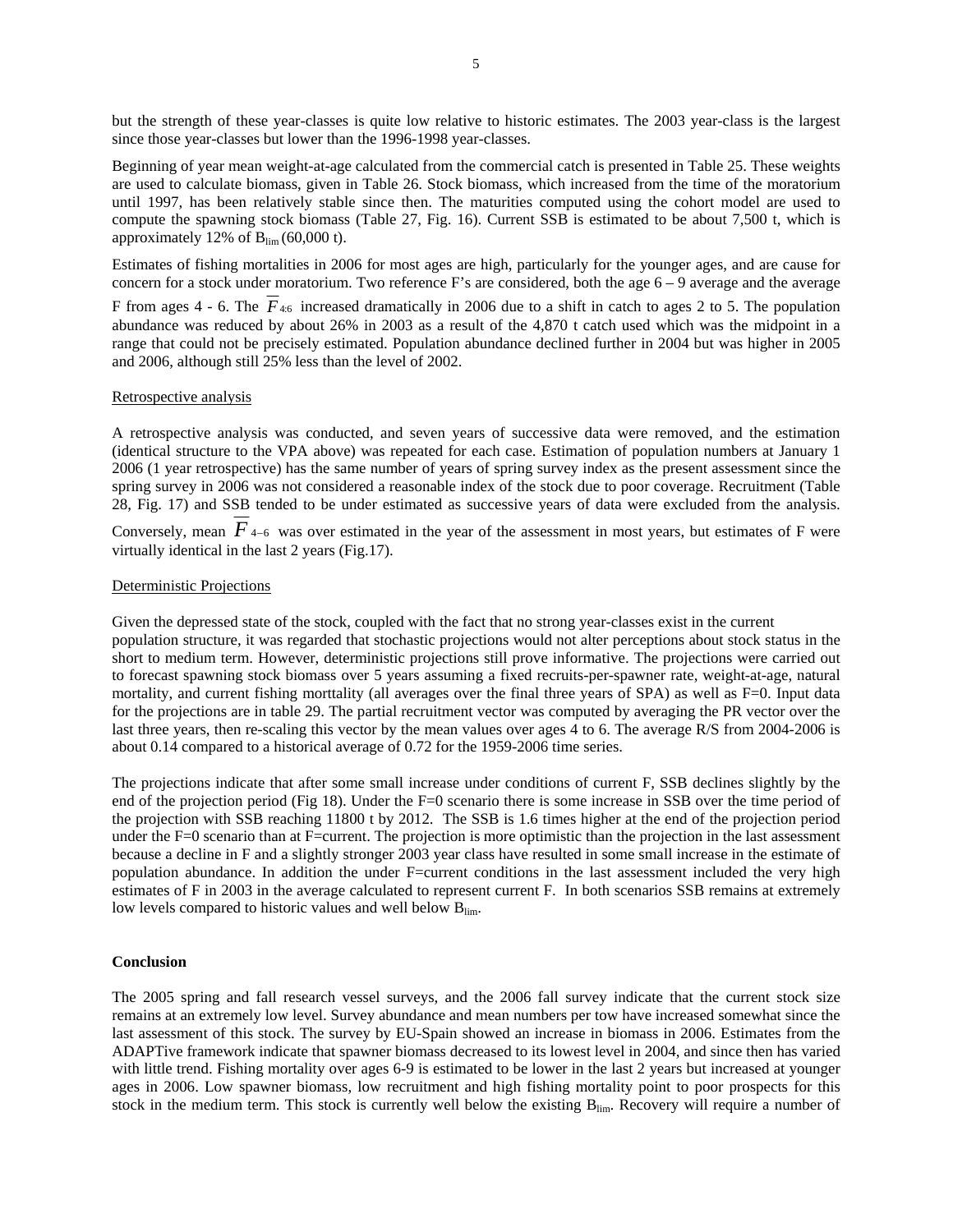relatively strong year-classes that survive to maturity, rebuilding the spawner biomass. It will also require that bycatch mortality should be kept at an extremely low level, as current levels of catch are impeding stock recovery.

#### **References**

- Brattey, J., N.G. Cadigan, B.P. Healey, G.R. Lilly, E.F Murphy, P.A. Shelton, D.E. Stansbury, , and J.-C. Mahé, 2002. An assessment of the cod (Gadus morhua) stock in NAFO Subdiv. 3Ps in October 2002. Can. Sci. Adv. Sec. Res. Doc. 2002/096.
- Gavaris, S. MS 1988. An adaptive framework for the estimation of population size. CAFSAC Res. Doc. 88/29, 12p.
- González F., J.L. Del Rio, A. Vázquez, H. Murua, E. Román, M. Casas, and G. Ramilo. MS 2006. Spanish Research Report for 2005. NAFO SCS Doc. 06/09, Ser. No. N5232.
- González-Roncoso, F. González and X. Paz. MS 2007. Atlantic cod and yellowtail flounder indices from the Spanish survey conducted in Divisions 3NO of the NAFO regulatory area. NAFO SCR Doc. 07/36. Ser. No. N5388.
- Lilly, G.R., P.A. Shelton, J. Brattey, N.G. Cadigan, B.P. Healey, E.F. Murphy, D.E. Stansbury and N. Chen. 2003. An assessment of the cod stock in NAFO Divisions 2J+3KL in February 2003. Can. Sci. Adv. Sec Res. Doc. 2003/023.
- Maddock Parsons, D., W.B. Brodie, and K. Dwyer. 2003. Update on Cooperative Surveys of Yellowtail Flounder in NAFO Divisions 3LNO, 1996-2002. NAFO SCR Doc. 03/18. Ser. No. N4825.
- Morgan, M.J., W.B. Brodie, D. Maddock Parsons, B.P. Healey, and D. Power. 2002. An Assessment of American Plaice in NAFO Divisions 3LNO. NAFO SCR Doc. 02/70. Ser. No. N4683.
- Stansbury, D.E. MS 1996. Conversion factors from comparative fishing grids for Engels 145 otter trawl on the FRV Gadus Atlantica and the Campelen 1800 shrimp trawl on the FRV Teleost. NAFO SCR Doc. 96/77.
- Stansbury, D.E. MS 1997. Conversion factors from comparative fishing grids for Engels 145 otter trawl and the Campelen 1800 shrimp trawl used on research vessels. NAFO SCR Doc. 97/31.
- Stansbury, D.E., P.A. Shelton, E.F. Murphy and J. Brattey. MS 1999. An assessment of the cod stock in NAFO Div. 3NO. NAFO SCR Doc. 99/62 (revised), Ser No. N4121, 41p.
- Vargas, J., R. Alpoim, E. Santos, and A.M. Ávila de Melo. MS 2007. Portuguese Research Report for 2006. NAFO SCS Doc. 07/XX, Ser. No. N5XXX.
- Vaskov, A.A., K.V. Gorchinsky, T.M. Igashov and S.P. Melnikov. MS 2006. Russian Research Report for 2005. NAFO SCS Doc. 06/07, Ser. No. N5223.
- Vaskov, A.A., K.V. Gorchinsky, S.F. Lisovsky and M.V. Pochtar. MS 2007. Russian Research Report for 2006. NAFO SCS Doc. 07/06, Ser. No. N5335.
- Warren, W.G. MS 1997. Report on the comparative fishing trial between the Gadus Atlantica and Teleost. NAFO Sci. Coun. Studies 2: 81-92.
- Warren, W.G., Brodie, W., Stansbury, D., Walsh, S., Morgan, J., and Orr, D. MS 1997. Analysis of the 1996 comparative fishing trial between the Alfred Needler with the Engel 145 trawl and the Wilfred Templeman with the Campelen 1800 trawl. NAFO SCR Doc. 97/68.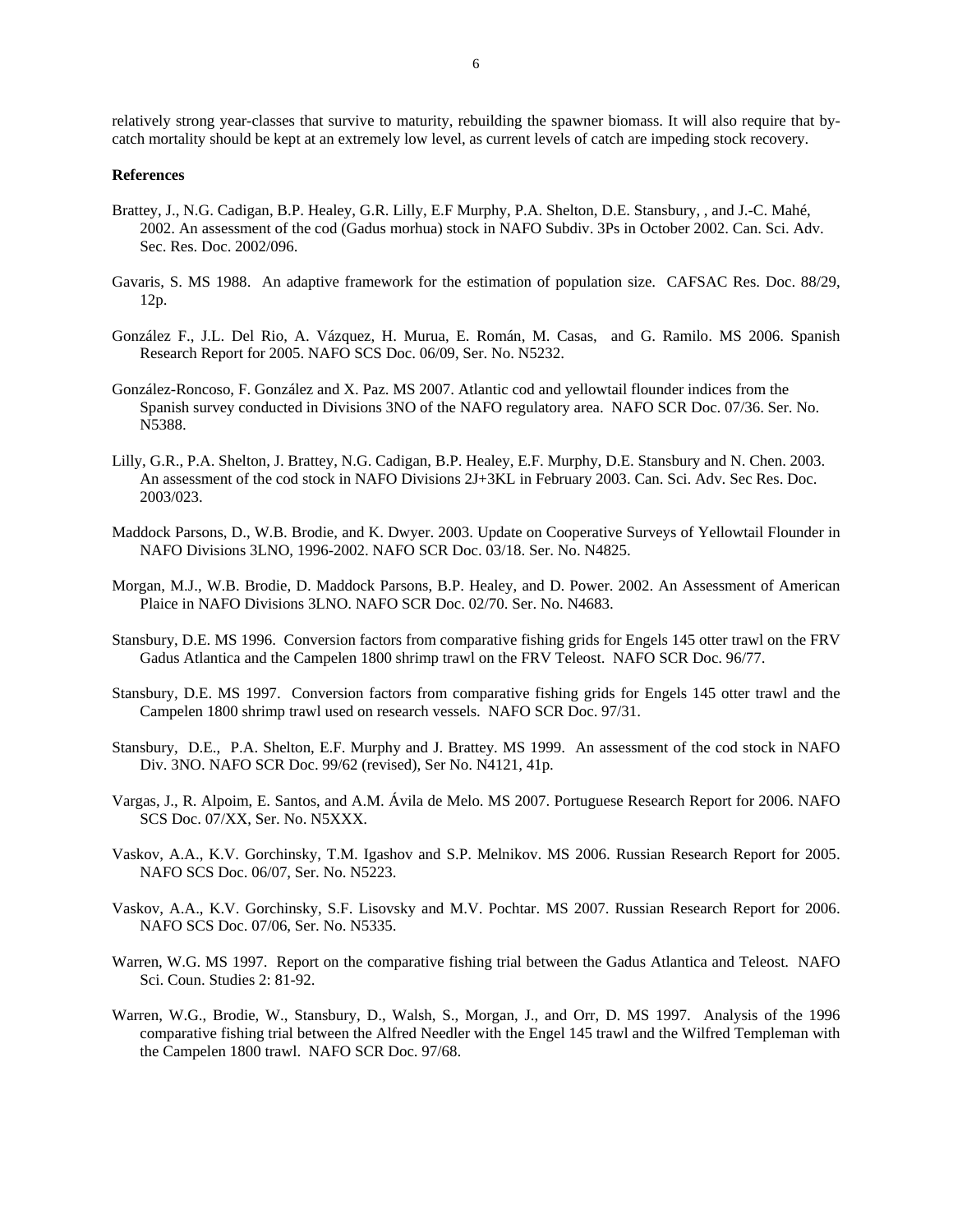| Year | Canada             | Others             | Total     | TAC    |
|------|--------------------|--------------------|-----------|--------|
| 1953 | 39884              | 26313              | 66197     |        |
| 1954 | 17392              | 117369             | 134761    |        |
| 1955 | 6053               | 108303             | 114356    |        |
| 1956 | 5363               | 59519              | 64882     |        |
| 1957 | 9641               | 80549              | 90190     |        |
| 1958 | 4812               | 43239              | 48051     |        |
| 1959 | 3687               | 60683              | 64370     |        |
| 1960 | 3408               | 76269              | 79677     |        |
| 1961 | 5428               | 67296              | 72724     |        |
| 1962 | 3235               | 31749              | 34984     |        |
| 1963 | 5079               | 64663              | 69742     |        |
| 1964 | 2882               | 61579              | 64461     |        |
| 1965 | 4229               | 94958              | 99187     |        |
| 1966 | 6501               | 102418             | 108919    |        |
| 1967 | 3446               | 223338             | 226784    |        |
| 1968 | 3287               | 162224             | 165511    |        |
| 1969 | 3664               | 114041             | 117705    |        |
| 1970 | 4771               | 106790             | 111561    |        |
| 1971 | 2311               | 123985             | 126296    |        |
| 1972 | 1736               | 101638             | 103374    |        |
| 1973 | 1832               | 78597              | 80429     | 103000 |
| 1974 | 1360               | 72029              | 73389     | 101000 |
| 1975 | 1189               | 42985              | 44174     | 88000  |
| 1976 | 2065               | 22218              | 24283     | 43000  |
| 1977 | 2532               | 15072              | 17604     | 30000  |
| 1978 | 6246               | 8472               | 14718     | 15000  |
| 1979 | 9938               | 17913              | 27851     | 25000  |
| 1980 | 5589               | 14402              | 19991     | 26000  |
| 1981 | 6096               | 18248              | 24344     | 26000  |
| 1982 | 10185              | 21420              | 31605     | 17000  |
| 1983 | 11374              | 17445              | 28819     | 17000  |
| 1984 | 8705               | 18398              | 27103     | 26000  |
| 1985 | 18179              | 18720              | 36899     | 33000  |
| 1986 | 18035              | 32610              | 50645     | 33000  |
| 1987 | 18652              | 22967              | 41619     | 33000  |
| 1988 | 19727              | 23423              | 43150     | 40000  |
| 1989 | 13433              | 19782              | 33215     | 25000  |
| 1990 | 10620              | 18226              | 28846     | 18600  |
| 1991 | 12056 <sup>1</sup> | 17396 <sup>2</sup> | 29453     | 13600  |
| 1992 | 7859               | 4893 <sup>2</sup>  | 12752     | 13600  |
| 1993 | 5370               | 5276 <sup>2</sup>  | 10646     | 10200  |
| 1994 | 47                 | $2655$ $^{2}$      | 2702      | 6000   |
| 1995 | 64                 | 108 <sup>2</sup>   | 172       | 0      |
| 1996 | 99                 | $75$ $^2$          | 174       | 0      |
| 1997 | 286                | $97$ $^2$          | 383       | 0      |
|      |                    | 151 $^2$           | 547       |        |
| 1998 | 396                |                    |           | 0      |
| 1999 | 568                | $351^2$            | 919       | 0      |
| 2000 | 207                | 843 <sup>2</sup>   | 1050      | 0      |
| 2001 | 560                | $750^2$            | 1310      | 0      |
| 2002 | 444                | 1750 <sup>2</sup>  | 2194      | 0      |
| 2003 | 818                | 4052 <sup>2</sup>  | 4870 $^3$ | 0      |
| 2004 | 442                | 492 <sup>2</sup>   | 934       | 0      |
| 2005 | 473                | 263 $^2$           | 736       | 0      |
| 2006 | 100                | $492^2$            | 601       |        |

**Table 1. Catch (t) of cod in NAFO Divisions 3NO. 1953 -2006**

2006 109 492 <sup>2</sup> 601 0 **1 Includes an estimate of 4000 t deemed misreported to Div. 3L.**

**2 Includes estimates by NAFO Scientific Council. 3 Catch could not be precisely estimated but is in the range of 4, 280 - 5, 460 tons**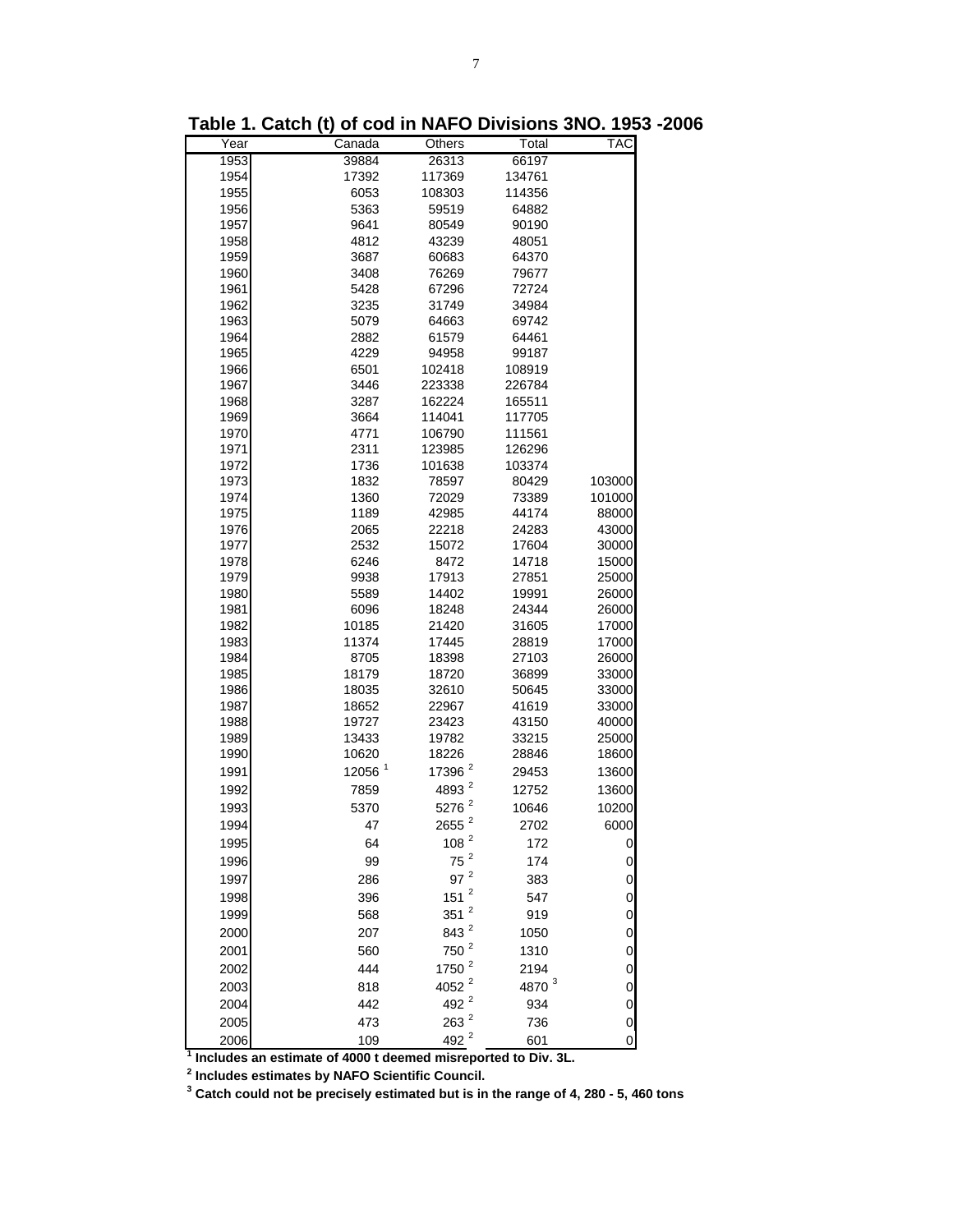|         |            | Canada (N) |         |          | Canada (M)<br>30 |                     |          |  |  |
|---------|------------|------------|---------|----------|------------------|---------------------|----------|--|--|
| 2005 3N |            |            | 30      |          | 3N               |                     |          |  |  |
| Month   | Ottertrawl | Ottertrawl | Gillnet | Longline |                  | Longline Ottertrawl | Longline |  |  |
| Jan     | 0.33       | 24.03      | 0.04    | 3.22     | 0.00             | 0.00                | 0.00     |  |  |
| Feb     | 0.00       | 0.00       | 0.03    | 9.13     | 0.00             | 0.00                | 0.00     |  |  |
| Mar     | 0.16       | 0.00       | 0.00    | 10.68    | 0.00             | 0.00                | 0.50     |  |  |
| Apr     | 2.18       | 22.04      | 0.41    | 13.18    | 0.00             | 0.00                | 0.00     |  |  |
| May     | 3.30       | 15.32      | 2.41    | 4.43     | 0.00             | 2.60                | 0.60     |  |  |
| Jun     | 3.85       | 3.91       | 2.71    | 0.00     | 14.50            | 0.00                | 3.40     |  |  |
| Jul     | 0.00       | 0.00       | 0.01    | 0.17     | 3.00             | 0.00                | 1.50     |  |  |
| Aug     | 0.00       | 24.02      | 0.00    | 0.00     | 0.00             | 0.00                | 0.00     |  |  |
| Sep     | 37.43      | 85.35      | 0.26    | 0.00     | 0.00             | 0.00                | 0.00     |  |  |
| Oct     | 89.47      | 52.22      | 0.00    | 0.00     | 1.00             | 0.00                | 0.00     |  |  |
| Nov     | 22.43      | 9.65       | 0.03    | 0.00     | 0.00             | 0.00                | 0.00     |  |  |
| Dec     | 16.81      | 1.41       | 0.00    | 0.00     | 0.00             | 0.00                | 0.00     |  |  |
|         | 175.96     | 237.96     | 5.90    | 40.81    | 18.50            | 2.60                | 6.00     |  |  |

**Table 2. Cod landings (t) by month and gear from NAFO Divisions 3NO by Canada in 2005 and 2006.**

|         |            |                    | Canada (N) |          |       | Canada (M)                      |       |
|---------|------------|--------------------|------------|----------|-------|---------------------------------|-------|
| 2006 3N |            |                    | 30         |          | 3N    |                                 | 30    |
| Month   | Ottertrawl | Ottertrawl Gillnet |            | Longline |       | Longline Ottertrawl<br>Longline |       |
| Jan     | 0.09       | 23.66              | 1.71       | 1.61     | 0.00  | 0.00                            | 0.50  |
| Feb     | 0.00       | 7.29               | 0.03       | 3.76     | 0.00  | 0.00                            | 0.00  |
| Mar     | 0.00       | 0.00               | 0.00       | 4.42     | 0.00  | 0.00                            | 1.90  |
| Apr     | 0.00       | 18.61              | 0.00       | 5.16     | 0.00  | 0.00                            | 0.00  |
| May     | 0.00       | 1.16               | 1.55       | 0.00     | 1.30  | 0.00                            | 0.00  |
| Jun     | 0.00       | 0.51               | 2.18       | 0.00     | 2.30  | 0.00                            | 12.90 |
| Jul     | 0.00       | 0.00               | 0.00       | 0.27     | 7.60  | 0.00                            | 6.20  |
| Aug     | 0.00       | 0.00               | 0.09       | 0.00     | 3.00  | 0.00                            | 0.00  |
| Sep     | 0.00       | 0.00               | 0.00       | 0.00     | 0.00  | 0.00                            | 0.00  |
| Oct     | 0.22       | 0.00               | 0.35       | 0.00     | 0.00  | 0.00                            | 0.60  |
| Nov     | 0.00       | 0.09               | 0.00       | 0.00     | 0.00  | 0.00                            | 0.30  |
| Dec     | 0.00       | 0.00               | 0.00       | 0.00     | 0.00  | 0.00                            | 0.00  |
|         | 0.31       | 51.33              | 5.91       | 15.22    | 14.20 | 0.00                            | 22.40 |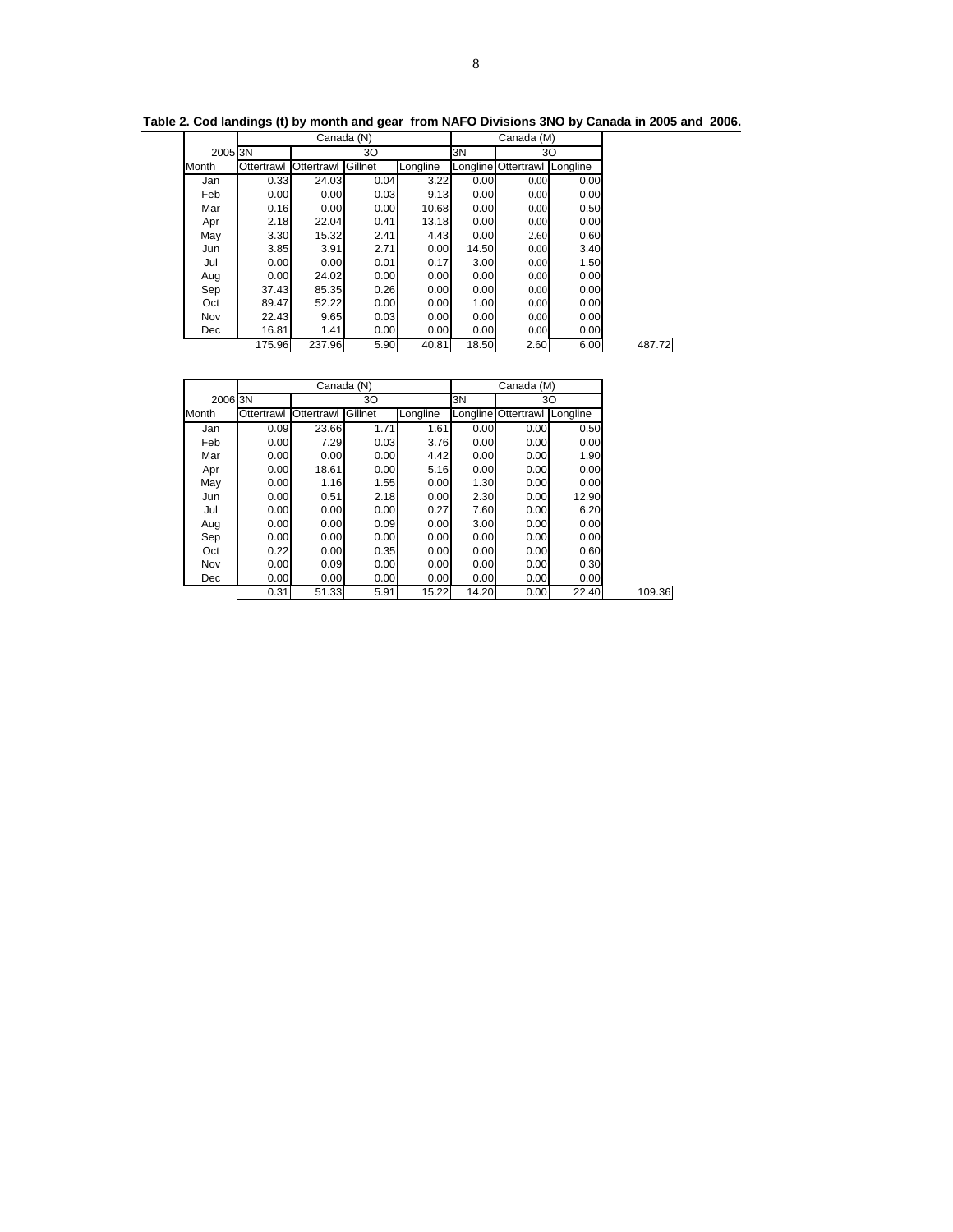|      |           | Ages by quarter |          | <b>Measurements by month</b> |    |                 |  |  |  |
|------|-----------|-----------------|----------|------------------------------|----|-----------------|--|--|--|
| Qtr. | Gear      | Div.            | No. Aged | No. meas<br><b>Month</b>     |    |                 |  |  |  |
| 2    |           | 3O              | 2        |                              | 3  | 2               |  |  |  |
|      | <b>OT</b> | 3N              | 113      |                              | 4  | $\overline{27}$ |  |  |  |
|      |           | 3N              |          |                              | 5  | 58              |  |  |  |
|      |           | 3N              |          |                              | 6  | 84              |  |  |  |
|      |           | 3N              |          |                              | 9  | 330             |  |  |  |
| 4    |           | 3N              | 164      |                              | 10 | 1176            |  |  |  |
|      |           | 3N              |          |                              | 11 | 446             |  |  |  |
|      |           | 3N              |          |                              | 12 | 99              |  |  |  |
|      | $2$ OT    | 3O              | 122      |                              | 4  | 269             |  |  |  |
|      |           | 3 <sub>O</sub>  |          |                              | 5  | 463             |  |  |  |
|      |           | 3 <sub>O</sub>  |          |                              | 6  | 17              |  |  |  |
|      | 3OT       | 3 <sub>O</sub>  | 174      |                              | 8  | 166             |  |  |  |
|      |           | 3O              |          |                              | 9  | 813             |  |  |  |
| 4    |           | 3 <sub>O</sub>  | 35       |                              | 10 | 758             |  |  |  |

**Table 3. Commercial sampling by Canada used to estimate catch at age for Divisions 3NO in 2005.**

**Table 3 (cont'd). Commercial sampling by Canada used to estimate catch at age for Divisions 3NO in 2006**

|           | Ages by quarter |          |                          |  | <b>Measurements by month</b> |  |  |
|-----------|-----------------|----------|--------------------------|--|------------------------------|--|--|
| Gear      | "Div.           | No. Aged | <b>Month</b><br>No. meas |  |                              |  |  |
| <b>GN</b> | 30              | 29       |                          |  |                              |  |  |
|           |                 |          |                          |  | 37                           |  |  |
|           |                 |          |                          |  |                              |  |  |
|           |                 |          |                          |  | 478                          |  |  |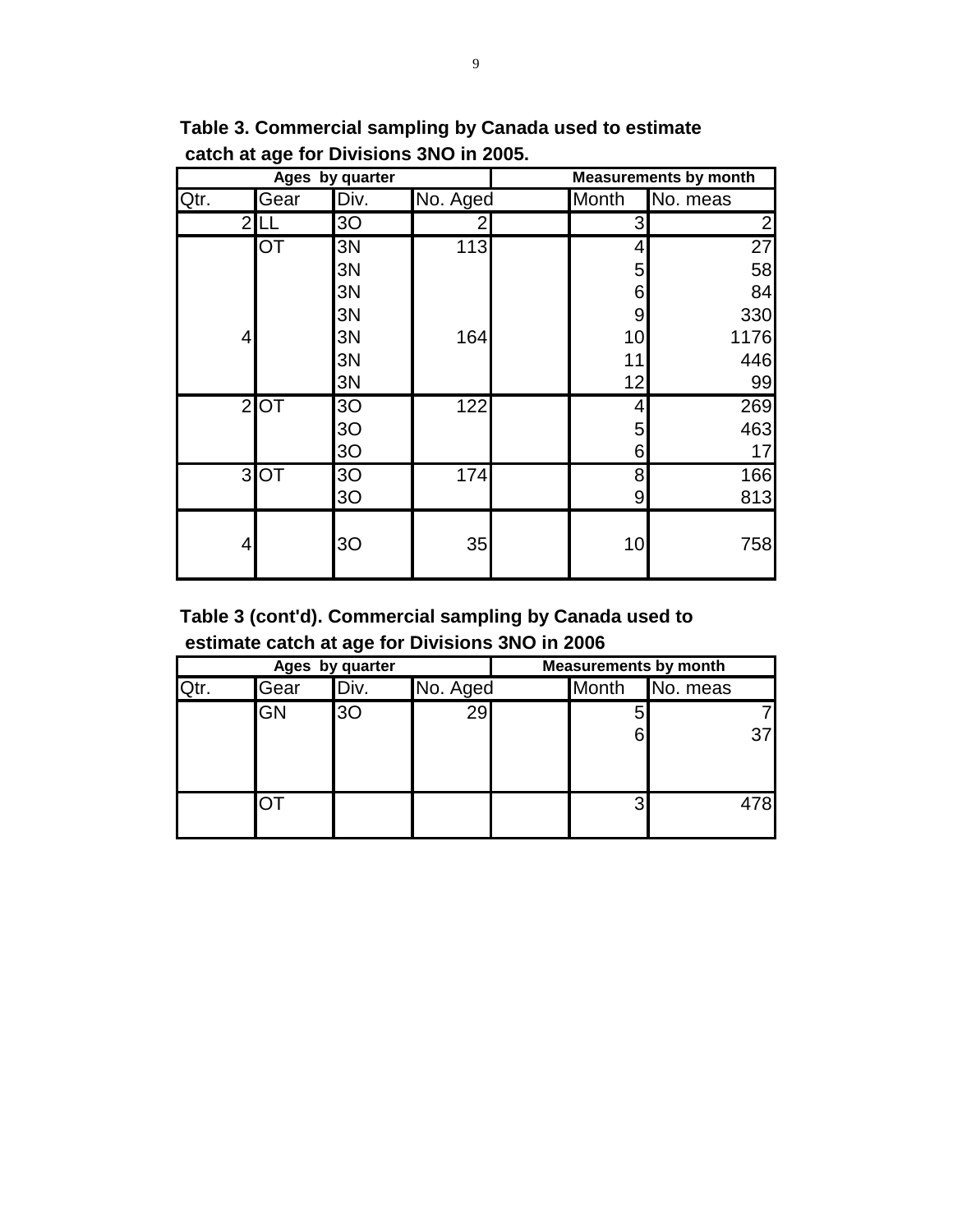| 2005       |               | <b>AVERAGE</b> | Catch         | 2006         | <b>AVERAGE</b> |               | Catch         |
|------------|---------------|----------------|---------------|--------------|----------------|---------------|---------------|
|            | <b>WEIGHT</b> | <b>LENGTH</b>  | <b>NUMBER</b> |              | <b>WEIGHT</b>  | <b>LENGTH</b> | <b>NUMBER</b> |
| <b>AGE</b> | (kg.)         | (cm.)          | (000'S)       | <b>AGE</b>   | (kg.)          | (cm.)         | (000'S)       |
| 1          | 0.18          | 28.00          | 0             | 1            | 0.09           | 22.00         |               |
| 2          | 0.36          | 34.21          |               | $\mathbf{2}$ | 0.33           | 33.47         | 45            |
| 3          | 0.49          | 37.82          |               | 3            | 0.68           | 42.21         | 214           |
| 4          | 1.41          | 52.98          |               | 4            | 1.11           | 49.76         | 168           |
| 5          | 2.46          | 63.52          | 2             | 5            | 1.36           | 53.20         | 82            |
| 6          | 3.43          | 71.90          | 4             | 6            | 2.05           | 61.08         | 21            |
| 7          | 3.95          | 75.30          | 28            | 7            | 2.60           | 66.08         | 5             |
| 8          | 4.94          | 80.74          | 55            | 8            | 3.26           | 70.99         | 10            |
| 9          | 5.90          | 85.51          | 20            | 9            | 4.66           | 78.84         | 2             |
| 10         | 9.30          | 98.06          |               | 10           | 7.07           | 91.13         | 2             |
| 11         | 10.28         | 102.36         | 3             | 11           | 7.39           | 92.19         | 0             |
| 12         | 11.42         | 106.80         | 2             | 12           | 14.86          | 116.50        | 0             |
| 13         | 12.48         | 110.09         | 2             | 13           | 14.34          | 115.00        | 0             |
| 14         | 12.77         | 110.40         | 0             | 14           | 0.00           | 0.00          | O             |
| 15         | 15.12         | 116.64         | 2             | 15           | 0.00           | 0.00          | Ω             |
| 16         | 13.09         | 111.62         | 4             | 16           | 12.57          | 110.50        | 0             |
| 17         | 12.86         | 110.81         | 0             | 17           | 16.20          | 119.50        | 0             |
| 18         | 19.76         | 127.89         | 0             | 18           | 0.00           | 0.00          | O             |
| 19         | 0.00          | 0.00           | 0             | 19           | 0.00           | 0.00          | O             |
| 20         | 17.09         | 121.74         | 0             | 20           | 0.00           | 0.00          | 0             |

**Table 4. Total catch, average weight and length at age for the fishery in Division 3NO during 2005 and 2006 .**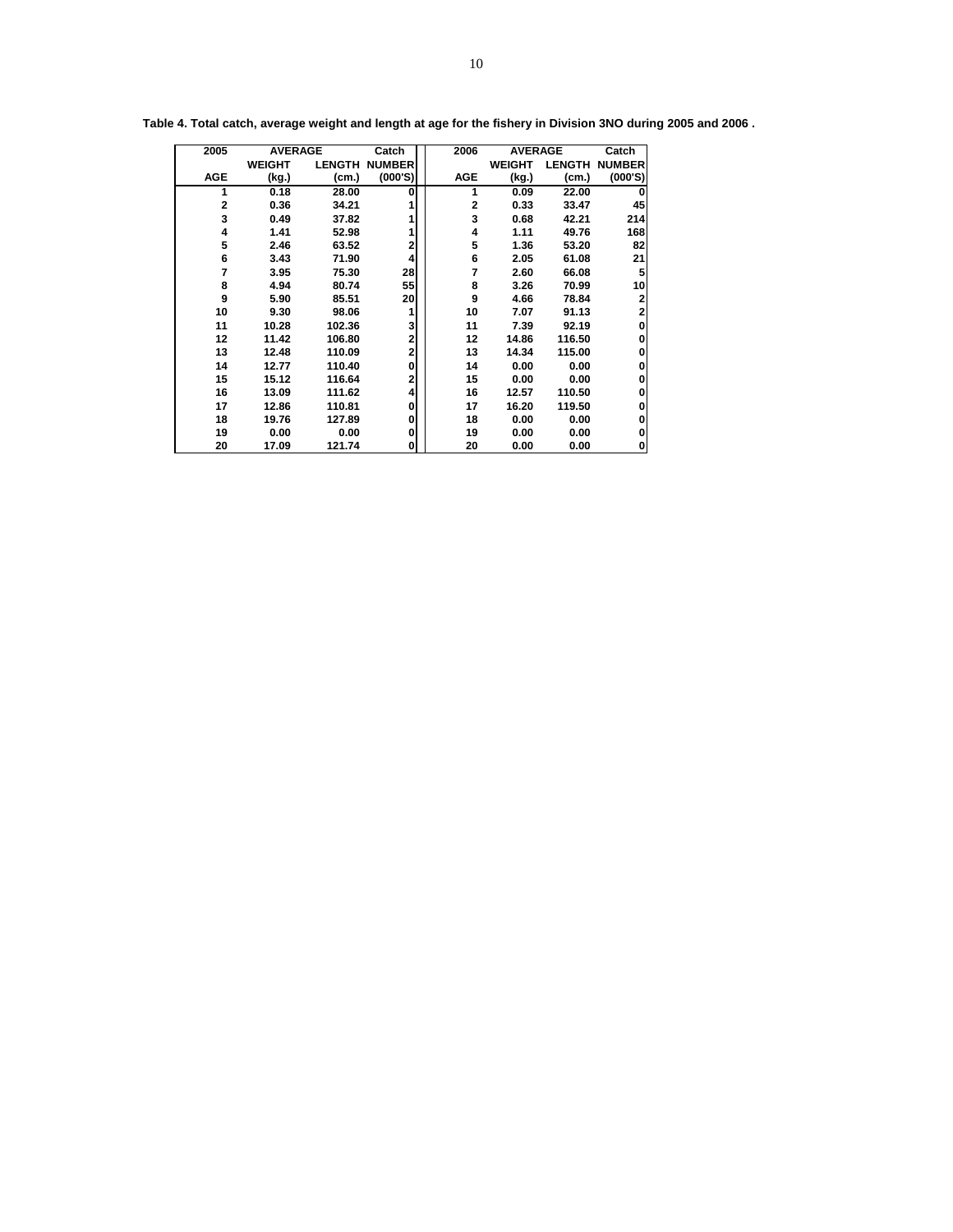|      | Sampling                                                                                                                                                                               | Canada         | Spain           | Portugal   | Other   |
|------|----------------------------------------------------------------------------------------------------------------------------------------------------------------------------------------|----------------|-----------------|------------|---------|
| 1995 |                                                                                                                                                                                        |                |                 |            |         |
|      |                                                                                                                                                                                        | 14/GN          |                 | 15/OT      |         |
|      | No Spanish sampling.Sampling available from Portuguese gill net and otter trawl fisheries                                                                                              | 60/LL          | 29              | 15/GN      | 79      |
| 1996 |                                                                                                                                                                                        | 19/OT          |                 |            |         |
|      |                                                                                                                                                                                        | 31/GN          |                 |            |         |
|      |                                                                                                                                                                                        | 47/LL 1        |                 |            |         |
|      |                                                                                                                                                                                        | <b>MWT</b>     |                 |            |         |
|      | No Spanish sampling.Sampling insufficient                                                                                                                                              | Total 98       | 5               | 26/OT 6/GN | 38      |
| 1997 |                                                                                                                                                                                        | 203/GN         |                 |            |         |
|      |                                                                                                                                                                                        | 83/OT          |                 |            |         |
|      |                                                                                                                                                                                        | 40/LL          |                 |            |         |
|      |                                                                                                                                                                                        | 2/MWT          |                 |            |         |
|      | Sampling insufficient                                                                                                                                                                  | 329 Total      |                 | 113        |         |
| 1998 |                                                                                                                                                                                        | 185/OT         |                 |            |         |
|      |                                                                                                                                                                                        | 160/GN         |                 |            |         |
|      | Some Canadian otter trawl frequencies and age samples but nothing for gillnets. Portuguese                                                                                             | 50/LL          |                 |            |         |
|      | length frequencies but no aging.                                                                                                                                                       | 396 Total      |                 | 95/OT      | 56      |
|      | 1999 Length and age sampling for Canadian by-catch was limited to the otter trawl fishery in 3N                                                                                        | 122OT          |                 |            |         |
|      | and gillnet fishery in 3O. Where deemed appropriate sampling was used for the adjacent                                                                                                 | 351/GN         |                 |            |         |
|      | division. Canadian catch at age was prorated by 135 t for catch with no sampling was                                                                                                   | 66/LL          |                 |            |         |
|      | available. Some monthly frequencies by division were provided by Portugal and these in<br>conjunction with keys from the Canadian Spring RV surveys were use to partition the          | 2/ST           |                 |            |         |
|      | Portuguese and Spanish catch. Age composition by division was provided by Russia.                                                                                                      | 26/UK          | 3               | 322        | 26      |
| 2000 | Length sampling for Canadian by-catch was limited to the otter trawl fishery in 3N and 3O.                                                                                             |                |                 |            |         |
|      | Age sampling was inadequate so spring and fall ry keys were used. Canadian catch at age                                                                                                | 128/OT         |                 |            |         |
|      | was prorated for 77 t of catch with no sampling. Frequencies provided by Portugal and Spain                                                                                            | 29/GN          |                 |            |         |
|      | were used with Canadian RV survey key to calculate catch for Portugal and Spain. Age                                                                                                   | 43/LL          |                 |            |         |
|      | composition by division was provided by Russia.                                                                                                                                        | 7/UK           | 200             | 500        | 143     |
| 2001 | Length sampling for Canadian by-catch was limited to the otter trawl fishery in 3N and                                                                                                 |                |                 |            |         |
|      | 3O. However this comprised 85% of the Canadian catch.89 t caught in other gears added to                                                                                               |                |                 |            |         |
|      | the overall Canadian, Spanish and Portuguese catch at age. Age sampling for Canadian                                                                                                   |                |                 |            |         |
|      | catch adequate . Portugal provided catch by area and month and length sampling. Spain<br>provided catch by division and length sampling. Portuguese catch at age compiled using        |                |                 |            |         |
|      | monthly sampling and keys created from Canadian Spring and Autumn RV surveys using                                                                                                     |                |                 |            |         |
|      | only data from strata stradiling or outside 200mile limit. Spanish catch at age compiled using                                                                                         | 470/OT         |                 |            |         |
|      | yearly frequencies by division provided and a key created by combining the two RV keys.                                                                                                | 24/GN          |                 |            |         |
|      | Russia provided catch at age for sampled fish. Estonian catch at age based on Russian<br>data. Individual countries catch at age scaled to catch agreed on at June 2002 STACFIS        | 61/LL          |                 |            |         |
|      | meeting.                                                                                                                                                                               |                | 4/SS 89/OT      | 392/OT     | 271     |
|      | 2002 Adequete length measurment from Canadian ottertrawl fishery by-catch. Canadian                                                                                                    |                |                 |            |         |
|      | sampling of the gillnet by-catch is minimal however this gear accounts for less than 5% of the                                                                                         |                |                 |            |         |
|      | catch. With such small amounts being landed it's next to impossible to capture a                                                                                                       |                |                 |            |         |
|      | representative sample. Longline by-catch makes up $\sim8$ % of the Canadian catch and it is not<br>sampled at all. Frequencies from Portugal, Spain and Russia were used with Canadian | 370/GN         |                 |            |         |
|      | commercial keys to partition catch into catch at age.                                                                                                                                  | 2933/OR 255/OT |                 | 8484/OT    | 9577/OT |
|      | 2003 Adequete length measurment from Canadian ottertrawl fishery by-catch . However by-catch                                                                                           |                |                 |            |         |
|      | in other Canadian fisheries accounted for ~25% of the Canadian catch. This was poorly                                                                                                  |                |                 |            |         |
|      | sampled and age distribution of this catch may not reflect reality. Ample length samples were                                                                                          |                |                 |            |         |
|      | provided by the Portugal and Russia. these were used inconjunction with Canadian Research                                                                                              | 45/GN          |                 |            |         |
|      | survey keys to create catch at age for Russia and Portugal. Catch by Spain was partitioned<br>using frequencies from Portugal. Catch by Norway, Lithuania and Estonia was partitioned  | 86/LL          |                 |            |         |
|      | using frequencies from Russia.                                                                                                                                                         | 5437/OT        |                 | 13236/OT   | 5291/OT |
|      | 2004 Length sampling limited to Canadian by-catch in the otter trawl fishery. This sampling is                                                                                         |                |                 |            |         |
|      | sparce and should be improved as there are observers aboard the vessels fishing Yellow tail                                                                                            |                |                 |            |         |
|      | flounder. By-catch by other gears accounted for 6% of the catch and this not sampled.                                                                                                  |                |                 |            |         |
|      | Monthly and quarterly frequencies provided by Portugal and Russia were used in                                                                                                         | 14/LL          |                 |            |         |
|      | conjunction with Canadian Research Survey keys to create catch at age for Portugal, Spain,<br>Russia and Estonia.                                                                      | 2777/OT        | 905/OT          | 2333/OT    | 1508/OT |
|      | 2005 Bycatch in Canadian ottertrawl fishery was adequetly sampled providing frequencies and                                                                                            |                |                 |            |         |
|      | keys. Length frequencies provided by Spain and Russia were used in conjunction with                                                                                                    |                |                 |            |         |
|      | Canadian Research Surveys keys to create catch at age for Spain, Portugal, Russia and                                                                                                  | 2/LL           |                 |            |         |
|      | Estonia.                                                                                                                                                                               |                | 4706/OT 6109/OT |            | 125/OT  |
| 2006 |                                                                                                                                                                                        |                |                 |            |         |
|      | Canadian cod bycatch was taken mainly in the ottertrawl and gillnet fishery for redfish and<br>hake , sampling was limited mainly to frequencies. Canadian autumn research keys were   |                |                 |            |         |
|      | used.Frequencies provided by Portugal and Russia were used in conjunction with Canadian                                                                                                | 44/GN          |                 |            |         |
|      | autumn research keys to compile catch at age for Portugal, Spain, Estonia and Lithuania.                                                                                               | 478/OT         |                 | 3269/OT    | 125/OT  |

Table 5. A review of sampling used to compile catch at age for 3NO cod from 1995 to 2006.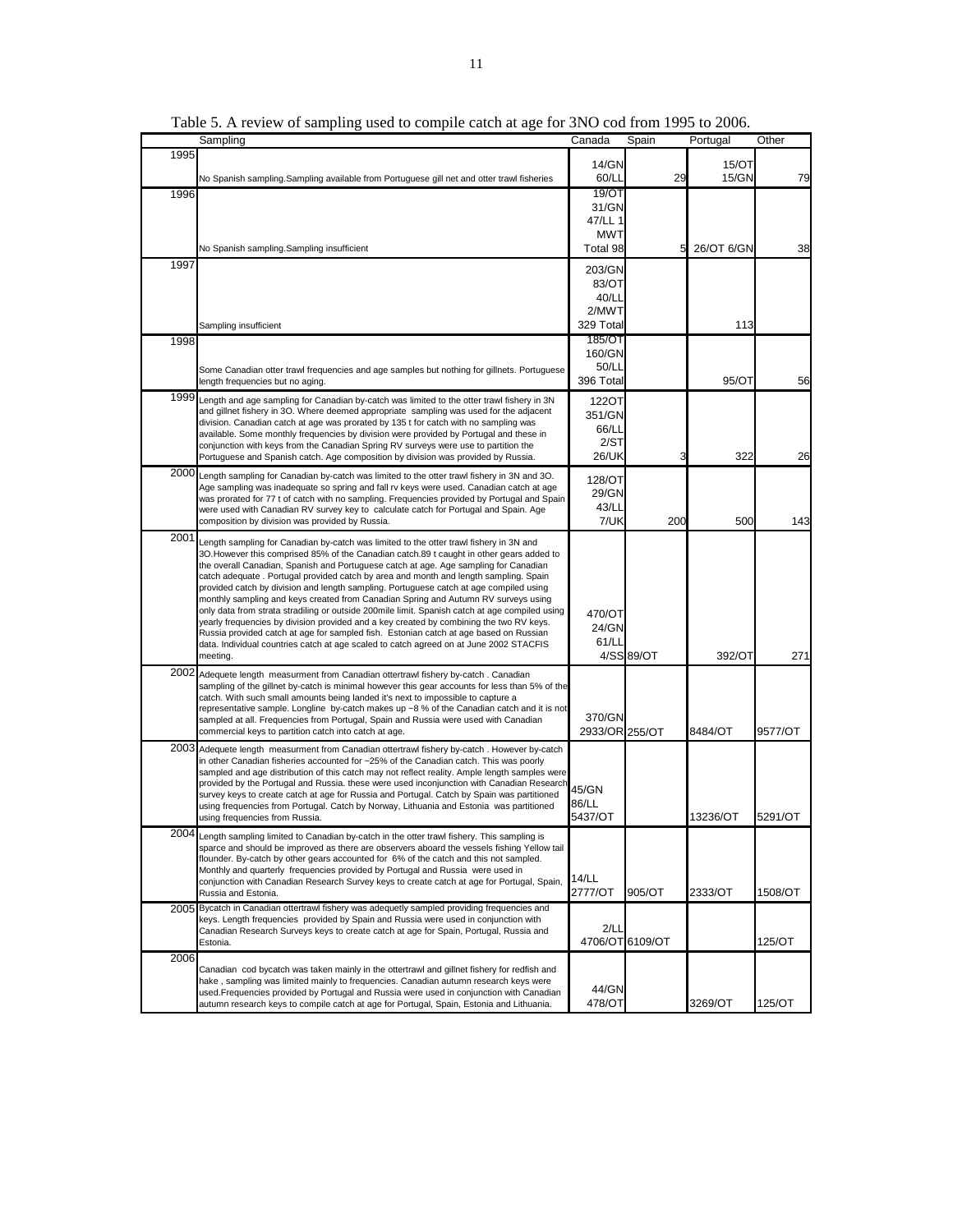| Year\Age | 2              | 3              | 4            | 5              | 6              | 7              | 8           | 9              | 10             | 11           |                | 12 Total |
|----------|----------------|----------------|--------------|----------------|----------------|----------------|-------------|----------------|----------------|--------------|----------------|----------|
| 1959     | $\mathbf 0$    | 1711           | 13036        | 5068           | 6025           | 3935           | 1392        | 757            | 926            | 1220         | 103            | 34173    |
| 1960     | $\mathbf 0$    | 1846           | 6503         | 22050          | 3095           | 2377           | 2504        | 583            | 387            | 898          | 242            | 40485    |
| 1961     | 0              | 812            | 4400         | 11696          | 15258          | 2014           | 1672        | 847            | 196            | 25           | 245            | 37165    |
| 1962     | $\mathbf 0$    | 1026           | 3882         | 2206           | 1581           | 3594           | 773         | 668            | 433            | 226          | 216            | 14605    |
| 1963     | $\mathbf 0$    | 313            | 5757         | 11210          | 4849           | 1935           | 3840        | 1165           | 608            | 322          | 208            | 30207    |
| 1964     | 0              | 6202           | 15555        | 19496          | 7919           | 2273           | 1109        | 788            | 328            | 37           | 112            | 53819    |
| 1965     | 0              | 1013           | 7611         | 7619           | 13258          | 9861           | 4827        | 1081           | 1248           | 163          | 141            | 46822    |
| 1966     | $\mathbf 0$    | 753            | 18413        | 19681          | 11795          | 8486           | 4467        | 1829           | 1694           | 122          | 57             | 67297    |
| 1967     | 0              | 20086          | 62442        | 50317          | 18517          | 4774           | 4651        | 236            | 180            | 71           | 45             | 161319   |
| 1968     | $\mathbf 0$    | 16359          | 56775        | 48608          | 18485          | 6337           | 1592        | 505            | 178            | 90           | 45             | 148974   |
| 1969     | 0              | 8154           | 12924        | 26949          | 11191          | 2089           | 1393        | 518            | 292            | 134          | 202            | 63846    |
| 1970     | 0              | 2105           | 19703        | 10799          | 9481           | 3646           | 1635        | 541            | 149            | 227          | 90             | 48376    |
| 1971     | $\mathbf 0$    | 950            | 26900        | 30300          | 11700          | 3500           | 2500        | 500            | 200            | 100          | 50             | 76700    |
| 1972     | 0              | 69             | 19797        | 12289          | 13432          | 5883           | 1686        | 285            | 216            | 78           | 74             | 53809    |
| 1973     | $\mathbf 0$    | 10058          | 27600        | 15098          | 5989           | 1971           | 972         | 707            | 243            | 137          | 116            | 62891    |
| 1974     | 0              | 6425           | 9501         | 10907          | 10872          | 2247           | 2147        | 1015           | 676            | 428          | 257            | 44475    |
| 1975     | $\mathbf 0$    | 671            | 8781         | 3528           | 2505           | 3057           | 1059        | 921            | 461            | 252          | 152            | 21387    |
| 1976     | $\mathbf 0$    | 4054           | 7534         | 5945           | 1084           | 211            | 238         | 44             | 37             | 13           | 9              | 19169    |
| 1977     | $\mathbf 0$    | 607            | 2469         | 2531           | 1500           | 572            | 177         | 209            | 65             | 41           | 25             | 8196     |
| 1978     | $\mathbf 0$    | 920            | 4337         | 2518           | 818            | 354            | 102         | 58             | 51             | 8            | 5 <sup>1</sup> | 9171     |
| 1979     | 0              | 72             | 3827         | 9208           | 2784           | 883            | 265         | 58             | 17             | 12           | $\overline{7}$ | 17133    |
| 1980     | 0              | 266            | 1055         | 3812           | 2275           | 761            | 222         | 92             | 31             | $\,8\,$      | 13             | 8535     |
| 1981     | 0              | 505            | 1091         | 1262           | 2297           | 1902           | 574         | 192            | 94             | 41           | 13             | 7971     |
| 1982     | $\mathbf 0$    | 305            | 1978         | 1591           | 1012           | 1528           | 1492        | 595            | 211            | 162          | 27             | 8901     |
| 1983     | 0              | 1179           | 647          | 1893           | 1204           | 686            | 1152        | 774            | 238            | 81           | 41             | 7895     |
| 1984     | 0              | 58             | 1000         | 1411           | 2324           | 1220           | 720         | 918            | 551            | 106          | 42             | 8350     |
| 1985     | $\mathbf 0$    | 57             | 2953         | 6203           | 3036           | 2519           | 797         | 459            | 533            | 261          | 97             | 16915    |
| 1986     | $\mathbf 0$    | 153            | 2865         | 6423           | 4370           | 1512           | 948         | 558            | 373            | 349          | 135            | 17686    |
| 1987     | 195            | 516            | 422          | 3491           | 3445           | 1213           | 653         | 845            | 494            | 398          | 404            | 12076    |
| 1988     | 256            | 277            | 318          | 1527           | 6347           | 3955           | 1009        | 567            | 425            | 249          | 142            | 15072    |
| 1989     | 127            | 1917           | 2182         | 1502           | 1260           | 1887           | 1284        | 485            | 233            | 168          | 100            | 11145    |
| 1990     | 410            | 1064           | 4505         | 4341           | 895            | 422            | 721         | 581            | 439            | 150          | 83             | 13611    |
| 1991     | 6028           | 1103           | 673          | 995            | 544            | 282            | 368         | 568            | 502            | 383          | 202            | 11648    |
| 1992     | 83             | 4508           | 1769         | 837            | 612            | 235            | 64          | 99             | 128            | 153          | 100            | 8588     |
| 1993     | 33             | 1314           | 3209         | 637            | 479            | 321            | 74          | 25             | 39             | 49           | 53             | 6233     |
| 1994     | $\mathbf 0$    | 232            | 2326         | 1117           | 125            | 93             | 26          | 8              | $\mathbf{1}$   | $\mathbf 0$  | $\overline{0}$ | 3928     |
| 1995     | $\mathbf 0$    | $\mathbf 0$    | 72           | 20             | 40             | $\overline{2}$ | $\mathbf 0$ | $\mathbf{1}$   | $\mathbf 0$    | $\mathbf 0$  | $\Omega$       | 135      |
| 1996     | $\overline{c}$ | $\overline{4}$ | 5            | 3              | 17             | 25             | 3           | 2              | 3              | $\mathbf{1}$ | 0              | 66       |
| 1997     | $\mathbf{1}$   | 12             | 18           | 11             | 5              | 31             | 45          | 5              | $\overline{4}$ | 5            | $\overline{3}$ | 140      |
| 1998     | $\mathbf{1}$   | 3              | 23           | 21             | 10             | $\,$ 5         | 28          | 41             | 4              | 4            | 5 <sup>1</sup> | 144      |
| 1999     | 46             | 94             | 41           | 101            | 40             | 14             | 6           | 23             | 55             | 3            | $\overline{2}$ | 424      |
| 2000     | 10             | 356            | 339          | 87             | 62             | 21             | 12          | 4              | 13             | 12           | $\overline{2}$ | 918      |
| 2001     | 10             | 187            | 302          | 160            | 11             | 43             | 23          | $\overline{7}$ | 2              | 9            | 12             | 766      |
| 2002     | 100            | 218            | 550          | 427            | 141            | 9              | 27          | 13             | 3              | $\mathbf{1}$ | $6 \mid$       | 1495     |
| 2003     | 43             | 337            | 810          | 1274           | 669            | 133            | 5           | 18             | 8              | 2            | 1              | 3309     |
| 2004     | 11             | 37             | 45           | 50             | 92             | 73             | 21          | $\mathbf{1}$   | $\overline{7}$ | 3            | $\mathbf{1}$   | 356      |
| 2005     | $\overline{1}$ | $\overline{1}$ | $\mathbf{1}$ | $\overline{2}$ | $\overline{4}$ | 28             | 55          | 20             | $\mathbf{1}$   | 3            | $\overline{2}$ | 128      |
| 2006     | 45             | 214            | 168          | 82             | 21             | 5              | 10          | 2              | 2              | $\mathbf 0$  | $\overline{0}$ | 552      |
|          |                |                |              |                |                |                |             |                |                |              |                |          |

Table 6. Catch-at-age used in this assessment for Divisions 3NO cod, 1959-2006 (000s).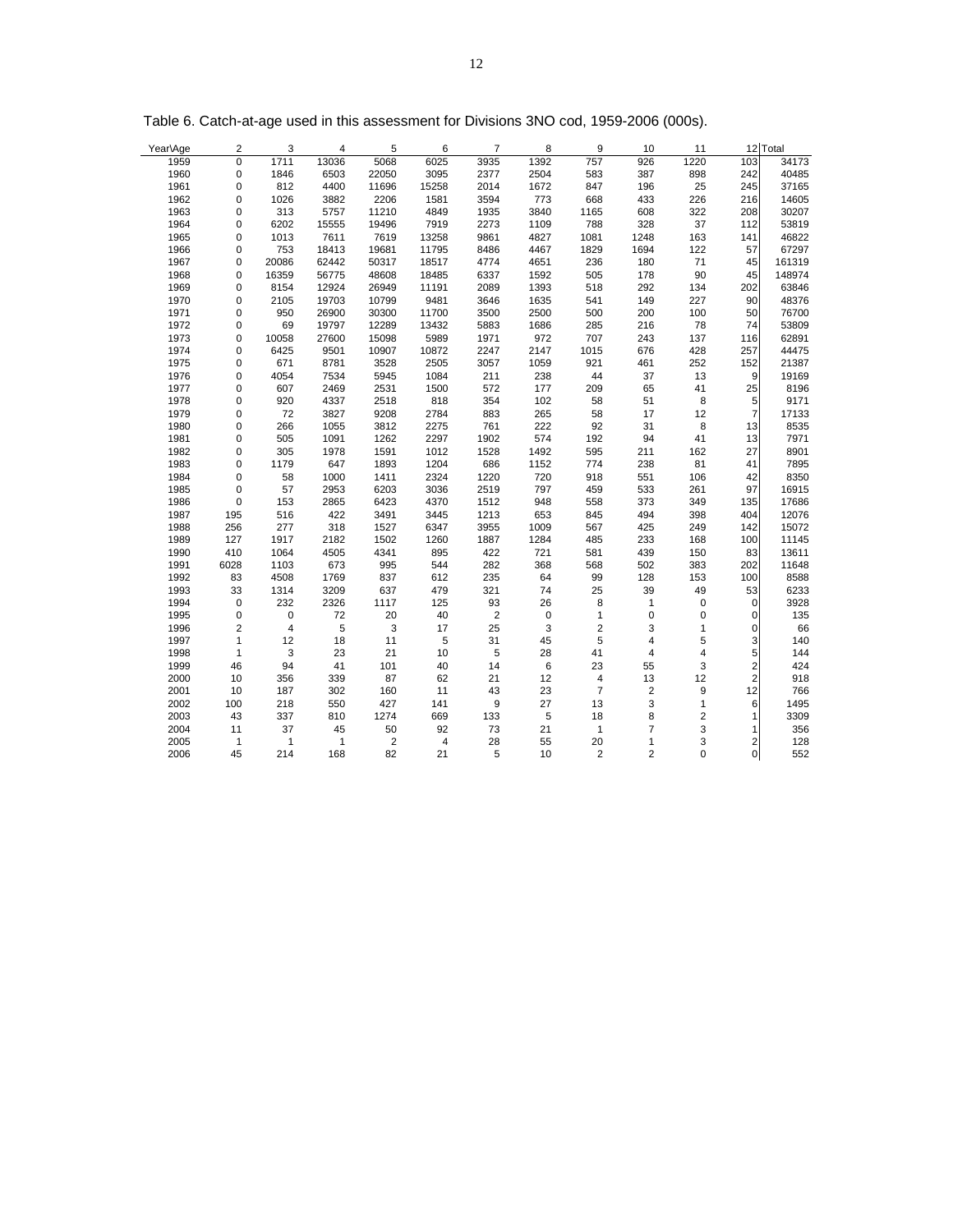|              | Table 7 Catch weight-at-age for Divisions 3NO cod, 1959-2006. Shaded estimates were not derived from sampling (see text) |              |              |              |              |                |              |              |              |                |                |
|--------------|--------------------------------------------------------------------------------------------------------------------------|--------------|--------------|--------------|--------------|----------------|--------------|--------------|--------------|----------------|----------------|
| Year/Age     | $\mathbf{2}$                                                                                                             | 3            | 4            | 5            | 6            | $\overline{7}$ | 8            | 9            | 10           | 11             | 12             |
| 1959         | 0.42                                                                                                                     | 0.82         | 1.25         | 1.95         | 2.82         | 3.39           | 3.98         | 4.68         | 5.25         | 6.17           | 13.50          |
| 1960         | 0.42                                                                                                                     | 0.82         | 1.25         | 1.95         | 2.82         | 3.39           | 3.98         | 4.68         | 5.25         | 6.17           | 13.50          |
| 1961         | 0.42                                                                                                                     | 0.82         | 1.25         | 1.95         | 2.82         | 3.39           | 3.98         | 4.68         | 5.25         | 6.17           | 13.50          |
| 1962         | 0.42                                                                                                                     | 0.82         | 1.25         | 1.95         | 2.82         | 3.39           | 3.98         | 4.68         | 5.25         | 6.17           | 13.50          |
| 1963         | 0.42                                                                                                                     | 0.82         | 1.25         | 1.95         | 2.82         | 3.39           | 3.98         | 4.68         | 5.25         | 6.17           | 13.50          |
| 1964         | 0.42                                                                                                                     | 0.82         | 1.25         | 1.95         | 2.82         | 3.39           | 3.98         | 4.68         | 5.25         | 6.17           | 13.50          |
| 1965         | 0.42                                                                                                                     | 0.82         | 1.25         | 1.95         | 2.82         | 3.39           | 3.98         | 4.68         | 5.25         | 6.17           | 13.50          |
| 1966         | 0.48                                                                                                                     | 0.90         | 1.35         | 2.14         | 3.16         | 4.21           | 6.34         | 7.69         | 8.46         | 10.24          | 13.50          |
| 1967         | 0.48                                                                                                                     | 0.90         | 1.35         | 2.14         | 3.16         | 4.21           | 6.34         | 7.69         | 8.46         | 10.24          | 13.50          |
| 1968         | 0.48                                                                                                                     | 0.90         | 1.35         | 2.14         | 3.16         | 4.21           | 6.34         | 7.69         | 8.46         | 10.24          | 13.50          |
| 1969         | 0.48                                                                                                                     | 0.90         | 1.35         | 2.14         | 3.16         | 4.21           | 6.34         | 7.69         | 8.46         | 10.24          | 13.50          |
| 1970         | 0.48                                                                                                                     | 0.90         | 1.35         | 2.14         | 3.16         | 4.21           | 6.34         | 7.69         | 8.46         | 10.24          | 13.50          |
| 1971         | 0.48                                                                                                                     | 0.90         | 1.35         | 2.14         | 3.16         | 4.21           | 6.34         | 7.69         | 8.46         | 10.24          | 13.50          |
| 1972         | 0.54                                                                                                                     | 0.97         | 1.44         | 2.08         | 2.89         | 3.56           | 5.95         | 7.95         | 8.32         | 10.14          | 13.50          |
| 1973         | 0.57                                                                                                                     | 1.00         | 1.43         | 2.19         | 3.63         | 4.63           | 6.25         | 9.56         | 11.17        | 13.99          | 13.50          |
| 1974         | 0.42                                                                                                                     | 0.73         | 1.20         | 1.96         | 2.86         | 4.67           | 7.32         | 5.46         | 8.40         | 7.51           | 13.50          |
| 1975         | 0.38                                                                                                                     | 0.89         | 1.28         | 2.13         | 3.14         | 4.16           | 5.53         | 6.74         | 5.27         | 7.09           | 13.50          |
| 1976         | 0.50                                                                                                                     | 0.91         | 1.41         | 2.33         | 3.25         | 4.03           | 6.67         | 8.74         | 9.14         | 12.49          | 13.50          |
| 1977         | 0.57                                                                                                                     | 1.00         | 1.48         | 2.48         | 3.51         | 4.74           | 7.17         | 8.81         | 11.70        | 11.47          | 13.50          |
| 1978         | 0.72                                                                                                                     | 1.05         | 1.55         | 2.25         | 3.74         | 4.61           | 6.19         | 7.23         | 9.48         | 12.87          | 13.50          |
| 1979         | 0.65                                                                                                                     | 0.98         | 1.39         | 2.09         | 2.87         | 3.70           | 4.75         | 7.15         | 7.98         | 10.11          | 13.50          |
| 1980         | 0.71                                                                                                                     | 1.04         | 1.69         | 2.50         | 3.69         | 5.49           | 7.98         | 9.22         | 10.60        | 12.61          | 13.50          |
| 1981         | 0.90                                                                                                                     | 1.27         | 1.84         | 2.69         | 3.55         | 5.33           | 7.13         | 9.10         | 9.01         | 10.15          | 13.50          |
| 1982<br>1983 | 0.94<br>0.85                                                                                                             | 1.17<br>1.17 | 1.50<br>1.87 | 2.20<br>2.63 | 3.83<br>3.80 | 5.26<br>5.20   | 7.49<br>6.27 | 8.80<br>8.08 | 9.82<br>8.99 | 12.28<br>11.01 | 13.50<br>13.50 |
| 1984         | 0.79                                                                                                                     | 1.15         | 1.51         | 2.28         | 3.04         | 4.05           | 5.76         | 7.22         | 8.92         | 12.61          | 13.50          |
| 1985         | 0.48                                                                                                                     | 0.86         | 1.37         | 2.05         | 3.25         | 4.65           | 6.62         | 8.32         | 9.15         | 11.13          | 13.50          |
| 1986         | 0.39                                                                                                                     | 1.01         | 1.52         | 2.16         | 3.49         | 5.41           | 7.95         | 9.82         | 9.94         | 9.88           | 13.50          |
| 1987         | 0.49                                                                                                                     | 0.82         | 1.30         | 1.83         | 2.89         | 4.76           | 7.26         | 8.95         | 9.85         | 12.59          | 13.50          |
| 1988         | 0.74                                                                                                                     | 1.00         | 1.38         | 1.79         | 2.23         | 3.77           | 5.12         | 6.88         | 9.37         | 11.07          | 13.50          |
| 1989         | 0.51                                                                                                                     | 0.97         | 1.60         | 2.24         | 3.27         | 4.61           | 7.08         | 8.31         | 9.47         | 12.25          | 13.50          |
| 1990         | 0.55                                                                                                                     | 1.01         | 1.46         | 2.51         | 2.73         | 4.14           | 5.02         | 8.37         | 9.29         | 11.25          | 11.91          |
| 1991         | 0.55                                                                                                                     | 0.85         | 1.59         | 2.30         | 3.83         | 5.56           | 7.53         | 9.04         | 11.98        | 13.98          | 13.60          |
| 1992         | 0.33                                                                                                                     | 0.65         | 1.06         | 1.80         | 2.82         | 4.85           | 5.56         | 7.43         | 8.64         | 10.65          | 14.11          |
| 1993         | 0.36                                                                                                                     | 0.78         | 1.35         | 1.84         | 2.82         | 4.11           | 5.87         | 7.76         | 8.79         | 8.67           | 12.74          |
| 1994         | 0.27                                                                                                                     | 0.46         | 0.91         | 1.63         | 1.84         | 4.04           | 4.94         | 7.54         | 3.44         | 7.52           | 10.00          |
| 1995         | 0.42                                                                                                                     | 0.75         | 1.21         | 2.03         | 2.29         | 2.08           | 6.60         | 6.22         | 6.41         | 8.03           | 11.32          |
| 1996         | 0.42                                                                                                                     | 0.78         | 1.30         | 1.99         | 2.68         | 3.38           | 4.70         | 5.98         | 6.41         | 8.03           | 11.32          |
| 1997         | 0.42                                                                                                                     | 0.78         | 1.30         | 1.99         | 2.68         | 3.38           | 4.70         | 5.98         | 6.41         | 8.03           | 11.32          |
| 1998         | 0.42                                                                                                                     | 0.78         | 1.30         | 1.99         | 2.68         | 3.38           | 4.70         | 5.98         | 6.41         | 8.03           | 11.32          |
| 1999         | 0.50                                                                                                                     | 0.94         | 1.59         | 2.07         | 2.23         | 2.83           | 3.99         | 6.05         | 6.73         | 7.38           | 11.70          |
| 2000         | 0.60                                                                                                                     | 0.82         | 1.45         | 2.39         | 3.44         | 2.90           | 2.64         | 3.78         | 5.25         | 6.07           | 10.19          |
| 2001         | 0.58                                                                                                                     | 1.09         | 1.38         | 2.07         | 4.06         | 5.22           | 5.32         | 5.51         | 7.51         | 8.60           | 9.84           |
| 2002         | 0.67                                                                                                                     | 1.01         | 1.52         | 2.24         | 3.38         | 5.15           | 5.99         | 7.11         | 8.47         | 9.32           | 10.64          |
| 2003         | 0.26                                                                                                                     | 0.67         | 0.94         | 1.40         | 2.02         | 3.01           | 4.10         | 7.63         | 7.74         | 8.52           | 9.23           |
| 2004         | 0.38                                                                                                                     | 0.69         | 0.92         | 1.38         | 2.17         | 3.03           | 3.93         | 5.79         | 8.54         | 9.70           | 8.77           |
| 2005         | 0.36                                                                                                                     | 0.49         | 1.41         | 2.46         | 3.43         | 3.95           | 4.94         | 5.90         | 9.30         | 10.28          | 11.42          |
| 2006         | 0.33                                                                                                                     | 0.68         | 1.11         | 1.36         | 2.05         | 2.60           | 3.26         | 4.66         | 7.07         | 7.39           | 14.86          |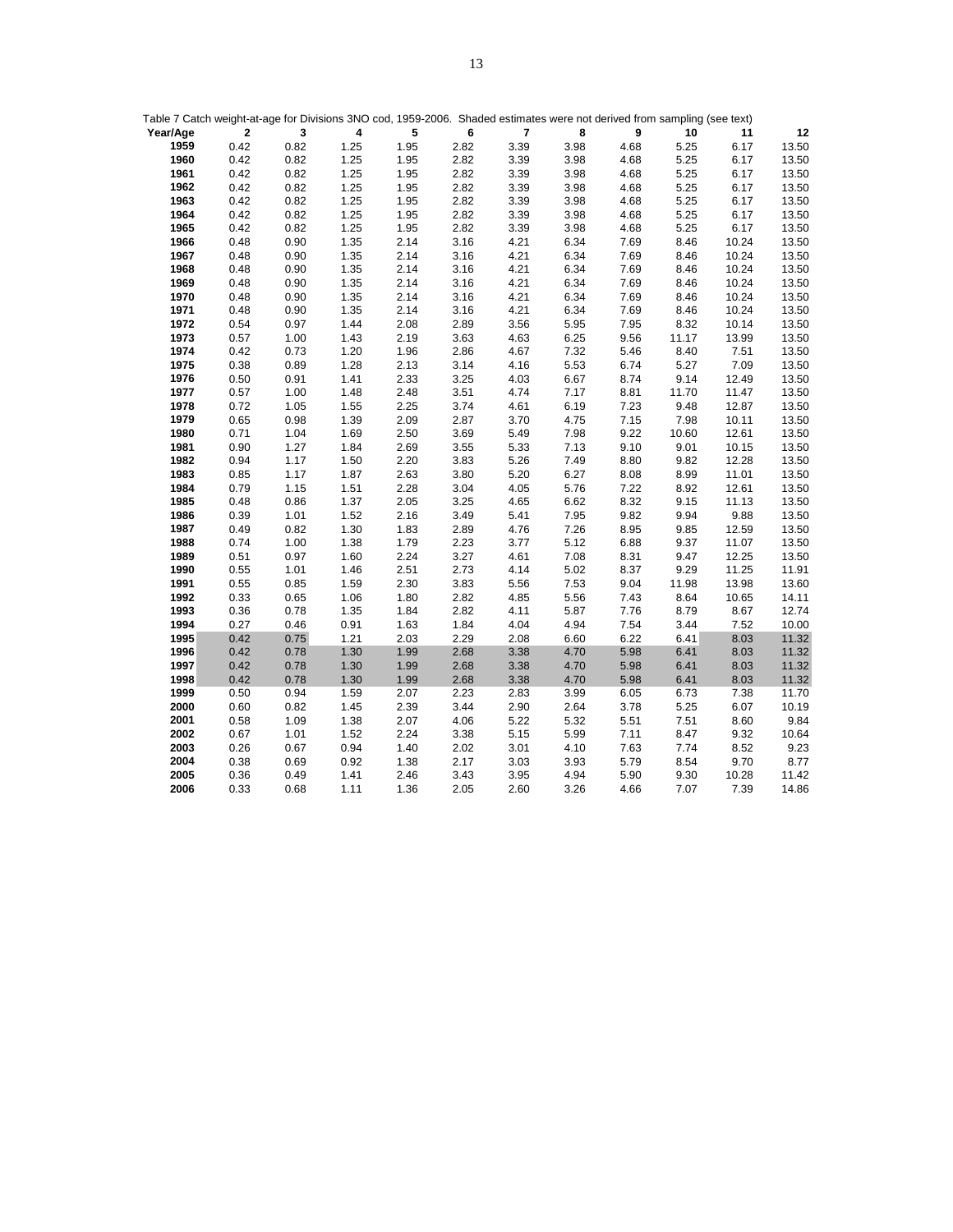**Table 8. Cod abundance (000's) from Canadian spring RV surveys in Division 3N for depths <200 fathoms.**

|  | Shaded Numbers are estimates for non sampled strata. Data for 1984-1995 has been converted to Campellan equivalent units. |  |
|--|---------------------------------------------------------------------------------------------------------------------------|--|
|  |                                                                                                                           |  |

|                                       | Depth Strata | Vessel  | AN        | <b>WT 29</b> | <b>WT</b> | <b>WT</b> | <b>WT</b> | <b>WT</b> | <b>WT</b> | <b>WT</b> | <b>WT</b> | <b>WT</b> | <b>WT</b> | WT        |
|---------------------------------------|--------------|---------|-----------|--------------|-----------|-----------|-----------|-----------|-----------|-----------|-----------|-----------|-----------|-----------|
| range                                 |              | Area    | 27        | AN 43        | 47        | 58-59     | 70        | 82        | 95-96     | 105-106   | 119-120   | 136-137   | 152-153   | 168-169   |
| (fath)                                |              | Sq. mi. | 1984      | 1985         | 1986      | 1987      | 1988      | 1989      | 1990      | 1991      | 1992      | 1993      | 1994      | 1995      |
| mean survey date                      |              |         | 02-May-84 | 27-Apr-85    | 29-Apr-86 | 09-May-87 | 01-May-88 | 02-May-89 | 12-May-90 | 07-May-91 | 08-May-92 | 13-May-93 | 18-May-94 | 18-May-95 |
| $0 - 30$                              | 375          | 1593    | 22302     | 12390        | 2240      | 6223      | 3134      | 4868      | 3236      | 111       | 148       | 74        |           |           |
|                                       | 376          | 1499    | 149223    | 149          | 787       | 88795     | 2533      | 599       | 268       | 119       | 0         |           |           | 69        |
| 31-50                                 | 360          | 2992    | 136658    | 27167        | 9750      | 31721     | 35911     | 1053      | 3020      | 900       | 2731      | 907       | $\Omega$  | $\Omega$  |
|                                       | 361          | 1853    | 29339     | 50443        | 5585      | 47837     | 15405     | 9136      | 6634      | 2574      | 804       | 836       | 103       | 625       |
|                                       | 362          | 2520    | 68550     | 20045        | 5400      | 117654    | 6860      | 7054      | 8400      | 1120      | 58        | 117       |           |           |
|                                       | 373          | 2520    | 27500     | 4161         | 1600      | 11738     | 2625      | 3096      | 1575      | 223       | $\Omega$  |           |           |           |
|                                       | 374          | 931     | 10431     | 776          | 86        | 931       | 879       | 52        | 388       | 26        | 129       |           |           |           |
|                                       | 383          | 674     | 62        | 0            |           | 967       | 686       | 499       | 47        | 62        | $\Omega$  |           |           |           |
| 51-100                                | 359          | 421     | 2339      | $\Omega$     | 40375     | 7163      | 5584      | 1637      | 819       | 1199      | 1696      | 2193      | $\Omega$  |           |
|                                       | 377          | 100     | 1771      | 2451         | 465       | 6396      | $\Omega$  | 424       | 0         | 0         | $\Omega$  | 28        | 49        |           |
|                                       | 382          | 647     | $\Omega$  | 3572         | 22        | 60        | 180       | 1588      | 3325      |           | 0         |           |           |           |
| 101-150                               | 358          | 225     | 2703      | 5766         | 4063      | 4359      | 5328      | 3984      | 8297      | 1047      | 16484     | 3391      | 109       | 156       |
|                                       | 378          | 139     | 2481      | 43824        | 6313      | 2124      | 1921      | 1612      | 2751      | 875       | 3707      | 608       | 222       | 97        |
|                                       | 381          | 182     | 1534      | 12968        | 8249      | 392       | 3185      | 3741      | 3665      | 202       | 88        | $\Omega$  | 13        | 114       |
| 151-200                               | 357          | 164     | $\Omega$  | 11571        | 444       | 1428      | 11        | 68        | 888       | 2528      | 2676      | 68        | 433       | 23        |
|                                       | 379          | 106     | 788       | 3195         | 5010      |           | 44        | 206       | 1318      | 2311      | 8782      | 545       | 191       | 66        |
|                                       | 380          | 116     | 209       | 3681         | 526       | 934       | 1498      | 967       | 2062      | 3859      | 870       | 20654     | 0         | 32        |
| total all strata fished < 200 fathoms |              |         | 455890    | 202158       | 90915     | 327301    | 85786     | 40583     | 46692     | 17156     | 38174     | 29420     | 1120      | 1182      |
| total <200 fathoms adjusted           |              |         | 455890    | 202159       | 90915     | 328729    | 85784     | 40584     | 46693     | 17156     | 38173     | 29421     | 1120      | 1182      |
| upper limit                           |              |         | 891831    | 278710       | 543939    | 531816    | 118657    | 53692     | 79795     | 35126     | 63165     | 286252    | 7723      | 2774      |
| t-value                               |              |         | 2.776     | 2.776        | 12.706    | 2.228     | 2.145     | 2.365     | 4.303     | 4.303     | 4.303     | 12.706    | 12.706    | 2.447     |
| 1 std dev                             |              |         | 157039    | 27576        | 35654     | 91793     | 15324     | 5543      | 7693      | 4176      | 5808      | 20213     | 520       | 651       |
|                                       |              |         |           |              |           |           |           |           |           |           |           |           |           |           |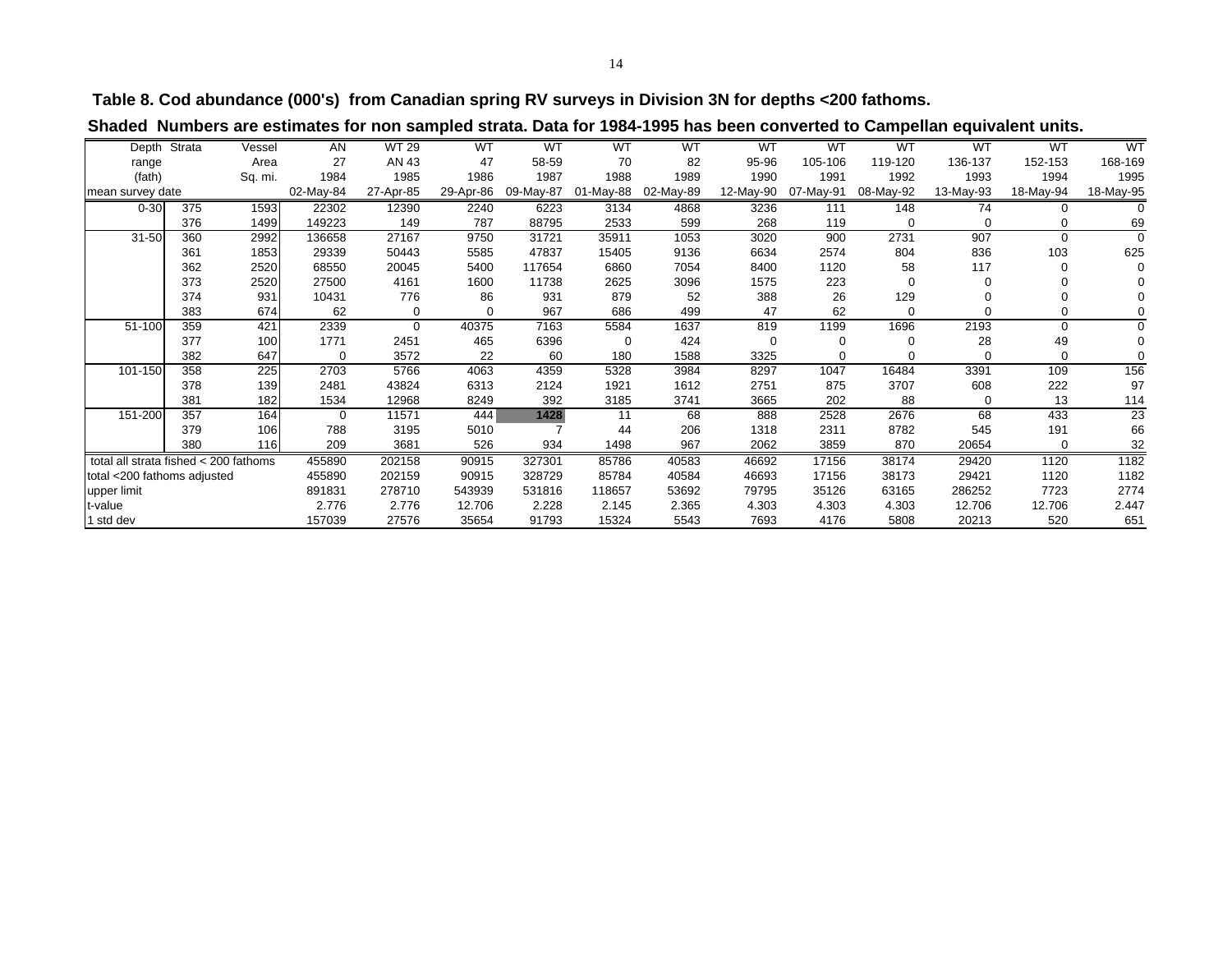# **Table 8 Cont'd. Cod abundance (000's) from Canadian spring RV surveys**

|           | WT        |             | WT        | WT        | WT        | WT        | WT          | WT        | WT        |
|-----------|-----------|-------------|-----------|-----------|-----------|-----------|-------------|-----------|-----------|
|           | 478-481   |             | 419-424   | 367-369   | 315-318   | 238-241   | 221-222     | 204-208   | 188-189   |
|           | 2003      |             | 2002      | 2001      | 2000      | 1999      | 1998        | 1997      | 1996      |
| 31-May-04 | 25-May-03 |             | 23-May-02 | 24-May-01 | 30-May-00 | 31-May-99 | 22-May-98   | 16-May-97 | 25-May-96 |
|           | 263       |             | 131       | 351       | 329       | 5259      | 292         | 131       | 0         |
|           | 41        | $\Omega$    |           | 41        | 206       | 103       | 1272        | 0         | 165       |
|           | 659       |             | 453       | 82        | 41        | 150       | 823         | 86        | 449       |
|           | 892       |             | 1997      | 510       | 1869      | 2650      | 2258        | 549       | 1077      |
|           | 39        |             | 193       | 1078      | 1271      | 1042      | 139         | 50        | 39        |
| 0         |           | 77          |           | 193       | 0         | 77        | 35          | 50        | 39        |
| 0         |           | 43          |           | 128       | 0         | 85        | $\mathbf 0$ | 38        | 85        |
| 0         |           | 0           |           | 0         | 0         | 0         | 0           | 0         | $\Omega$  |
| 0         |           | 29          |           | 87        | 29        | 58        | 26          | 138       | 33        |
| 0         |           | $\mathbf 0$ |           | 0         | 0         | 0         |             | 0         | 0         |
| 0         |           | $\Omega$    |           | $\Omega$  | 134       | 45        | 0           | $\Omega$  | $\Omega$  |
|           | 8940      |             | 234       | 3111      | 69        | 1254      | 41          | 261       | 310       |
|           | 1523      | 44          |           | 108       | 209       | 38        | 96          | 136       | 163       |
|           | 113       | $\Omega$    |           | 1152      | 0         | 150       | 0           | 13        | 160       |
|           | 110       |             | 168       | 872       | 282       | 73        | 219         | 20        | 90        |
|           | 129       |             | 105       | 642       | 21        | 58        | 72          | 194       | 204       |
|           | 609       | 23          |           | 511       | 117       | 96        | 48          | 6239      | 471       |
|           | 13318     |             | 3497      | 8866      | 4577      | 11138     | 5328        | 7905      | 3283      |
|           | 13318     |             | 3497      | 8866      | 4577      | 11138     | 5328        | 7905      | 3285      |
|           | 127402    |             | 5573      | 48358     | 6928      | 15958     | 8714        | 85516     | 5144      |
|           | 12.71     |             | 2.36      | 12.71     | 214       | 2.45      | 2.14        | 12.71     | 2.365     |
|           | 8976      |             | 880       | 3107      | 11        | 1967      | 1582        | 6106      | 787       |

# **in Division 3N for depths <200 fathoms.**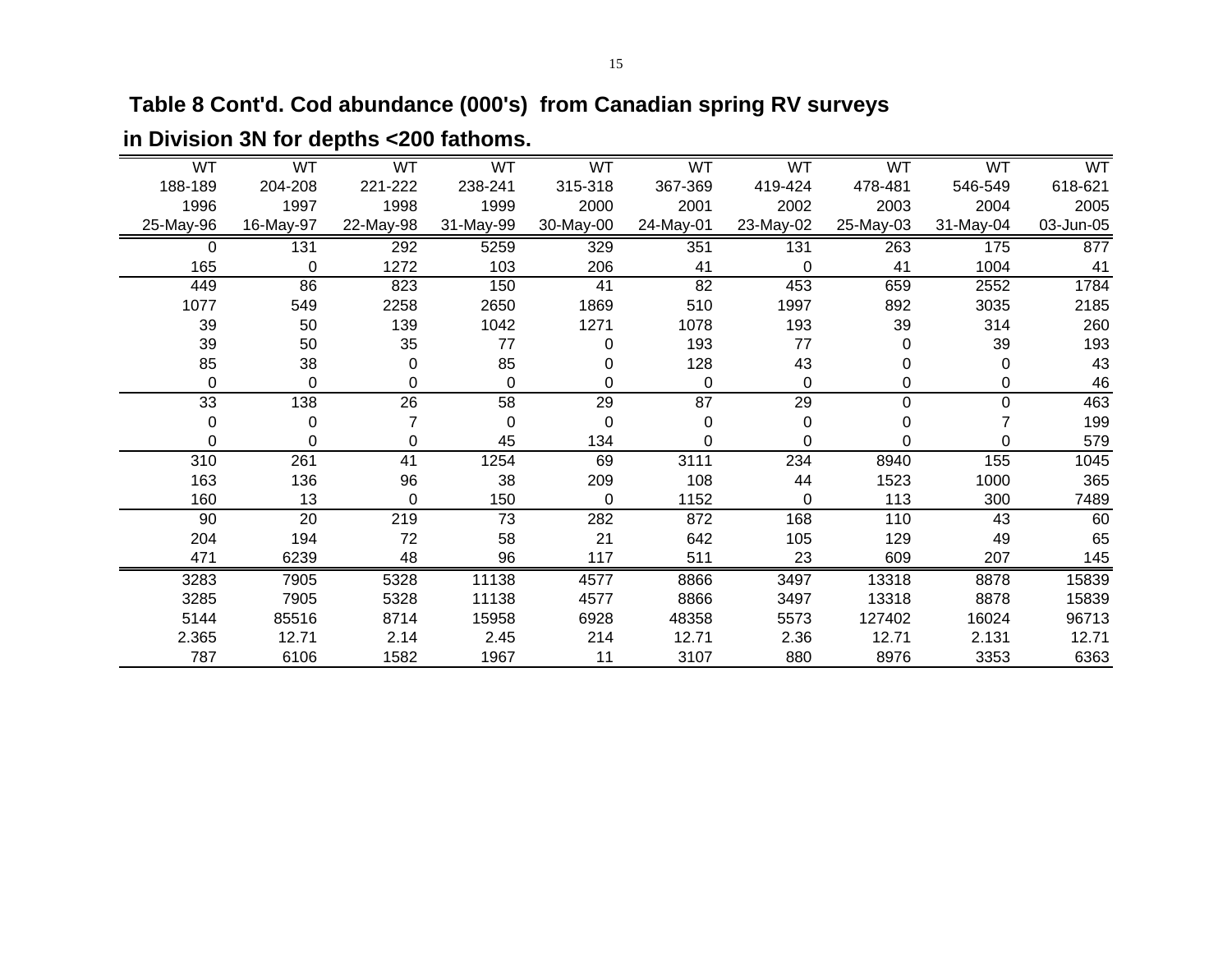**Table 9. Cod biomass (t) from Canadian spring RV surveys in Division 3N for depths < 200 fathoms. Shaded Numbers are estimates for non sampled strata. Data for 1984-1995 has been converted to Campellan equivalent units.**

| Depth                                 | Strata | Vessel  | AN        | <b>WT 29</b> | <b>WT</b> | <b>WT</b> | <b>WT</b> | <b>WT</b> | <b>WT</b> | <b>WT</b> | <b>WT</b> | <b>WT</b> | <b>WT</b> | <b>WT</b> |
|---------------------------------------|--------|---------|-----------|--------------|-----------|-----------|-----------|-----------|-----------|-----------|-----------|-----------|-----------|-----------|
| range                                 |        | Area    | 27        | AN 43        | 47        | 58-59     | 70        | 82        | 95-96     | 105-106   | 119-120   | 136-137   | 152-153   | 168-169   |
| (fath)                                |        | Sq. mi. | 1984      | 1985         | 1986      | 1987      | 1988      | 1989      | 1990      | 1991      | 1992      | 1993      | 1994      | 1995      |
| mean survey date                      |        |         | 02-May-84 | 27-Apr-85    | 29-Apr-86 | 09-May-87 | 01-May-88 | 02-May-89 | 12-May-90 | 07-May-91 | 08-May-92 | 13-May-93 | 18-May-94 | 18-May-95 |
| $0 - 30$                              | 375    | 1593    | 7018      | 26266        | 21041     | 13506     | 23154     | 25148     | 16134     | 1835      | 2331      | 1145      | 0         |           |
|                                       | 376    | 1499    | 16673     | 713          | 2954      | 9148      | 6555      | 1256      | 3791      | 1483      |           |           |           | 51        |
| 31-50                                 | 360    | 2992    | 21843     | 17007        | 3781      | 4155      | 3792      | 2145      | 10488     | 1032      | 1445      | 46        | 0         | $\Omega$  |
|                                       | 361    | 1853    | 20008     | 52794        | 61130     | 50358     | 25677     | 19517     | 30149     | 16646     | 399       | 3455      | 64        | 47        |
|                                       | 362    | 2520    | 75781     | 29914        | 31327     | 144250    | 19890     | 26588     | 37344     | 4343      | 668       | 1522      | O         |           |
|                                       | 373    | 2520    | 33487     | 5274         | 4378      | 14596     | 9738      | 8996      | 5802      | 856       | $\Omega$  | 0         |           |           |
|                                       | 374    | 931     | 14987     | 1523         | 1338      | 1832      | 5872      | 937       | 5050      | 516       | 30        |           |           |           |
|                                       | 383    | 674     | 502       | 0            | $\Omega$  | 1664      | 236       | 574       | 615       | 224       |           |           |           |           |
| 51-100                                | 359    | 421     | 308       | $\Omega$     | 2639      | 779       | 637       | 213       | 101       | 66        | 113       | 433       | 0         |           |
|                                       | 377    | 100     | 145       | 219          | 138       | 1720      | $\Omega$  | 46        | 0         | $\Omega$  |           | 9         | 8         |           |
|                                       | 382    | 647     | $\Omega$  | 257          | 84        | 42        | 59        | 782       | 298       | ∩         |           |           |           |           |
| 101-150                               | 358    | 225     | 822       | 906          | 1724      | 4255      | 1317      | 1701      | 1089      | 131       | 2650      | 1699      | 164       | 135       |
|                                       | 378    | 139     | 692       | 4601         | 1084      | 358       | 441       | 432       | 399       | 145       | 413       | 247       | 64        | 76        |
|                                       | 381    | 182     | 765       | 5397         | 2913      | 247       | 786       | 216       | 800       | 399       | 15        | 0         | 57        | 44        |
| 151-200                               | 357    | 164     | $\Omega$  | 6352         | 640       | 566       | 33        | 64        | 274       | 331       | 706       | 46        | 237       | 24        |
|                                       | 379    | 106     | 382       | 1198         | 1587      | g         | 37        | 98        | 318       | 852       | 2592      | 205       | 121       | 46        |
|                                       | 380    | 116     | 411       | 2128         | 366       | 1018      | 656       | 498       | 704       | 676       | 181       | 9823      | $\Omega$  | 9         |
| total all strata fished < 200 fathoms |        |         | 193825    | 154547       | 137124    | 247937    | 98880     | 89212     | 113355    | 29536     | 11544     | 18629     | 714       | 433       |
| total <200 fathoms adjusted           |        |         | 193824    | 154549       | 137124    | 248503    | 98880     | 89211     | 113356    | 29535     | 11543     | 18630     | 715       | 432       |
| upper limit                           |        |         | 256272    | 192257       | 211519    | 326927    | 125247    | 115281    | 141017    | 49183     | 19173     | 143715    | 1950      | 761       |
| t-value                               |        |         | 2.093     | 2.064        | 2.201     | 2.093     | 2.086     | 2.11      | 2.02      | 2.306     | 2.776     | 12.706    | 4.303     | 2.776     |
| 1 std dev                             |        |         | 29836     | 18270        | 33801     | 37740     | 12640     | 12355     | 13694     | 8520      | 2748      | 9845      | 287       | 118       |
|                                       |        |         |           |              |           |           |           |           |           |           |           |           |           |           |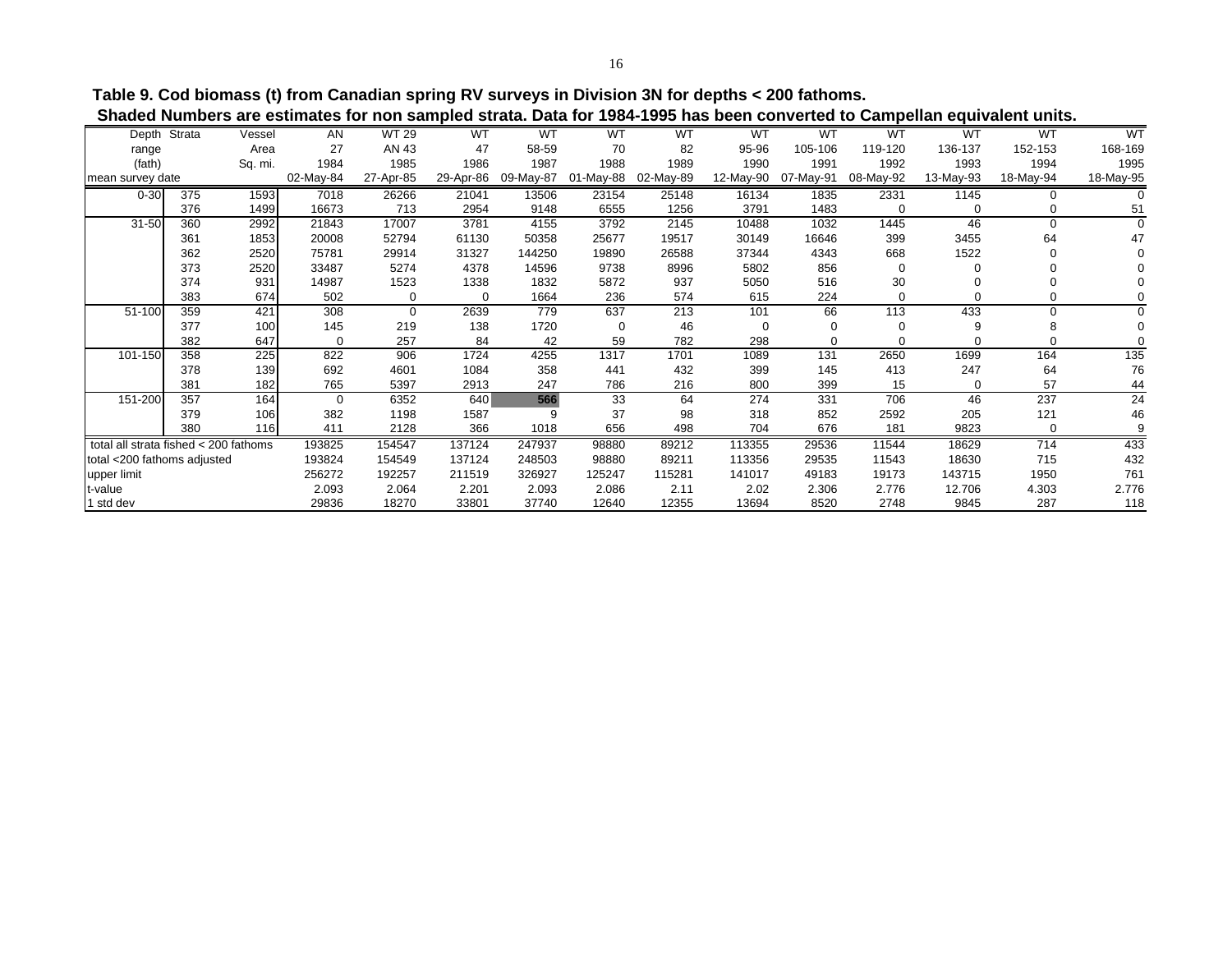**Table 9 Cont'd. Cod biomass (t) from Canadian spring RV surveys in Division 3N for depths < 200 fathoms.**

| WT        | WT        | WT        | WT        | WT        | WT        | WT             | WT        | WT        | WT              |
|-----------|-----------|-----------|-----------|-----------|-----------|----------------|-----------|-----------|-----------------|
| 188-189   | 204-208   | 221-222   | 238-241   | 315-318   | 367-369   | 419-424        | 478-481   | 546-549   | 618-621         |
| 1996      | 1997      | 1998      | 1999      | 2000      | 2001      | 2002           | 2003      | 2004      | 2005            |
| 25-May-96 | 16-May-97 | 22-May-98 | 31-May-99 | 30-May-00 | 24-May-01 | 23-May-02      | 25-May-03 | 25-May-03 | 03-Jun-05       |
| 0         | 92        | 108       | 3225      | 54        | 592       | 88             | 1229      | 89        | 632             |
| 62        | $\Omega$  | 75        | 4         | 43        | 6         | $\Omega$       | 458       | 286       | 8               |
| 457       | 15        | 12        | 315       | 19        | 588       | 244            | 1417      | 84        | 1798            |
| 647       | 378       | 682       | 3496      | 533       | 240       | 1856           | 1987      | 299       | 2582            |
| 21        | 317       | 407       | 946       | 1328      | 1110      | 22             | 2         | 2134      | 1746            |
| 9         | 168       | 9         | 50        | 0         | 8         | 11             |           | 2         | 74              |
| 11        | 136       | 0         | 11        |           | 30        | 15             |           |           | 10              |
| 0         | 0         | 0         | $\Omega$  | 0         | 0         | 0              | 0         | 0         | 42              |
| 36        | 199       |           | 114       | 194       | 54        | $\overline{7}$ | 0         | $\Omega$  | $\overline{71}$ |
| 0         | $\Omega$  | 15        | $\Omega$  | $\Omega$  | 0         | 0              | 0         | 29        | 298             |
| 0         | 0         | 0         | 9         | 27        | 0         | 0              | 0         | 0         | 239             |
| 131       | 104       | 73        | 1171      | 23        | 1818      | 327            | 14117     | 258       | 611             |
| 84        | 109       | 80        | 21        | 184       | 92        | 16             | 739       | 377       | 118             |
| 40        | 2         |           | 16        | 0         | 708       | $\Omega$       | 12        | 49        | 2276            |
| 18        | 9         | 221       | 51        | 242       | 676       | 158            | 204       | 60        | 59              |
| 66        | 104       | 24        | 12        | 8         | 536       | 74             | 68        | 22        | 82              |
| 100       | 3457      | 13        | 18        | 14        | 71        | 14             | 97        | 36        | 43              |
| 1682      | 5090      | 1720      | 9459      | 2669      | 6529      | 2832           | 20330     | 3726      | 10689           |
| 1682      | 5090      | 1720      | 9459      | 2669      | 6529      | 2832           | 20330     | 3726      | 10689           |
| 2843      | 48785     | 2783      | 16197     | 5747      | 12873     | 6743           | 200410    | 8706      | 17805           |
| 2.101     | 12.71     | 2.14      | 2.23      | 2.26      | 3.18      | 2.57           | 12.71     | 2.306     | 3               |
| 553       | 3438      | 497       | 3022      | 1362      | 1995      | 1522           | 14168     | 2160      | 2769            |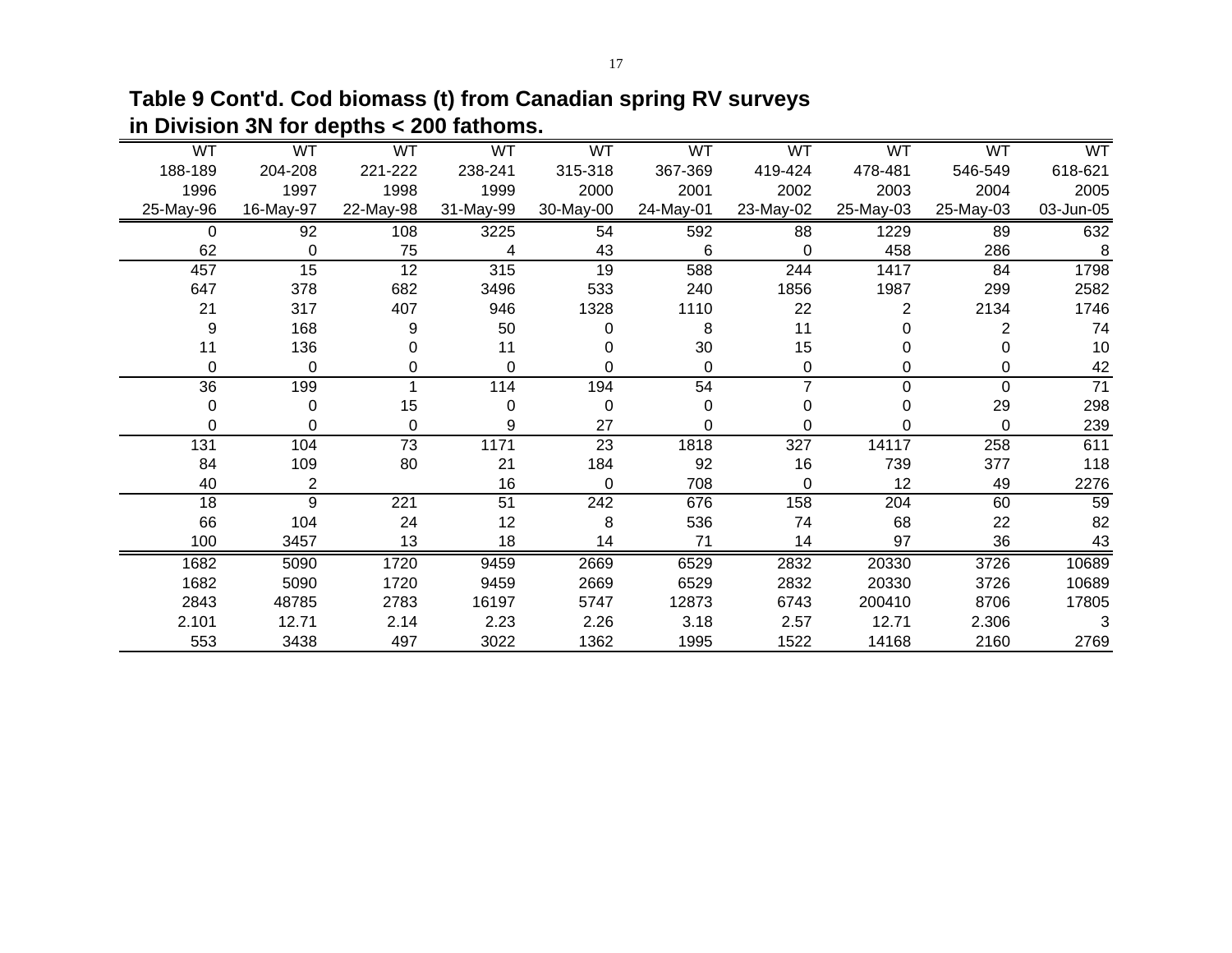**Table 10. Cod abundance (000's) from Canadian spring RV surveys in Division 3N for depths > 200 fathoms.Data for 1991-1995 has been converted to Campellan equivalent units.**

| Depth                   | Strata | Vessel  | <b>WT</b> | <b>WT</b> | <b>WT</b> | <b>WT</b> | <b>WT</b> | <b>WT</b> | <b>WT</b> | <b>WT</b> | WT        |
|-------------------------|--------|---------|-----------|-----------|-----------|-----------|-----------|-----------|-----------|-----------|-----------|
| range                   |        | Area    | 105-106   | 119-120   | 136-137   | 152-153   | 168-169   | 188-189   | 204-208   | 221-222   | 238-241   |
| (fath)                  |        | Sq. mi. | 1991      | 1992      | 1993      | 1994      | 1995      | 1996      | 1997      | 1998      | 1999      |
| mean survey date        |        |         | 07-May-91 | 08-May-92 | 13-May-93 | 18-May-94 | 18-May-95 | 25-May-96 | 16-May-97 | 22-May-98 | 31-May-99 |
| 201-300                 | 723    | 155     | 1970      | 13573     | 43        | 32        |           | 46        | 77        | 53        |           |
|                         | 725    | 105     | 401       | nf        |           | 95        | 73        | 34        | 16        | 49        | 33        |
|                         | 727    | 160     | 833       | 2144      | 1444      | 222       | 211       | 1394      | 109       | 55        | 44        |
| 301-400                 | 724    | 124     | 69        | 112       | 9         | 34        | 17        |           | 50        | 61        | 0         |
|                         | 726    | 72      | 0         | $\Omega$  |           |           | 70        |           | 12        | 0         |           |
|                         | 728    | 156     |           |           |           |           | 43        |           | 0         | 0         |           |
| 401-500                 | 752    | 134     | nf        | nf        | nf        |           | nf        | nf        | nf        | nf        | nf        |
|                         | 756    | 106     | nf        | nf        | nf        |           | nf        | nf        | nf        | nf        | nf        |
|                         | 760    | 154     | nf        | nf        | nf        |           | nf        | nf        | nf        | nf        | nf        |
| total all strata fished |        |         | 20429     | 54003     | 30916     | 1504      | 1597      | 4789      | 8165      | 5545      | 11214     |
| upper                   |        |         | 38845     | 212125    | 287928    | 3892      | 3156      | 24093     | 85786     | 8939      | 16037     |
| t-value                 |        |         | 4.303     | 12.706    | 12.706    | 4.303     | 2.365     | 12.706    | 12.71     | 2.14      | 2.45      |
| 1 STD                   |        |         | 4280      | 12445     | 20228     | 555       | 659       | 1519      | 6107      | 1586      | 1969      |

# **Table 10 Cont'd**

| WT        | <b>WT</b> | <b>WT</b> | <b>WT</b>           | <b>WT</b>           | <b>WT</b> |
|-----------|-----------|-----------|---------------------|---------------------|-----------|
| 315-318   | 367-369   | 419-424   | 478-481             | 546-549             | 618-621   |
| 2000      | 2001      | 2002      | 2003                | 2004                | 2005      |
| 30-May-00 | 24-May-01 |           | 23-May-02 25-May-03 | 26-May-03 03-Jun-05 |           |
| 139       | 3179      | 1658      | 550                 | 85                  |           |
| 361       | 661       | 148       | 0                   | 0                   | 0         |
| 383       | 528       | 446       | 50                  | 0                   | 0         |
| 0         | 45        | 62        | 8                   | 9                   | 0         |
| 0         | 0         | 36        | 0                   | 0                   | 0         |
| 0         | O         | 0         | 0                   | O                   | 0         |
| nf        | nf        | nf        | nf                  | nf                  | nf        |
| nf        | nf        | nf        | nf                  | nf                  | nf        |
| nf        | nf        | nf        | nf                  | nf                  | nf        |
| 5460      | 13279     | 5845      | 13926               | 8972                | 15839     |
| 7953      | 31301     | 28722     | 128156              | 16121               | 96713     |
| 2.13      | 4.3       | 12.71     | 12.71               | 2.13                | 12.71     |
| 1170      | 4191      | 1800      | 8990                | 3356                | 6363      |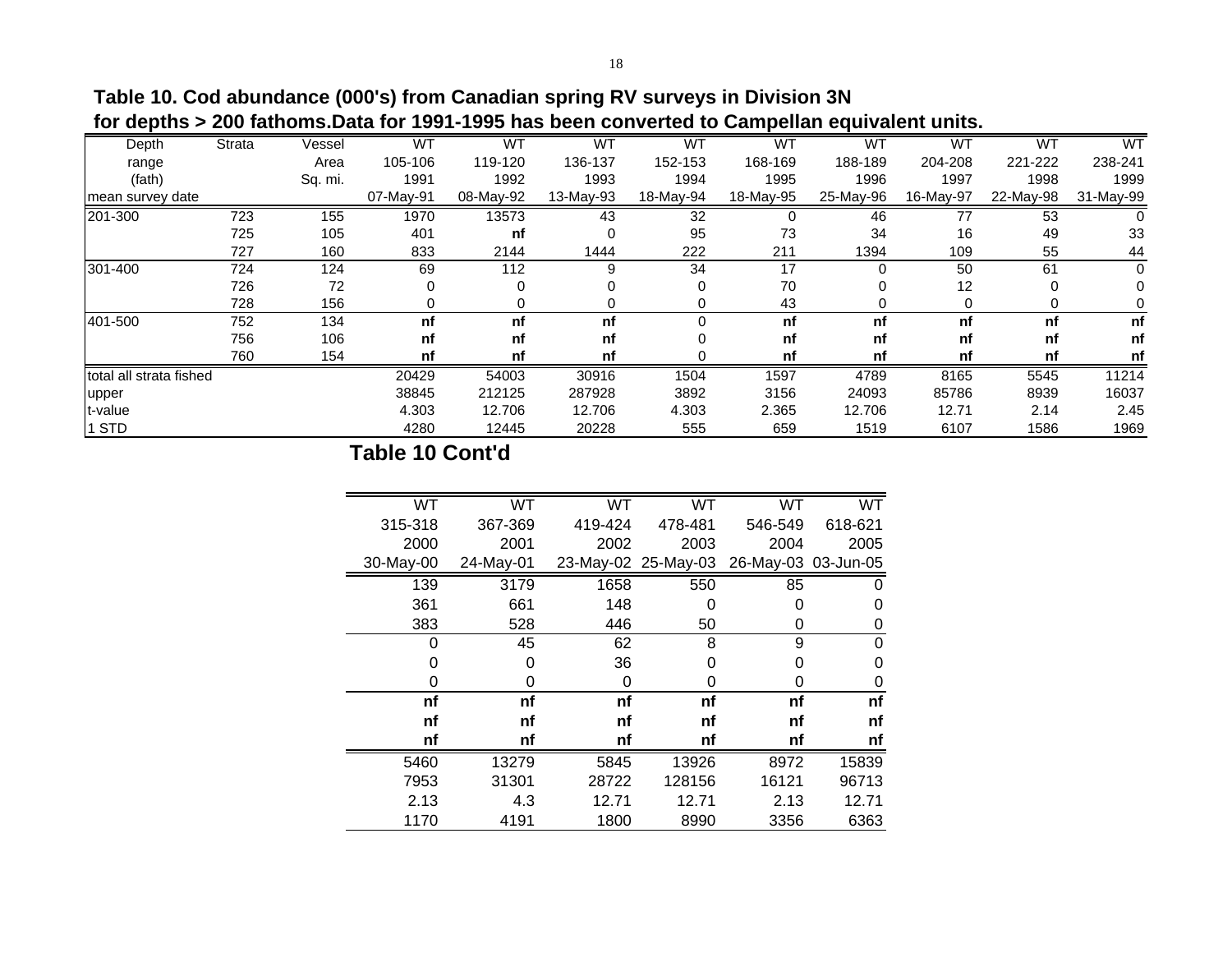**Table 11. Cod biomass (t)) from Canadian spring RV surveys in Division 3N for depths > 200 fathoms.Data for 1991-1995 has been converted to Campellan equivalent units.**

| Depth                   | Strata | Vessel  | <b>WT</b> | <b>WT</b> | <b>WT</b> | <b>WT</b> | <b>WT</b> | <b>WT</b> | <b>WT</b> | <b>WT</b> | WT        |
|-------------------------|--------|---------|-----------|-----------|-----------|-----------|-----------|-----------|-----------|-----------|-----------|
| range                   |        | Area    | 105-106   | 119-120   | 136-137   | 152-153   | 168-169   | 188-189   | 204-208   | 221-222   | 238-241   |
| (fath)                  |        | Sq. mi. | 1991      | 1992      | 1993      | 1994      | 1995      | 1996      | 1997      | 1998      | 1999      |
| mean survey date        |        |         | 07-May-91 | 08-May-92 | 13-May-93 | 18-May-94 | 18-May-95 | 25-May-96 | 16-May-97 | 22-May-98 | 31-May-99 |
| 201-300                 | 723    | 155     | 662       | 3415      | 30        | 26        |           | 35        | 80        | 77        |           |
|                         | 725    | 105     | 186       | nf        | $\Omega$  | 32        | 8         | 19        | 9         | 10        | 13        |
|                         | 727    | 160     | 486       | 805       | 313       | 86        | 41        | 677       | 71        | 25        | 6         |
| 301-400                 | 724    | 124     | 30        | 32        | 9         | 22        | 26        | 0         | 40        | 191       | 0         |
|                         | 726    | 72      | 0         | $\Omega$  |           | $\Omega$  | 31        | 0         | 5         | 0         |           |
|                         | 728    | 156     |           |           |           |           | 26        | 0         | 0         | 0         |           |
| 401-500                 | 752    | 134     | nf        | nf        | nf        | $\Omega$  | nf        | nf        | nf        | nf        | nf        |
|                         | 756    | 106     | nf        | nf        | nf        |           | nf        | nf        | nf        | nf        | nf        |
|                         | 760    | 154     | nf        | nf        | nf        |           | nf        | nf        | nf        | nf        | nf        |
| total all strata fished |        |         | 30901     | 15795     | 18982     | 880       | 566       | 2430      | 5295      | 2024      | 9479      |
| upper                   |        |         | 50596     | 28054     | 144081    | 2151      | 888       | 6155      | 49001     | 3168      | 16216     |
| t-value                 |        |         | 2.306     | 3.182     | 12.706    | 4.303     | 2.571     | 4.303     | 12.71     | 2.13      | 2.23      |
| 1 STD                   |        |         | 8541      | 3853      | 9846      | 295       | 125       | 866       | 3439      | 537       | 3021      |

# **Table 11 Cont'd**

| WT        | <b>WT</b> | <b>WT</b> | <b>WT</b>           | <b>WT</b>           | <b>WT</b> |
|-----------|-----------|-----------|---------------------|---------------------|-----------|
| 315-318   | 367-369   | 419-424   | 478-481             | 546-549             | 618-621   |
| 2000      | 2001      | 2002      | 2003                | 2004                | 2005      |
| 30-May-00 | 24-May-01 |           | 23-May-02 25-May-03 | 26-May-03 03-Jun-05 |           |
| 270       | 2233      | 1598      | 956                 | 46                  | 0         |
| 163       | 443       | 100       | 0                   | 0                   | 0         |
| 180       | 295       | 96        | 25                  | 0                   | 0         |
| 0         | 100       | 36        | 25                  | 6                   | 0         |
| 0         | 0         | 12        | 0                   | 0                   | 0         |
| 0         | 0         | 0         | 0                   | 0                   | 0         |
| nf        | nf        | nf        | nf                  | nf                  | nf        |
| nf        | nf        | nf        | nf                  | nf                  | nf        |
| nf        | nf        | nf        | nf                  | nf                  | nf        |
| 3281      | 9601      | 4673      | 21336               | 3778                | 10692     |
| 6357      | 18074     | 11424     | 201747              | 8759                | 17805     |
| 2.23      | 3.18      | 3.18      | 12.71               | 2.31                | 2.57      |
| 1379      | 2664      | 2123      | 14199               | 2156                | 2768      |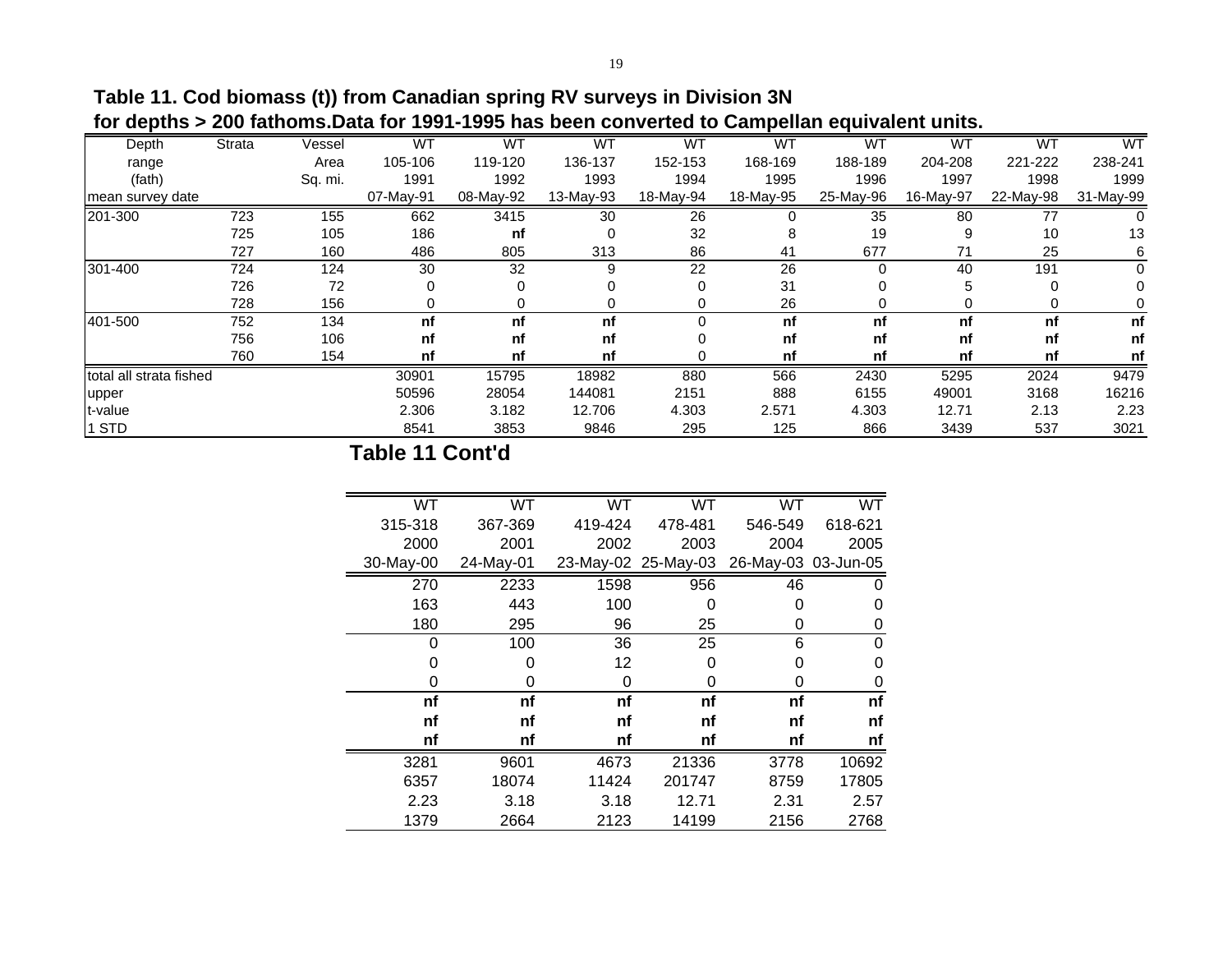| I<br>٩ |  |
|--------|--|

**Table 12. Cod abundance (000's) from Canadian Spring RV Surveys in Division 3O for depths <200 fathoms. Shaded Numbers are estimates for non-sampled strata. Data for 1984-1995 have been converted to Campellen equivalent units**

|             |                                   |        |           |           |           |           |           |           |           |           | ,,,,,,,,,,,,,,, | ,,,,,,,,,,,,,,,,, |           |           |
|-------------|-----------------------------------|--------|-----------|-----------|-----------|-----------|-----------|-----------|-----------|-----------|-----------------|-------------------|-----------|-----------|
| Depth       | <b>Strata</b>                     | Vessel | AN        | AN        | <b>WT</b> | <b>WT</b> | WT        | <b>WT</b> | <b>WT</b> | WT        | <b>WT</b>       | <b>WT</b>         | <b>WT</b> | <b>WT</b> |
| range       |                                   | Area   | 27        | 43        | 47        | 58-60     | 70        | 82        | 95-96     | 105-106   | 119-120         | 136-137           | 152-154   | 168-169   |
| (fath)      |                                   | Sq. mi | 1984      | 1985      | 1986      | 1987      | 1988      | 1989      | 1990      | 1991      | 1992            | 1993              | 1994      | 1995      |
|             | mean survey date                  |        | 03-May-84 | 15-Apr-85 | 22-Apr-86 | 27-Apr-87 | 24-Apr-88 | 23-Apr-89 | 27-Apr-90 | 24-Apr-91 | 26-Apr-92       | 30-Apr-93         | 04-May-94 | 07-May-95 |
| $31 - 50$   | 330                               | 2089   | 7761      | 7892      | 3707      | 11315     | 5384      | 1609      | 4990      | 1424      | 203             | 373               |           |           |
|             | 331                               | 456    | 3863      | 1921      | 744       | 1900      | 1425      | 792       | 1052      | 158       | 32              | $\mathbf 0$       | 0         |           |
|             | 338                               | 1898   | 23356     | 9724      | 8933      | 20210     | 6623      | 20166     | 8436      | 24463     | 2285            | 835               | 132       | 264       |
|             | 340                               | 1716   | 10606     | 9414      | 10282     | 146151    | 2826      | 1960      | 3628      | 2569      | 334             | 119               | 286       |           |
|             | 351                               | 2520   | 78342     | 17578     | 117725    | 71723     | 13335     | 6112      | 6242      | 2071      | 1050            | 350               | 250       |           |
|             | 352                               | 2580   | 41362     | 17656     | 9803      | 35888     | 56193     | 10474     | 14499     | 9752      | 3852            | 1331              | 1299      | 1111      |
|             | 353                               | 1282   | 0         | 2226      | 2773      | 29082     | 44478     | 4731      | 6499      | 1297      | 4229            | 223               | $\Omega$  | 285       |
| 51-100      | 329                               | 1721   | 5928      | 2390      | 2838      | 133032    | 5259      | 5577      | 13147     | 22309     | 508             | 1673              | 13959     | 1100      |
|             | 332                               | 1047   | 436       | 3432      | 1115      | 30014     | 2908      | 3112      | 5700      | 683773    | 29607           | 296105            | $\Omega$  | 2399      |
|             | 337                               | 948    | 1909      | 5688      | 1369      | 1799      | 2337      | 10402     | 2133      | 22436     | 6913            | 231602            | 132       | 527       |
|             | 339                               | 585    | 14625     | 894       | 135       | 2383      | 488       | 27        | 1625      | 1571      | 609             | 406               | $\Omega$  |           |
|             | 354                               | 474    | 2238      | 1843      | 2216      | 65669     | 2271      | 593       | 395       | 9019      | 1679            | 1415              | $\Omega$  | 0         |
| 101-150     | 333                               | 151    | 0         | 42        | 105       | 566       | $\Omega$  | 378       | 136       | 692       | 975             | 514               | 2205      | 10        |
|             | 336                               | 121    | 0         | 17        | 126       | 17        | 8         | 8         | 143       | 160       | 5537            | 437               | 605       | $\Omega$  |
|             | 355                               | 103    | 0         | 4070      | 29        | 207       | 43        | 987       | 193       | 2339      | 944             | 236               | 50        |           |
| 151-200     | 334                               | 92     | 0         | 236       | 1323      | 26        | 121       | 141       | 543       | 1214      | 971             | 1137              | 533       | 200       |
|             | 335                               | 58     | 0         |           | 68        | 8         | 12        | 16        | 97        | 27        | 1275            | 342               | 157       | 52        |
|             | 356                               | 61     | 0         |           | 13        |           | 51        | 131       | 110       | 546       | 2665            | 424               | 491       | 13        |
|             | total strata fished < 200 fathoms |        | 190427    | 85023     | 163306    | 549997    | 143763    | 67215     | 68515     | 785821    | 63667           | 537522            | 20100     | 5967      |
|             | total <200 fathoms adjusted       |        | 190426    | 85023     | 163304    | 549994    | 143762    | 67216     | 69568     | 785820    | 63668           | 537522            | 20099     | 5968      |
| upper limit |                                   |        | 242768    | 109795    | 363874    | 823914    | 229667    | 89730     | 90269     | 2506436   | 126262          | 3992300           | 58534     | 10117     |
| t-value     |                                   |        | 2.228     | 2.052     | 2.16      | 2.306     | 2.201     | 2.052     | 2.11      | 2.571     | 2.776           | 12.706            | 2.776     | 2.306     |
| 1 std dev   |                                   |        | 23492     | 12072     | 92856     | 118784    | 39030     | 10972     | 10310     | 669240    | 22549           | 271901            | 13845     | 1800      |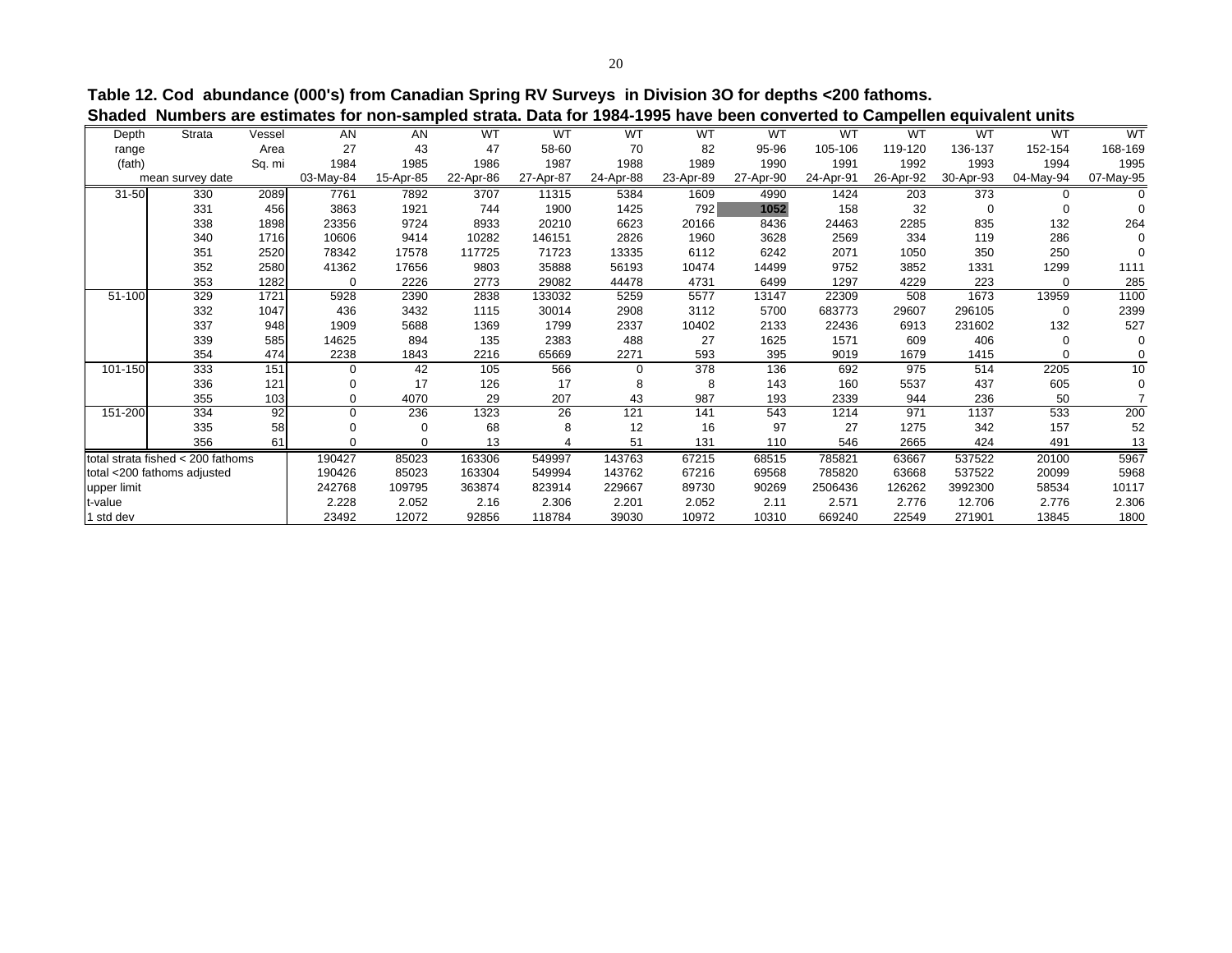**Table 12 Cont'd Cod abundance (000's) from Canadian Spring RV Surveys in Division 3O for depths <200 fathoms**

| <b>WT</b> | WT        | WT        | WT        | WT      | WT          | <b>WT</b>                     | WT          | WT        | WT          |
|-----------|-----------|-----------|-----------|---------|-------------|-------------------------------|-------------|-----------|-------------|
| 188-189   | 204-208   | 221-222   | 238-241   | 315-318 | $365 + 367$ | 419-424                       | 478-481     | 546-549   | 618-621     |
| 1996      | 1997      | 1998      | 1999      | 2000    | 2001        | 2002                          | 2003        | 2004      | 2005        |
| 11-May-96 | 16-May-97 | 22-May-98 | 19-May-99 |         |             | 16-May-00 07-May-01 05-May-02 | $11-May-03$ | 18-May-04 | 16-May-05   |
| 4824      | 509       | 4310      | 4037      | 8680    | 1519        | 616                           | 270         | 1204      | 5090        |
| 348       | 0         | 8343      | 452       | 2635    | 3858        | 220                           | 63          | 1725      | 1976        |
| 2109      | 160       | 895       | 15015     | 6571    | 7006        | 3264                          | 1044        | 970       | 9095        |
| 1441      | 529       | 173       | 1770      | 3682    | 567         | 189                           | 330         | 283       | 519         |
| 525       | 453       | 277       | 1631      | 12046   | 1820        | 545                           | 217         | 43        | 1127        |
| 1115      | 927       | 1278      | 14932     | 5481    | 3372        | 1730                          | 754         | 877       | 5989        |
| 677       | 0         | 564       | 507       | 1693    | 397         | 321                           | 220         | 139       | 887         |
| 330       | 765       | 8194      | 8370      | 1278    | 2746        | 379                           | 2557        | 440       | 1868        |
| 3184      | 432       | 720       | 8121      | 27653   | 816         | 672                           | 96          | 3271      | $\mathbf 0$ |
| 2502      | 681       | 1239      | 9389      | 3032    | 1130        | 478                           | 565         | 366       | 452         |
| 46        | 0         | 121       | 497       | 40      | 281         | 201                           | 0           | 0         | 80          |
| 66        | 0         | 4583      | 4864      | 587     | 163         | 33                            | 33          | $\Omega$  | 246         |
| 688       | 1447      | 194       | 25        | 92      | 71          | 20                            | 9           | 10        | 10          |
| 8         | 128       | 25        | 17        | 0       | 42          | 92                            | 0           | 67        | 0           |
| 2573      | 6         | 50        | 44        | 39      | 234         | 31                            | 21          | 65        | 6           |
| 184       | 94        | 26        | 28        | 70      | 54          | 1017                          | 19          | 17        | 0           |
| 490       | 211       | 36        | 37        | 13      | 278         | 357                           | 4           | 0         | 0           |
| 93        | 70        | 82        | 67        | 96      | 62          | 149                           | 22          | 67        | 0           |
| 21202     | 6412      | 31110     | 69803     | 73688   | 24416       | 10314                         | 6224        | 9545      | 27345       |
| 21203     | 6412      | 31110     | 69803     | 73688   | 24416       | 10314                         | 6224        | 9545      | 27345       |
| 32019     | 25638     | 65284     | 102583    | 110064  | 31201       | 14550                         | 12891       | 19085     | 43328       |
| 2.365     | 12.706    | 2.78      | 2.2       | 2.45    | 2.14        | 2.36                          | 2.776       | 4.303     | 2           |
| 4574      | 1513      | 12293     | 14900     | 14847   | 3171        | 1795                          | 2402        | 2217      | 6772        |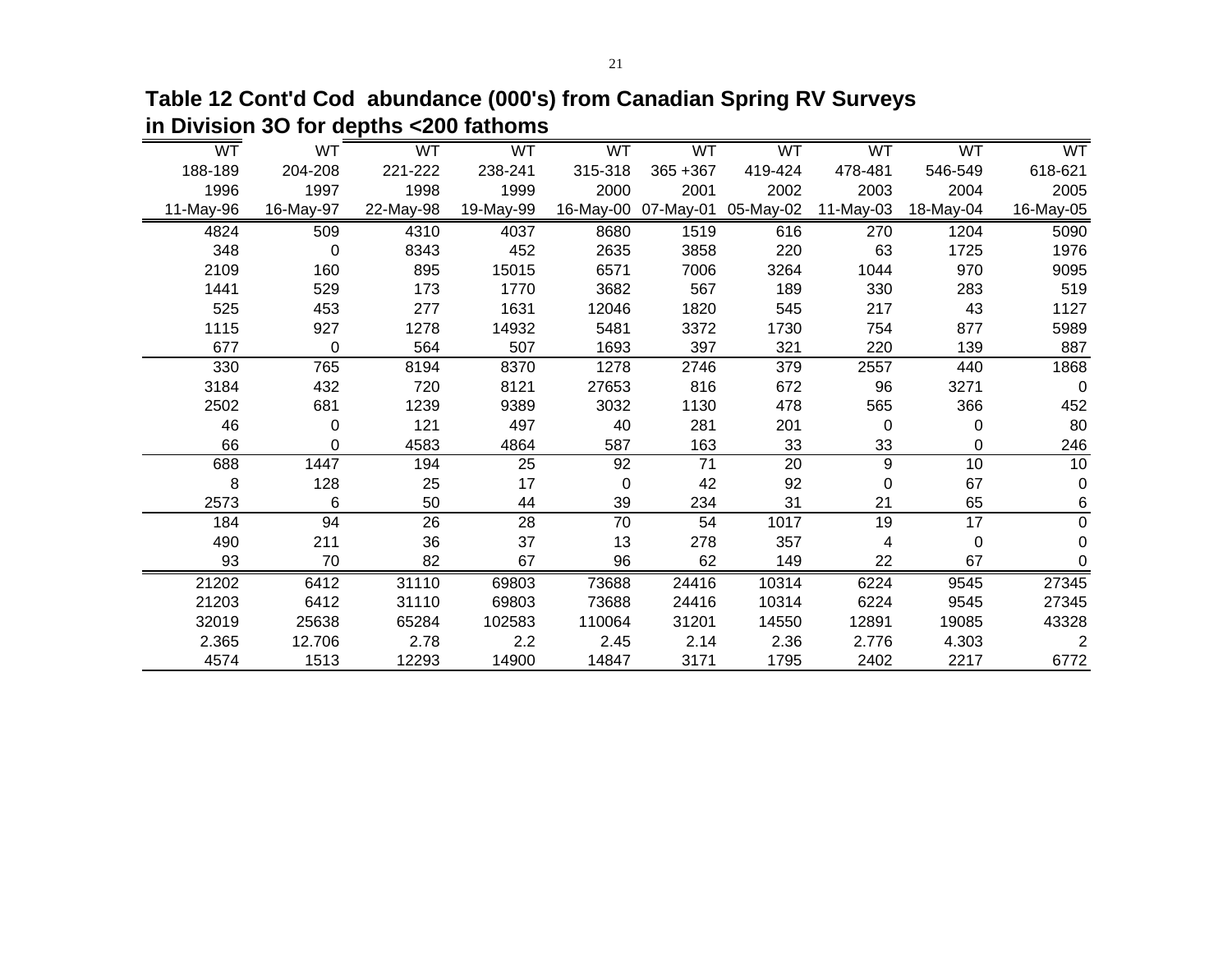**Table 13. Cod biomass (t) from Canadian Spring RV Surveys in Division 3O for depths <200 fathoms. Shaded Numbers are estimates for non-sampled strata. Data for 1984-1995 have been converted to Campellen equivalent units**

| . טיש<br>uw. Duw ivi<br><br><br>50001100117011001100<br><b>VUIIINVIIVII</b><br><b>UMMITAIVIII MIIII</b> |                                   |        |           |           |           |           |           |           |           |           |           |           |           |           |
|---------------------------------------------------------------------------------------------------------|-----------------------------------|--------|-----------|-----------|-----------|-----------|-----------|-----------|-----------|-----------|-----------|-----------|-----------|-----------|
| Depth                                                                                                   |                                   | Vessel | AN        | AN        | <b>WT</b> | <b>WT</b> | <b>WT</b> | <b>WT</b> | <b>WT</b> | <b>WT</b> | <b>WT</b> | <b>WT</b> | <b>WT</b> | <b>WT</b> |
| range                                                                                                   |                                   | Area   | 27        | 43        | 47        | 58-60     | 70        | 82        | 95-96     | 105-106   | 119-120   | 136-137   | 152-154   | 168-169   |
| (fath)                                                                                                  | <b>Strata</b>                     | Sq. mi | 1984      | 1985      | 1986      | 1987      | 1988      | 1989      | 1990      | 1991      | 1992      | 1993      | 1994      | 1995      |
|                                                                                                         | mean survey date                  |        | 03-May-84 | 15-Apr-85 | 22-Apr-86 | 27-Apr-87 | 24-Apr-88 | 23-Apr-89 | 27-Apr-90 | 24-Apr-91 | 26-Apr-92 | 30-Apr-93 | 04-May-94 | 07-May-95 |
| $31 - 50$                                                                                               | 330                               | 2089   | 7964      | 9372      | 4167      | 12075     | 4486      | 3318      | 5091      | 266       | 32        | 92        |           |           |
|                                                                                                         | 331                               | 456    | 4536      | 4891      | 1295      | 1982      | 2176      | 481       | 2191      | 236       | 224       | $\Omega$  |           |           |
|                                                                                                         | 338                               | 1898   | 43090     | 13670     | 23245     | 20013     | 14538     | 25430     | 9315      | 10283     | 11883     | 4981      | 1841      | 3439      |
|                                                                                                         | 340                               | 1716   | 13654     | 10780     | 12024     | 161120    | 16447     | 5478      | 10296     | 384       | 52        | 1936      | 160       |           |
|                                                                                                         | 351                               | 2520   | 68620     | 34516     | 90852     | 114632    | 25324     | 19777     | 22343     | 6595      | 2063      | 1198      | 131       |           |
|                                                                                                         | 352                               | 2580   | 51655     | 41868     | 24245     | 76430     | 82226     | 43865     | 38424     | 22512     | 16671     | 8225      | 1584      | 3784      |
|                                                                                                         | 353                               | 1282   | 0         | 9451      | 1831      | 15552     | 4512      | 4012      | 5892      | 1267      | 1780      | 3260      | 0         | 609       |
| 51-100                                                                                                  | 329                               | 1721   | 1776      | 1931      | 1114      | 116331    | 16127     | 1690      | 4684      | 4195      | 97        | 219       | 10523     | 2187      |
|                                                                                                         | 332                               | 1047   | 4410      | 17134     | 4092      | 12848     | 11718     | 2156      | 11266     | 39264     | 3927      | 108245    | $\Omega$  | 1702      |
|                                                                                                         | 337                               | 948    | 741       | 2976      | 11644     | 4299      | 1005      | 5735      | 3354      | 5566      | 20721     | 79783     | 813       | 1659      |
|                                                                                                         | 339                               | 585    | 3355      | 730       | 73        | 943       | 496       | 219       | 385       | 92        | 87        | 43        | $\Omega$  |           |
|                                                                                                         | 354                               | 474    | 955       | 660       | 569       | 6915      | 1211      | 87        | 562       | 3325      | 191       | 1319      | $\Omega$  | 0         |
| 101-150                                                                                                 | 333                               | 151    | 0         | 330       | 411       | 1837      | $\Omega$  | 1486      | 381       | 877       | 273       | 1661      | 8549      | 26        |
|                                                                                                         | 336                               | 121    | 0         | 81        | 120       | 35        | 39        | 44        | 318       | 111       | 1733      | 375       | 661       | $\Omega$  |
|                                                                                                         | 355                               | 103    | 0         | 724       | 29        | 259       | 38        | 538       | 198       | 329       | 63        | 169       | 32        | 31        |
| 151-200                                                                                                 | 334                               | 92     | 0         | 898       | 4773      | 120       | 473       | 294       | 826       | 1385      | 1018      | 1408      | 959       | 333       |
|                                                                                                         | 335                               | 58     | 0         |           | 159       | 38        | 82        | 16        | 110       | 10        | 276       | 2522      | 453       | 342       |
|                                                                                                         | 356                               | 61     | 0         |           | 42        | 15        | 178       | 154       | 219       | 88        | 308       | 387       | 257       | 16        |
|                                                                                                         | total strata fished < 200 fathoms |        | 200758    | 150013    | 180686    | 545446    | 181076    | 114780    | 113664    | 96783     | 61399     | 215824    | 25964     | 14127     |
|                                                                                                         | total <200 fathoms adjusted       |        | 200756    | 150012    | 180685    | 545444    | 181076    | 114780    | 115855    | 96785     | 61399     | 215823    | 25963     | 14128     |
| upper limit                                                                                             |                                   |        | 259926    | 187944    | 303904    | 774350    | 254658    | 184780    | 143844    | 187783    | 120673    | 1396053   | 56360     | 20543     |
| t-value                                                                                                 |                                   |        | 2.228     | 2.032     | 2.16      | 2.131     | 2.11      | 2.16      | 2.021     | 2.571     | 2.776     | 12.706    | 2.571     | 2.074     |
| 1 std dev                                                                                               |                                   |        | 26557     | 18667     | 57045     | 107416    | 34873     | 32407     | 14933     | 35395     | 21352     | 92888     | 11823     | 3094      |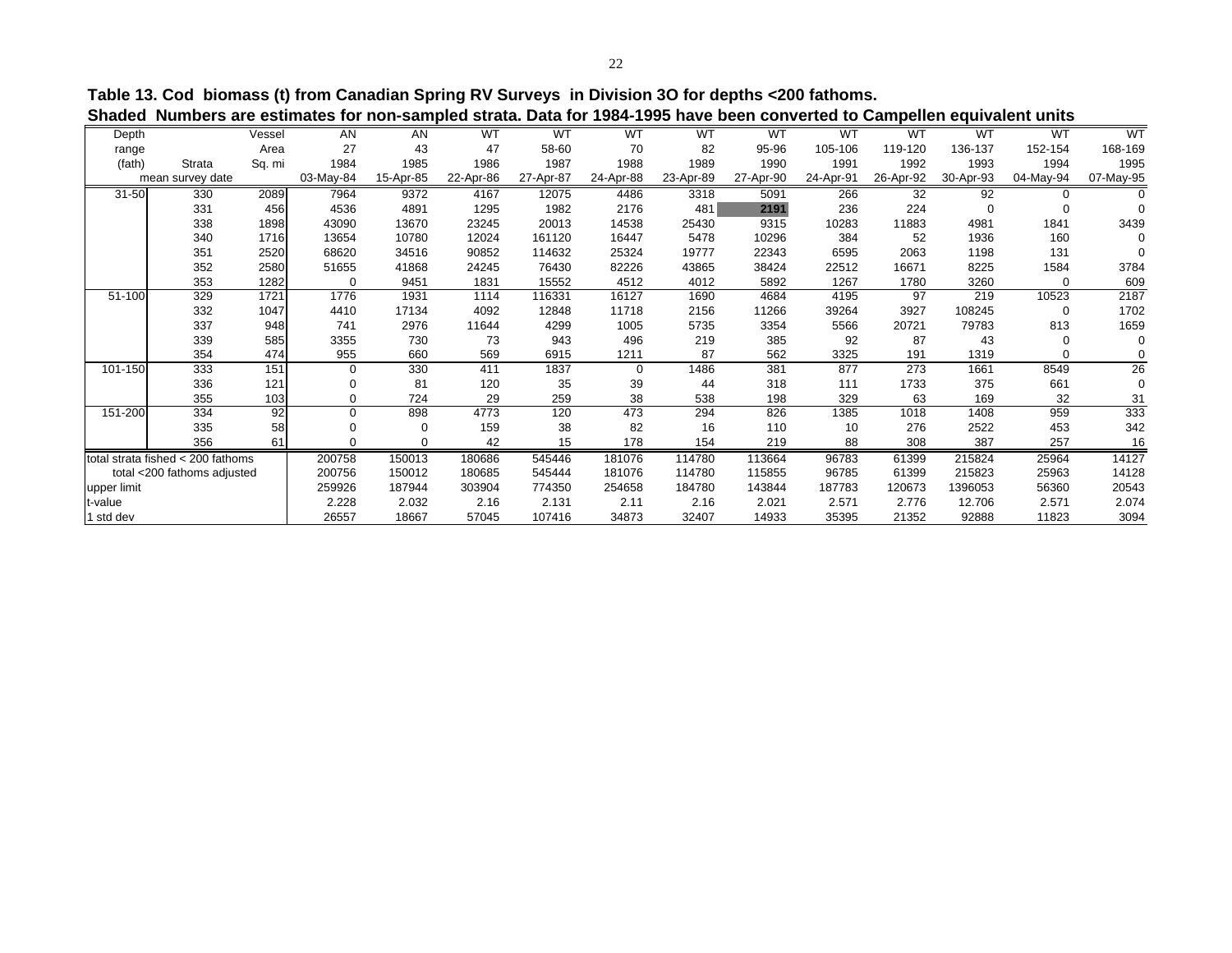WT WT WT WT WT WT WT WT WT WT188-189 204-208 221-222 238-241 315-318 365 +367 419-424 478-481 546-549 618-621618-621 1997 1998 1999 2000 2001 2002 2003 2004 200511-May-96 16-May-97 22-May-98 19-May-99 16-May-00 07-May-01 05-May-02 11-May-03 31-May-04 16-May-05 357 12526 8593 8401 2296 190 20 2806 5951 0 34685 1105 6842 1738 1251 326 8186 773 196 5069 9416 6982 13092 2456 4712 1625 1688 186 512 3857 2164 1469 33 25 1735 1901 286 1888 5269 47572 4266 38 38 583 1293 2869 5341 14309 8226 11344 6932 3093 3130 6446 0 18 1719 7130 529 4394 607 758 141 614 13037 9671 628 896 63 1623 173 1569 1558 2136 1350 4360 272 42 462 906 0 527 1720 3095 1040 553 160 171 890 360 0 441 1210 1 733 48 0 0 3 0 2258 1088 218 737 218 474 0 484 974 255 26 77 43 31 13 2 20 322 16 18 0 46 95 0 96 0 15 74 26 13 169 27 2 51 22 $\frac{22}{0}$  305 46 72 98 33 1241 18 87 0 734 75 207 37 254 437 8 0 0 47 102 108 442 69 142 26 131 0 8990 80199 61139 94231 38539 17798 11618 21158 20651 8990 80199 61139 94231 38539 17798 11618 21158 20650 15716 546664 86203 206438 52036 27516 18496 135184 306452.306 2.201 12.71 2.09 2.36 2.09 2.18 2.13 12.71 2.14 3056 36701 11992 47545 6458 4458 3229 8974 4670

**Table 13. Cod biomass (t) from Canadian Spring RV Surveys in Division 3O for depths <200 fathoms**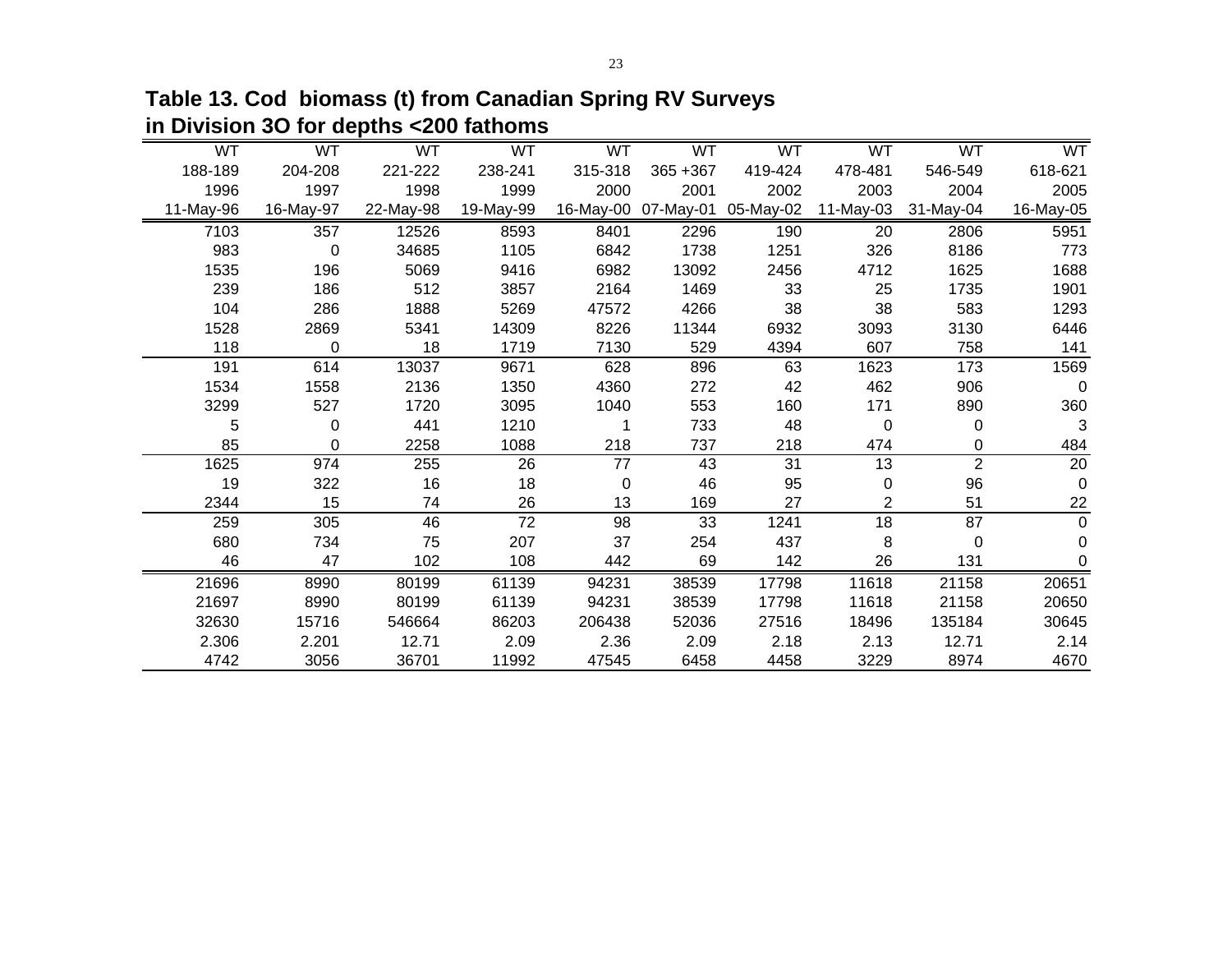**Table 14. Cod abundance (000's) from Canadian Spring RV Surveys in Division 3O for depths >200 fathoms Data for 1991-1995 have been converted to Campellen equivalent units.**

| Depth                   | <b>Strata</b> | Vessel | WT        | WT        | <b>WT</b> | <b>WT</b> | WT        | WT        | <b>WT</b> | WT      | <b>WT</b>                     | <b>WT</b> |
|-------------------------|---------------|--------|-----------|-----------|-----------|-----------|-----------|-----------|-----------|---------|-------------------------------|-----------|
| range                   |               | Area   | 105-106   | 119-120   | 136-137   | 152-154   | 168-169   | 188-189   | 204-208   | 221-222 | 238-241                       | 315-318   |
| (fath)                  |               | Sq. mi | 1991      | 1992      | 1993      | 1994      | 1995      | 1996      | 1997      | 1998    | 1999                          | 2000      |
| mean survey date        |               |        | 24-Apr-91 | 26-Apr-92 | 30-Apr-93 | 04-May-94 | 07-May-95 | 11-May-96 | 16-May-97 |         | 22-May-98 19-May-99 16-May-00 |           |
| 201-300                 | 717           | 166    | 3701      | 336       | 1615      | 1441      | 242       | 27        | 176       | 20      | 37                            | 122       |
|                         | 719           | 76     | 274       | 749       | 301       | 443       | 164       | 21        | 39        | 5       | 107                           | 18        |
|                         | 721           | 76     | 190       | 72390     | 348       |           |           | 84        | 103       | 5       |                               |           |
| 301-400                 | 718           | 134    | 15        |           | 100       | 503       | 102       | $\Omega$  |           |         |                               |           |
|                         | 720           | 105    | 0         | 569       | 15        | 211       | 29        | 6         | 103       | 12      |                               |           |
|                         | 722           | 93     | 0         | 149       |           |           |           | 11        | 6         |         |                               |           |
| 401-500                 | 764           | 105    | nf        | nf        | nf        | ი         | nf        | nf        | nf        | nf      | nf                            | nf        |
|                         | 772           | 135    | nf        | nf        | nf        |           | nf        | nf        | nf        | nf      | nf                            | nf        |
| total all strata fished |               |        | 790001    | 137860    | 539900    | 22708     | 6510      | 21352     | 6844      | 31153   | 69960                         | 73837     |
| upper                   |               |        | 2510624   | 1092111   | 3994696   | 61281     | 10713     | 32169     | 26139.7   | 65326   | 102739                        | 110211    |
| t-value                 |               |        | 2.571     | 12.706    | 12.706    | 2.776     | 2.306     | 2.365     | 12.706    | 2.78    | 2.2                           | 2.45      |
| STD                     |               |        | 669243    | 75102     | 271903    | 13895     | 1823      | 4574      | 1519      | 12292   | 14900                         | 14847     |

**Table 14 Cont'd**

| WT          | WT      | WT                                      | WT      | <b>WT</b> |
|-------------|---------|-----------------------------------------|---------|-----------|
| $365 + 367$ | 419-424 | 478-481                                 | 546-549 | 618-621   |
| 2001        | 2002    | 2003                                    | 2004    | 2005      |
| 07-May-01   |         | 05-May-02 11-May-03 18-May-04 16-May-05 |         |           |
| 838         | 183     | 114                                     | 553     | 34        |
| 134         | O       | 21                                      | 8       | 52        |
| 67          | 9       | 19                                      | 5       | 0         |
| 0           | 18      | 0                                       | 0       | 0         |
| 7           | 17      | 0                                       | O       | 0         |
| 17          | O       | 0                                       | O       | 0         |
| nf          | nf      | nf                                      | nf      | nf        |
| nf          | nf      | nf                                      | nf      | nf        |
| 25478       | 10540   | 6378                                    | 10112   | 27432     |
| 32326       | 14786   | 13046                                   | 17319   | 43416     |
| 2.1         | 2.36    | 2.776                                   | 3.18    | 2.36      |
| 3261        | 1799    | 2402                                    | 2266    | 6773      |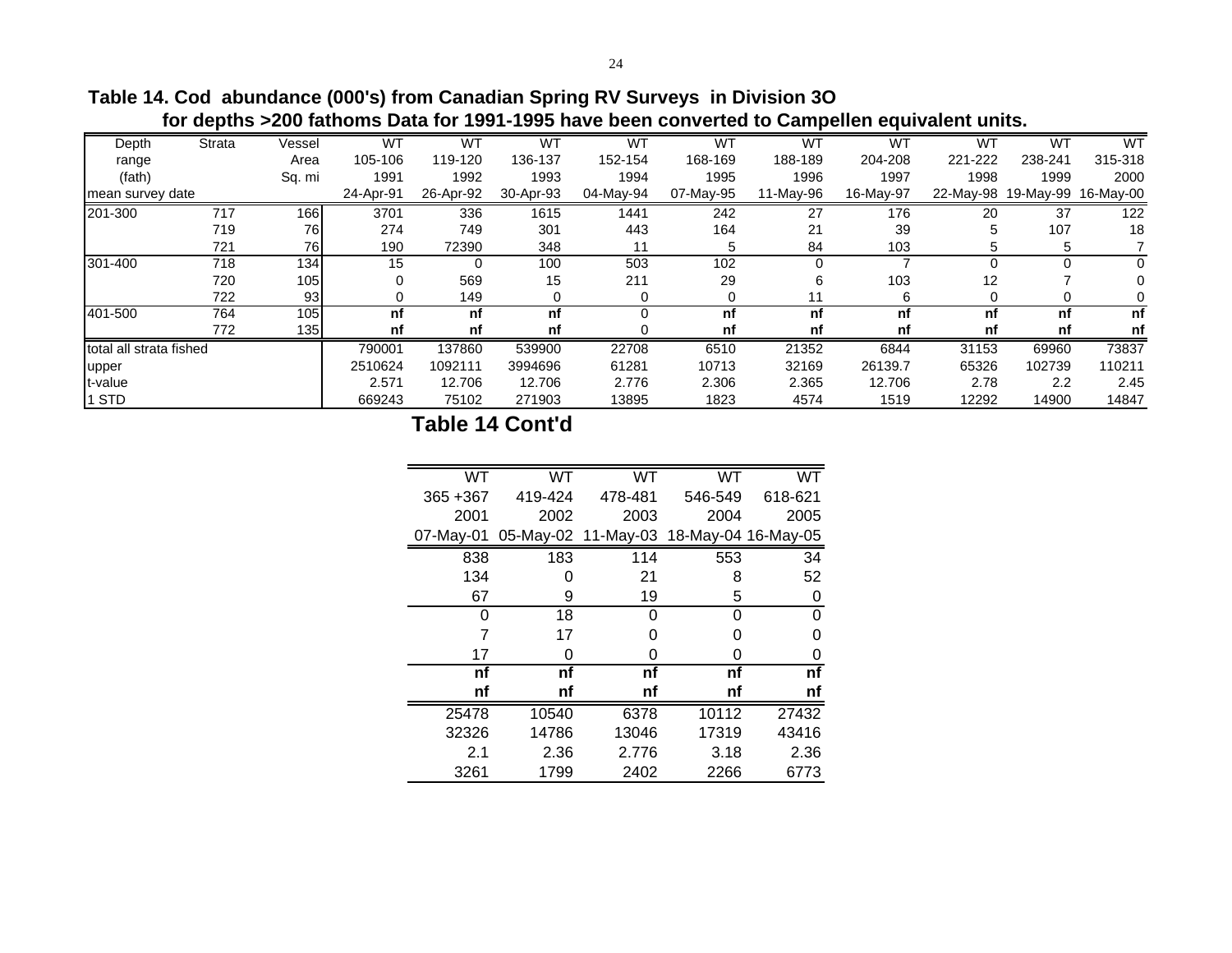|                         | TVI GODINIO ZEUD RANDING DAM TUL TUUT TUUU NATU NUUN UUNTUKU KU UMINDING UGU TAHTAN MINGI |        |           |           |           |           |           |           |           |         |                               |         |
|-------------------------|-------------------------------------------------------------------------------------------|--------|-----------|-----------|-----------|-----------|-----------|-----------|-----------|---------|-------------------------------|---------|
| Depth                   | <b>Strata</b>                                                                             | Vessel | WT        | WT        | WT        | <b>WT</b> | <b>WT</b> | WT        | WT        | WT      | W٦                            | WT      |
| range                   |                                                                                           | Area   | 105-106   | 119-120   | 136-137   | 152-154   | 168-169   | 188-189   | 204-208   | 221-222 | 238-241                       | 315-318 |
| (fath)                  |                                                                                           | Sq. mi | 1991      | 1992      | 1993      | 1994      | 1995      | 1996      | 1997      | 1998    | 1999                          | 2000    |
| mean survey date        |                                                                                           |        | 24-Apr-91 | 26-Apr-92 | 30-Apr-93 | 04-May-94 | 07-May-95 | 11-May-96 | 16-May-97 |         | 22-May-98 19-May-99 16-May-00 |         |
| 201-300                 | 717                                                                                       | 166    | 15218     | 436       | 1870      | 2094      | 339       | 57        | 238       | 30      | 47                            | 108     |
|                         | 719                                                                                       | 76     | 143       | 179       | 330       | 727       | 927       | 37        | 133       | 2       | 243                           | 59      |
|                         | 721                                                                                       | 76I    | 88        | 12153     | 304       | 16        | 10        | 95        | 53        | 16      | 11                            | 20      |
| 301-400                 | 718                                                                                       | 134    |           |           | 159       | 791       | 91        | $\Omega$  | 16        |         |                               |         |
|                         | 720                                                                                       | 105    |           | 139       | 9         | 222       | 34        | 3         | 164       | 11      | 20                            | 0       |
|                         | 722                                                                                       | 93     |           | 70        |           |           |           | 28        |           |         |                               |         |
| 401-500                 | 764                                                                                       | 105    | nf        | nf        | nf        |           | nf        | nf        | nf        | nf      | nf                            | nf      |
|                         | 772                                                                                       | 135    | nf        | nf        | nf        |           | nf        | nf        | nf        | nf      | nf                            | nf      |
| total all strata fished |                                                                                           |        | 112240    | 74377     | 218496    | 29814     | 15528     | 21915     | 9598      | 80256   | 61459                         | 94418   |
| upper                   |                                                                                           |        | 202678    | 137245    | 1398738   | 60382     | 22196     | 32850     | 16345     | 546724  | 86530                         | 206626  |
| t-value                 |                                                                                           |        | 2.447     | 2.571     | 12.706    | 2.571     | 2.069     | 2.306     | 2.201     | 12.71   | 2.09                          | 2.36    |
| <b>STD</b>              |                                                                                           |        | 36959     | 24453     | 92889     | 11890     | 3223      | 4742      | 3065      | 36701   | 11996                         | 47546   |

**Table 15. Cod biomass (t) from Canadian Spring RV Surveys in Division 3O**

 **for depths >200 fathoms Data for 1991-1995 have been converted to Campellen equivalent units.**

# **Table 15 Cont'd**

| WT          | WT      | WT                                      | <b>WT</b> | <b>WT</b> |
|-------------|---------|-----------------------------------------|-----------|-----------|
| $365 + 367$ | 419-424 | 478-481                                 | 546-549   | 618-621   |
| 2001        | 2002    | 2003                                    | 2004      | 2005      |
| 07-May-01   |         | 05-May-02 11-May-03 18-May-04 16-May-05 |           |           |
| 585         | 164     | 190                                     | 1224      | 71        |
| 137         | O       | 33                                      | 23        | 26        |
| 323         | 22      | 39                                      | 9         | 0         |
| 0           | 18      | 0                                       | 0         | 0         |
| 41          | 25      | 0                                       | Ω         | O         |
| 52          | 0       | ი                                       | ი         | 0         |
| nf          | nf      | nf                                      | nf        | nf        |
| nf          | nf      | nf                                      | nf        | nf        |
| 39677       | 18027   | 11880                                   | 22415     | 20747     |
| 53209       | 27747   | 18765                                   | 137134    | 30744     |
| 2.09        | 2.18    | 2.13                                    | 12.71     | 2.18      |
| 6475        | 4459    | 3232                                    | 9026      | 4586      |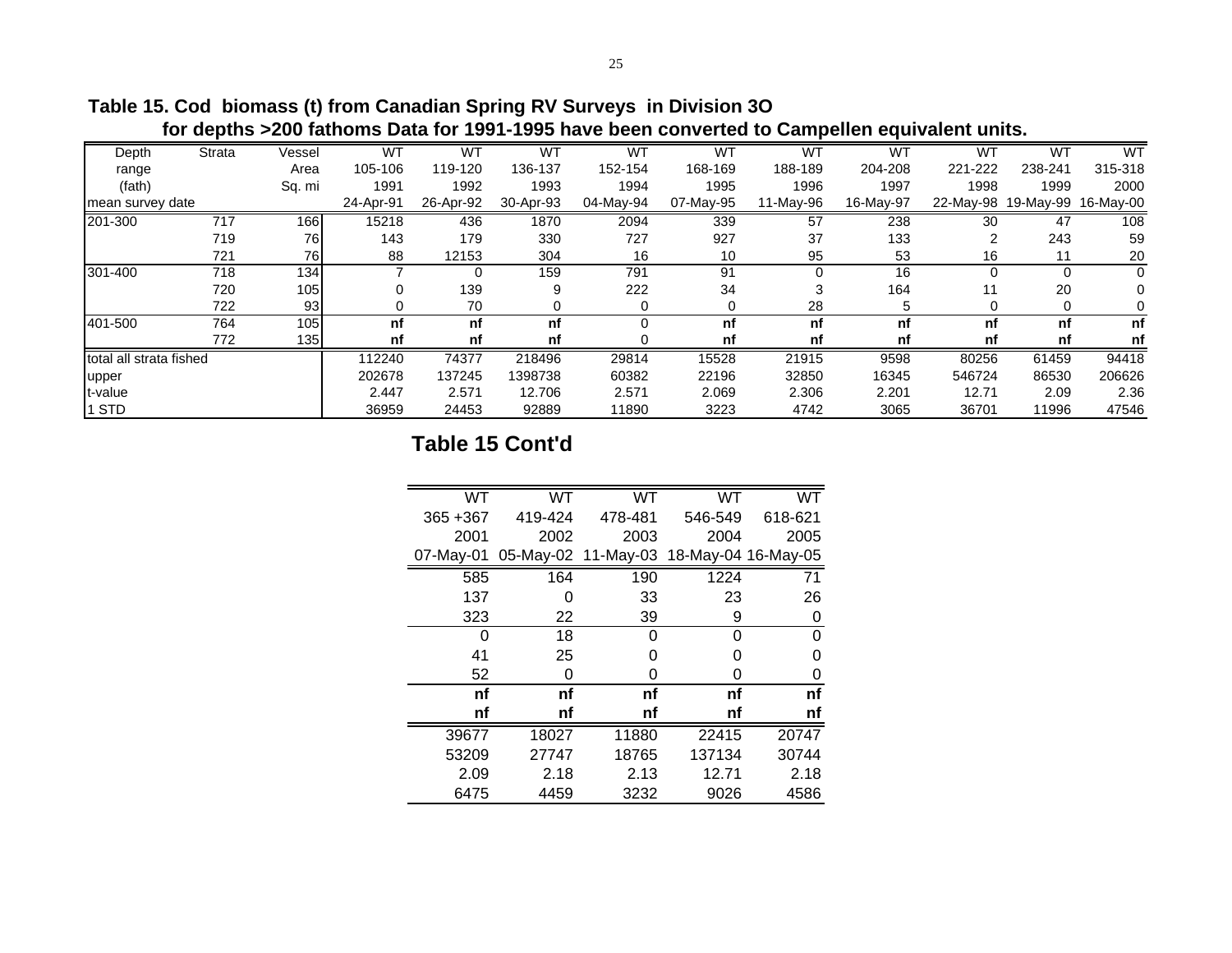**Table 16. Abundance ('000) and Biomass (t) of cod from autumn stratified random surveys in Division 3N. Data for 1990-1994 have been converted to Campellen equivalent units.**

|               |                         |                                |              |           |             |           |                |                |               | abundance   |                |                |             |                |                 |                |           |                |             |
|---------------|-------------------------|--------------------------------|--------------|-----------|-------------|-----------|----------------|----------------|---------------|-------------|----------------|----------------|-------------|----------------|-----------------|----------------|-----------|----------------|-------------|
|               |                         |                                |              |           |             |           |                |                | Tel 42        |             | Tel 76         |                | Tel 338-339 | Tel 357        | Tel 411-412     | WT             | <b>WT</b> | WT             | WT          |
|               |                         |                                | WT           | WT        | WT          | WT        | WT             | <b>WT</b>      | AN253         | WT          | WT             | <b>WT</b>      | WT          | WT             | WT              | 485-487        | 557-558   | 627-630        | 704-706     |
| Depth         |                         |                                | 101-102      | 113-115   | 128-130     | 144-146   | 160-161        | 176-177        | <b>WT 200</b> | 212-214     | 229-233        | 244-247        | 319-323     | 372-373        | 427-428         | <b>Tel 468</b> |           | Tel 608-609    |             |
| Range Strata  |                         | Area                           | 1990         | 1991      | 1992        | 1993      | 1994           | 1995           | 1996          | 1997        | 1998           | 1999           | 2000        | 2001           | 2002            | 2003           | 2004      | 2005           | 2006        |
|               |                         |                                | 06-Dec-90    | 03-Nov-91 | 29-Oct-92   | 07-Nov-93 | 02-Nov-94      | 13-Oct-95      | 01-Dec-96     | 16-Oct-97   | 20-Nov-98      | 13-Nov-99      | 12-Nov-00   | 18-Oct-01      | 20-Oct-02       | 28-Oct-03      | 18-Nov-04 | 21-Oct-05      | 16-Oct-06   |
| $0 - 30$      | 375                     | 1593                           | 5421         | 66596     | nf          | 2047      | 1947           | 5001           | $\mathbf{0}$  | 603         | 329            | 14518          | 8163        | 4492           | 2849            | 446            | 438       | 3671           | 3999        |
|               | 376                     | 1499                           | 32419        | 455280    | 354763      | 260       | 312            | 3956           | 93            | 41          | 1598           | 361            | 819         | 876            | 317             | 324            | 2062      | 7099           | 987         |
| 31-50         | 360                     | 2992                           | 28703        | 12311     | 8311        | 3463      | $\mathbf 0$    | 437            |               | 137         | 309            | 2367           | 1132        | 2345           | 360             | 1242           | 1543      | 2036           | 14200       |
|               | 361                     | 1853                           | 6273         | 14155     | 20718       | 6177      | 7549           | 3788           | 2025          | 2156        | 5761           | 1733           | 3161        | 6780           | 1173            | 4952           | 4282      | 12672          | 4384        |
|               | 362                     | 2520                           | 12855        | 73045     | 49583       | 1300      | 622            | 910            | 104           | 898         | 792            | 7924           | 6478        | 6438           | 314             | 99             | 198       | 1882           | 495         |
|               | 373                     | 2520                           | 1336         | 22575     | 1400        | 750       | $\mathbf 0$    | 70             | 130           | 50          | 149            | 3004           | 341         | 446            | 149             | 57             | 149       | 106            | 248         |
|               | 374                     | 931                            | 879          | 20754     | nf          | 819       | 1034           | 57             | 65            | 43          | 171            | 512            | 85          | 1836           | 256             | $\Omega$       | 171       | $\mathbf 0$    | 640         |
|               | 383                     | 674                            | 530          | 530       | nf          | $\Omega$  | $\Omega$       | 47             | $\mathbf 0$   | $\Omega$    | 46             | $\Omega$       | $\Omega$    | $\Omega$       | $\Omega$        | $\Omega$       | 46        | $\Omega$       | 46          |
| 51-100        | 359                     | 421                            | 702          | $\Omega$  | 497         | 88        | $\mathbf 0$    | 29             | 52            | 29          | $\Omega$       | $\mathbf 0$    | 550         | 290            | 463             | 434            | 116       | 608            | 145         |
|               | 377                     | 100                            | 243          | nf        | 493         | $\Omega$  | $\overline{7}$ | $\overline{7}$ | 12            | $\Omega$    | $\Omega$       | 21             | 21          | 481            | 51              | $\mathbf 0$    | 206       | 35             | 76          |
|               | 382                     | 647                            | 210          | 359       | 270         | 494       | $\Omega$       | $\Omega$       | 33            | $\Omega$    | $\Omega$       | 134            | 134         | $\Omega$       | 45              | $\Omega$       | $\Omega$  | 89             | $\Omega$    |
| 101-15        | 358                     | 225                            | 766          | 1500      | 5063        | 47        | 94             | 56             | 14            | 15          | 247            | 340            | 1156        | 342            | 437             | 356            | 279       | 512            | 1024        |
|               | 378                     | 139                            | 550          | 2046      | 1602        | 48        | 10             | 10             | $\mathbf 0$   | 17          | 10             | 1472           | 1785        | 226            | 476             | 36             | 315       | 1520           | 1430        |
|               | 381                     | 182                            | nf           | $\Omega$  | nf          | 202       | $\Omega$       | $\Omega$       | 233           | 8           | 13             | 138            | 338         | 1702           | 13              | $\Omega$       | 2078      | 82             | 138         |
| 151-20        | 357                     | 164                            | 683          | 399       | 194         | 1526      | 57             | 20             | 39            | $\mathbf 0$ | 124            |                | 168         | 61             | 10              | 102            | 124       | 229            | 302         |
|               | 379                     | 106                            | 213          | nf        | 596         | 655       | 81             | 33             | 52            | 79          | 13             | 988            | 164         | 663            | 47              | 52             | 54        | 91             | 58          |
|               | 380                     | 116                            | nf           | 798       | nf          | 48        | 16             | 57             | 24            | 16          | $\Omega$       | 383            | 563         | 14             | 465             | 104            | 96        | 56             | 83          |
|               |                         | total strata fished $\leq$ 200 | 91783        | 670348    | 443490      | 17924     | 11729          | 14478          | 3359          | 4092        | 9562           | 33895          | 25058       | 26992          | 7425            | 8204           | 12158     | 30688          | 28255       |
| <b>UPPER</b>  |                         |                                | 156111       | 1657056   | 1675218     | 26592     | 20479          | 21567          | 6774          | 5741        | 14597          | 59471          | 41671       | 37378          | 16677           | 10433          | 20572     | 57783          | 59612       |
| <b>TVALUE</b> |                         |                                | 2.201        | 2.776     | 4.303       | 2.145     | 2.447          | 2.201          | 2.571         | 2.179       | 2.26           | 2.78           | 2.2         | 2.14           | 3.18            | 2.2            | 2.78      | 2.45           | 2.36        |
| 1 std         |                         |                                | 29227        | 355442    | 286249      | 4041      | 3576           | 3221           | 1328          | 757         | 2228           | 9200           | 7551        | 4853           | 2909            | 1013           | 3027      | 11059          | 13287       |
| 201-30        | 723                     | 155                            | nf           |           | nf          | 97        | $\Omega$       | $\Omega$       | 43            |             | $\Omega$       | $\mathbf 0$    | $\Omega$    | $\Omega$       | $\Omega$        | $\Omega$       | $\Omega$  | $\Omega$       | $\Omega$    |
|               | 725                     | 105                            | nf           | nf        | $\Omega$    | 80        | $\Omega$       | 12             | 22            | C           |                | $\overline{7}$ |             |                | 14              | $\Omega$       | nf        | $\overline{7}$ | 63          |
|               | 727                     | 160                            | nf           | nf        | nf          | 878       | 11             | 9              | 267           | $\Omega$    | $\Omega$       | 22             | 49          | $\Omega$       | 11              | 25             | $\Omega$  | $\Omega$       | 9           |
| 301-40        | 724                     | 124                            | nf           | $\Omega$  | nf          | 17        | $\Omega$       | $\Omega$       | 19            | $\Omega$    | $\Omega$       | $\mathbf 0$    | $\Omega$    | $\Omega$       | 0 <sub>nt</sub> |                | $\Omega$  | $\Omega$       | $\mathbf 0$ |
|               | 726                     | 72                             | nf           | nf        | nf          | $\Omega$  | $\Omega$       | n              | 10            | O           | $\Omega$       | $\Omega$       |             | $\Omega$       | $\Omega$        | $\Omega$       | $\Omega$  | $\Omega$       | $\mathbf 0$ |
|               | 728                     | 156                            | nf           | nf        | nf          | nf        | $\Omega$       | $\Omega$       | 76            | $\Omega$    | $\Omega$       | $\Omega$       | $\Omega$    | $\Omega$       | $\mathbf 0$     | $\Omega$       | 43        | $\Omega$       | $\Omega$    |
|               |                         | Total strata > 200 fathoms     | $\mathbf{0}$ | $\Omega$  | $\mathbf 0$ | 1072      | 11             | 21             | 437           | 6           | $\overline{7}$ | 29             | 49          | $\overline{7}$ | 25              | 25             | 43        | $\overline{7}$ | 72          |
|               | Total all strata fished |                                | 91783        | 670348    | 443490      | 18996     | 11741          | 14498          | 3795          | 4098        | 9568           | 33924          | 25115       | 26972          | 7447            | 8229           | 12201     | 30696          | 28326       |
| Upper limit   |                         |                                | 156111       | 1657056   | 1675228     | 27812     | 20490          | 21588          | 7257          | 5747        | 14604          | 59500          | 41720       | 37386          | 16702           | 10459          | 20616     | 57783          | 59684       |
| t-value       |                         |                                | 2.201        | 2.776     | 4.303       | 2.131     | 2.447          | 2.201          | 2.517         | 2.179       | 2.26           | 2.78           | 2.2         | 2.14           | 3.18            | 2.2            | 2.78      | 2.45           | 2.36        |
| 1 std         |                         |                                | 29227        | 355442    | 286251      | 4137      | 3575           | 3221           | 1375          | 757         | 2228           | 9200           | 7548        | 4866           | 2910            | 1014           | 3027      | 11056          | 13287       |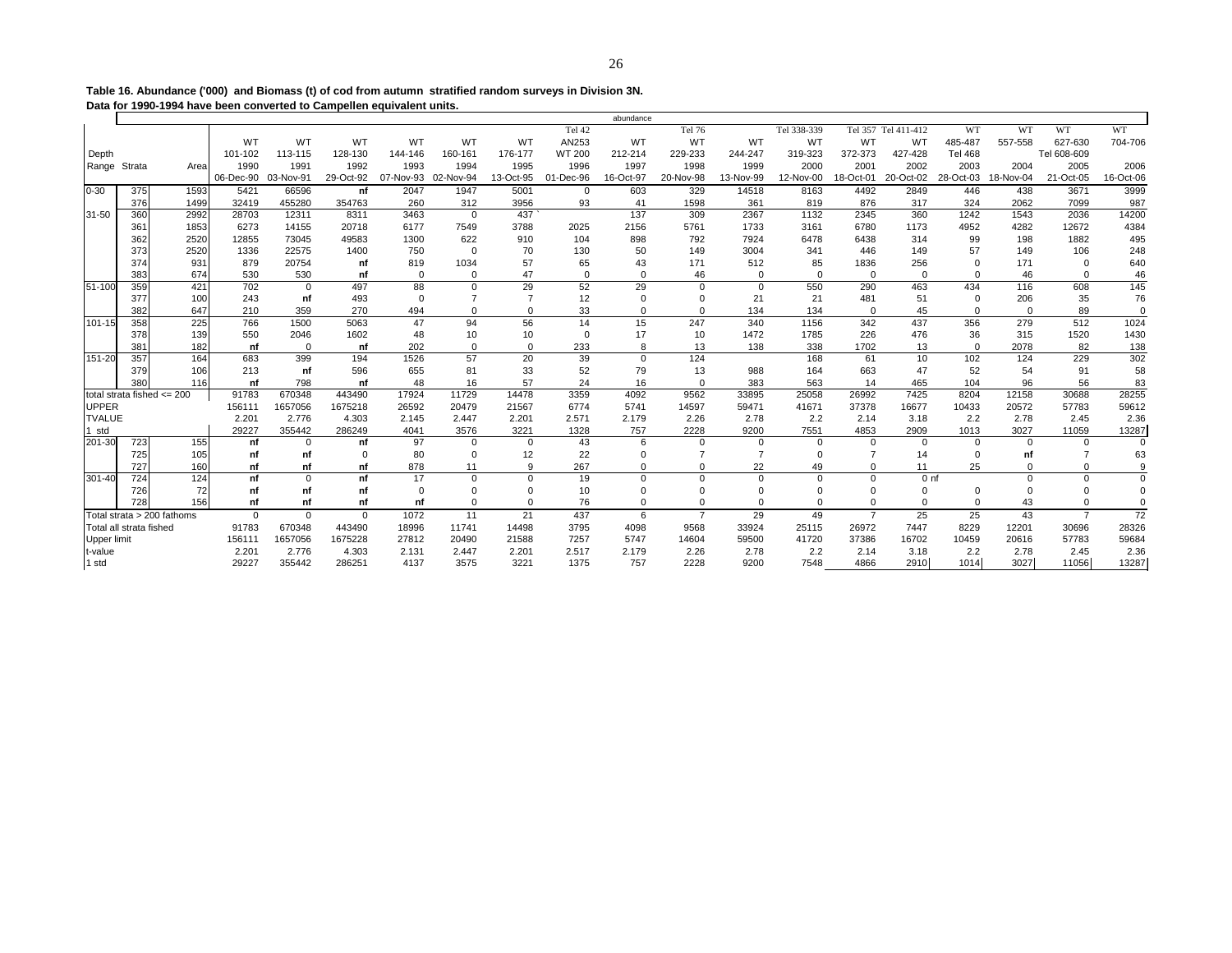#### **Table 16 Cont'd Biomass**

|               |                         |                                  |             |             |           |           |            |           | Tel 42      |           | Tel 76    |           | Tel 338-339 |           | Tel 357 Tel 411-412 | WT             | WT        | WT             | WT        |
|---------------|-------------------------|----------------------------------|-------------|-------------|-----------|-----------|------------|-----------|-------------|-----------|-----------|-----------|-------------|-----------|---------------------|----------------|-----------|----------------|-----------|
|               |                         |                                  | <b>WT</b>   | WT          | WT        | WT        | WT         | WT        | AN253       | WT        | WT        | <b>WT</b> | WT          | WT        | WT                  | 485-487        | 557-558   | 627-630        | 704-706   |
| Depth         |                         |                                  | 101-102     | 113-115     | 128-130   | 144-146   | 160-161    | 176-177   | WT 200      | 212-214   | 229-233   | 244-247   | 319-323     | 372-373   | 427-428             | <b>Tel 468</b> |           | Tel 608-609    |           |
| Range Strata  |                         | Area                             | 1990        | 1991        | 1992      | 1993      | 1994       | 1995      | 1996        | 1997      | 1998      | 1999      | 2000        | 2001      | 2002                | 2003           | 2004      | 2005           | 2006      |
|               |                         |                                  | 06-Dec-90   | 03-Nov-91   | 29-Oct-92 | 07-Nov-93 | 02-Nov-94  | 13-Oct-95 | 01-Dec-96   | 16-Oct-97 | 20-Nov-98 | 13-Nov-99 | 12-Nov-00   | 18-Oct-01 | 20-Oct-02           | 28-Oct-03      | 18-Nov-04 | 21-Oct-05      | 16-Oct-06 |
| $0 - 30$      | 375                     | 1593                             | 31395       | 69276       | nf        | 3305      | 9447       | 3162      | $\mathbf 0$ | 594       | 839       | 2022      | 8642        | 1490      | 2135                | 192            | 47        | 487            | 6913      |
|               | 376                     | 1499                             | 5147        | 80732       | 116390    | 152       | 993        | 4035      | 806         | 12        | 791       | 46        | 2677        | 2351      | 813                 | 1025           | 23        | 5798           | 2112      |
| 31-50         | 360                     | 2992                             | 7585        | 4456        | 4572      | 8072      | $^{\circ}$ | 1329      | 319         | 1226      | 1258      | 8681      | 1536        | 3183      | 217                 | 2917           | 5334      | 2220           | 12038     |
|               | 361                     | 1853                             | 24777       | 16326       | 12485     | 12996     | 12111      | 8626      | 1734        | 3255      | 3811      | 1060      | 1986        | 3319      | 4519                | 6749           | 9089      | 8438           | 2887      |
|               | 362                     | 2520                             | 9636        | 40955       | 22852     | 1576      | 1001       | 337       | 29          | 2581      | 713       | 4955      | 2840        | 4146      | 1597                | 582            | 54        | 3160           | 1582      |
|               | 373                     | 2520                             | 9722        | 26255       | 4114      | 254       | $\Omega$   | 39        | 49          | 26        | 60        | 1948      | 125         | 324       | 154                 |                | 14        | 33             | 95        |
|               | 374                     | 931                              | 2501        | 9699        | nf        | 1102      | 2414       | 15        | 27          | 45        | 196       | 111       | 20          | 1042      | 172                 |                | 31        | $\Omega$       | 1501      |
|               | 383                     | 674                              | 216         | 164         | nf        | $\Omega$  | $\Omega$   | 54        | $\Omega$    | $\Omega$  | $\Omega$  |           |             |           |                     |                |           |                | 34        |
| 51-100        | 359                     | 421                              | 39          | $\mathbf 0$ | 156       | 39        | $\Omega$   | 12        | 36          | 25        | $\Omega$  | $\Omega$  | 458         | 249       | 601                 | 814            | 94        | 317            | 217       |
|               | 377                     | 100                              | 122         | nf          | 257       | $\Omega$  | 13         | 11        | 11          | $\Omega$  |           | 6         |             | 660       | 68                  |                | 382       | 19             | 89        |
|               | 382                     | 647                              | 129         | 73          | 115       | 168       | $\Omega$   | $\Omega$  | 93          | $\Omega$  |           | 93        | 116         |           | 12                  |                |           | 16             | $\Omega$  |
| 101-15        | 358                     | 225                              | 404         | 430         | 2464      | 45        | 51         | 61        | 10          | 80        | 327       | 197       | 933         | 470       | 467                 | 358            | 105       | 262            | 468       |
|               | 378                     | 139                              | 362         | 635         | 461       | 12        | 11         | 8         | $\Omega$    | 21        | 9         | 729       | 1156        | 174       | 276                 | 43             | 99        | 711            | 832       |
|               | 381                     | 182                              | nf          | $\Omega$    | nf        | 119       | $\Omega$   |           | 118         |           |           | 39        | 86          | 1583      | $\mathbf{Q}$        |                | 1890      | 80             | 34        |
| 151-20        | 357                     | 164                              | 370         | 205         | 120       | 629       | 42         | 46        | 19          | $\Omega$  | 245       |           | 311         | 172       |                     | 66             | 201       | 221            | 184       |
|               | 379                     | 106                              | 318         | nf          | 317       | 240       | 96         | 20        | 27          | 108       | 8         | 644       | 129         | 675       | 79                  | 53             | 133       | 41             | 38        |
|               | 380                     | 116                              | nf          | 117         | nf        | 32        | 10         | 26        | 12          | 10        |           | 223       | 178         |           | 879                 | 48             | 54        | 48             | 37        |
|               |                         | Itotal strata $\leq$ 200 fathoms | 92723       | 249323      | 164303    | 28741     | 26189      | 17781     | 3290        | 7988      | 8265      | 20754     | 21196       | 19841     | 12007               | 12848          | 17558     | 21851          | 29061     |
| <b>UPPER</b>  |                         |                                  | 151903      | 392215      | 555906    | 46078     | 45182      | 26812     | 6083        | 11520     | 16104     | 33819     | 32744       | 28793     | 19789               | 20811          | 33657     | 37701          | 55222     |
| <b>TVALUE</b> |                         |                                  | 2.365       | 2.228       | 4.303     | 2.179     | 2.62       | 2.101     | 2.356       | 2.101     | 2.45      | 2.26      | 2.16        | 2.13      | 2.23                | 2.23           | 2.37      | 2.45           | 2.26      |
| 1 std         |                         |                                  | 25023       | 64135       | 91007     | 7956      | 7249       | 4298      | 1185        | 1681      | 3200      | 5781      | 5346        | 4203      | 3490                | 3571           | 6793      | 6469           | 11576     |
| 201-30        | 723                     | 155                              | nf          | $\Omega$    | nf        | 63        | $\Omega$   | $\Omega$  | 24          | 18        | $\Omega$  | $\Omega$  |             |           |                     |                |           | $\Omega$       |           |
|               | 725                     | 105                              | nf          | nf          | $\Omega$  | 90        | $\Omega$   | 10        | 13          | $\Omega$  | 18        | 10        |             |           |                     |                |           |                | 49        |
|               | 727                     | 160                              | nf          | nf          | nf        | 484       | 12         | 3         | 97          |           | ŋ         | 39        | 34          |           |                     | 10             |           |                |           |
| 301-40        | 724                     | 124                              | nf          | $\Omega$    | nf        | 12        | $\Omega$   | $\Omega$  | 40          | $\Omega$  |           |           |             |           |                     | nf             |           | $\Omega$       |           |
|               | 726                     | 72                               | nf          | nf          | nf        | $\Omega$  |            |           | 15          |           |           |           |             |           |                     |                |           |                |           |
|               | 728                     | 156                              | nf          | nf          | nf        | nf        |            |           | 34          |           |           |           |             |           |                     |                | 44        | $\Omega$       |           |
|               |                         | Total strata > 200 fathoms       | $\mathbf 0$ | $\Omega$    | $\Omega$  | 649       | 12         | 13        | 223         | 18        | 18        | 49        | 34          | 6         | 17                  | 10             | 44        | $\overline{4}$ | 52        |
|               | Total all strata fished |                                  | 92723       | 249323      | 16303     | 29389     | 26200      | 17793     | 3510        | 8006      | 8283      | 20823     | 21230       | 19847     | 12024               | 12857          | 17602     | 21858          | 29113     |
| Upper limit   |                         |                                  | 151903      | 392216      | 555901    | 46760     | 45195      | 26825     | 6314        | 11538     | 16122     | 33869     | 32779       | 28799     | 19806               | 20821          | 33699     | 37705          | 55275     |
| t-value       |                         |                                  | 2.365       | 2.228       | 4.303     | 2.179     | 2.262      | 2.101     | 2.365       | 2.101     | 2.45      | 2.26      | 2.16        | 2.13      | 2.23                | 2.23           | 2.36      | 2.45           | 2.26      |
| 1 std         |                         |                                  | 25023       | 64135       | 125400    | 7972      | 8397       | 4299      | 1186        | 1681      | 3200      | 5773      | 5347        | 4203      | 3490                | 3571           | 6821      | 6468           | 11576     |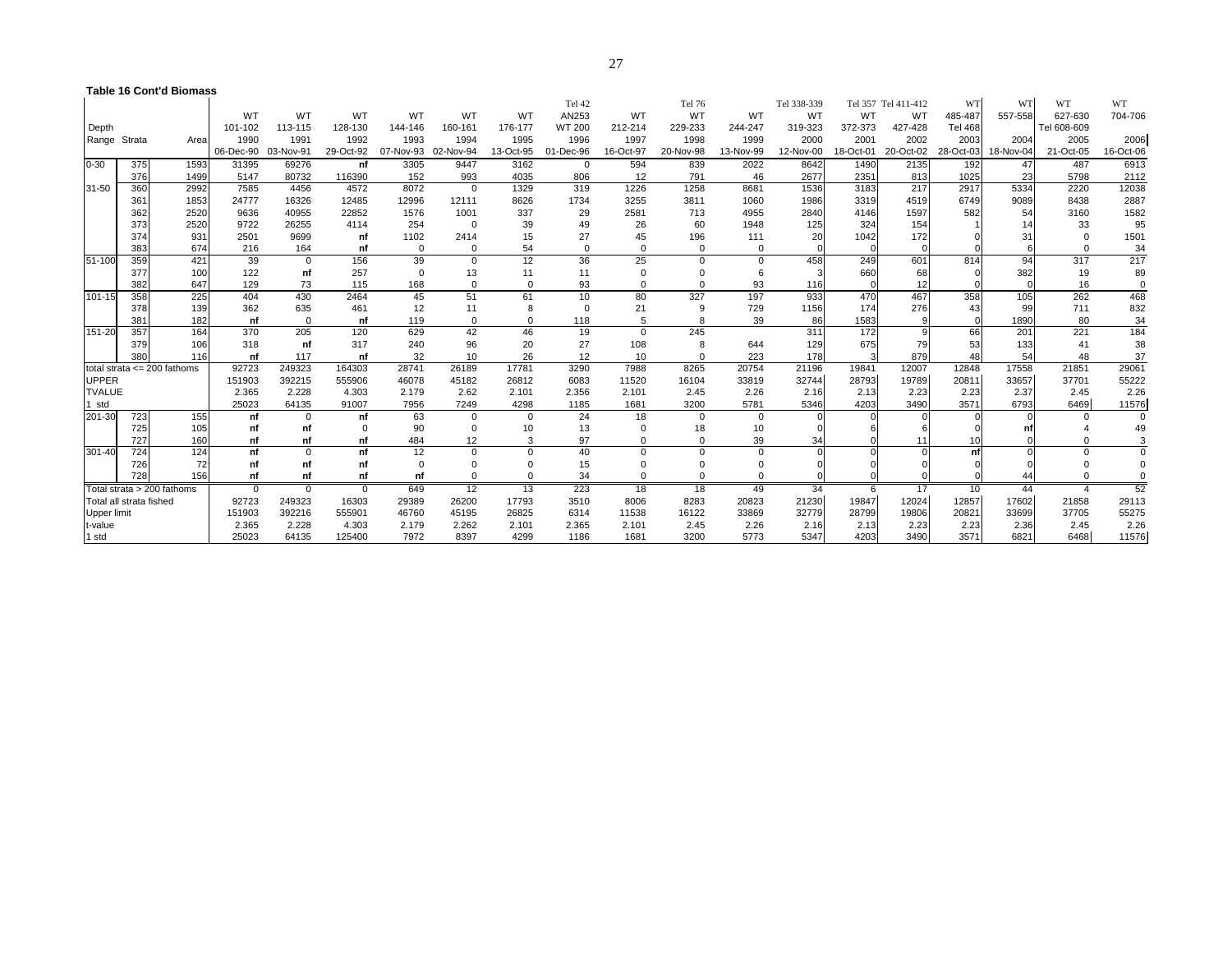**Table 17. Abundance ('000) and Biomass (t) of cod from autumn stratified random surveys in Division 3O. Data for 1990-1994 have been converted to Campellen equivalent units.** Abundance

|                         |                                    |              |                |                |                   |                   |                     |                   |                 | Abundance         |                 |              |                    |                 |                    |                |                     |              |                |
|-------------------------|------------------------------------|--------------|----------------|----------------|-------------------|-------------------|---------------------|-------------------|-----------------|-------------------|-----------------|--------------|--------------------|-----------------|--------------------|----------------|---------------------|--------------|----------------|
|                         |                                    |              |                |                |                   |                   |                     |                   | WT 200          |                   | Tel 76          |              | Tel 338-339        | Tel 357         | Tel 411-412        | WT             | <b>WT</b>           | WT           | WT             |
|                         |                                    |              | <b>WT</b>      | <b>WT</b>      | WT                | WT                | WT                  | <b>WT</b>         | Tel 41-42       | WT                | WT              | WT           | WT                 | WT              | WT                 | 485-487        | 557-558             | 627-630      | 704-706        |
| Depth                   |                                    |              | 101-102        | 113-115        | 128-130           | 144-146           | 160-161             | 176-177           | AN 253          | 212-214           | 229-233         | 244-247      | 319-323            | 372             | 427-428            | <b>Tel 468</b> |                     | Tel 608-609  |                |
| Range                   | Strata                             | Areal        | 1990           | 1991           | 1992              | 1993              | 1994                | 1995              | 1996            | 1997              | 1998            | 1999         | 2000               | 2001            | 2002               | 2003           | 2004                | 2005         | 2006           |
|                         | mean survey date                   |              | 26-Nov-90      | 24-Oct-91      | 23-Oct-92         | 27-Oct-93         | 31-Oct-94           | 10-Oct-95         | 10-Dec-96       | 16-Oct-97         | 20-Nov-98       | 22-Oct-99    | 18-Oct-00          | 06-Oct-00       | 10-Oct-02          |                | 11-Oct-03 05-Nov-04 | 08-Oct-05    | 04-Oct-06      |
| $31 - 50$               | 330                                | 2089         | 10709          | 10264          | 7036              | 5271              | 2072                | 3946              | 279             | 1006              | 3113            | 6178         | 4428               | 9339            | 4133               | 1293           | 886                 | 1533         | 1485           |
|                         | 331                                | 456          | 507            | 6682           | 222               | 222               | 95                  | 760               | 32              | 31                | 408             | 721          | 1505               | 265             | 376                | 94             | 157                 | 470          | 345            |
|                         | 338                                | 1898         | 20199          | 10334          | 857               | 6221              | 330                 | 2478              | 264             | 52                | 835             | 4804         | 3580               | 209             | 835                | 261            | 112                 | 3081         | 2611           |
|                         | 340                                | 1716         | 4158           | 5625           | 7746              | 1859              | 763                 | 1668              | 95              | 519               | 1747            | 5665         | 6945               | 2172            | 2408               | 1369           | 1039                | 964          | 991            |
|                         | 351                                | 2520         | 29085          | 24185          | 3558              | 10450             | 661                 | 2709              | 198             | 1684              | 347             | 9244         | 11737              | 9013            | 2091               | 1436           | 842                 | 2327         | 2526           |
|                         | 352                                | 2580         | 10248          | 24761          | 2747              | 4710              | 717                 | 972               | 287             | 1006              | 761             | 2789         | 9419               | 6405            | 2980               | 4780           | 1680<br>756         | 3397         | 4741           |
| 51-100                  | 353<br>329                         | 1282<br>1721 | 1781<br>531    | 223<br>1605    | $\Omega$<br>558   | $^{\circ}$<br>239 | $\mathbf 0$<br>1036 | 415<br>574        | $\Omega$<br>478 | $\mathbf 0$<br>95 | $\Omega$<br>710 | 661<br>521   | $\mathbf 0$<br>255 | $\Omega$<br>710 | $\mathbf 0$<br>326 | 44<br>331      | 101                 | 1146         | 453<br>221     |
|                         | 332                                | 1047         | 1721           | 1127           | 436               | 2036              | 242                 | $\Omega$          | $\Omega$        | 48                | 288             | 576          | 624                | 96              | 331                | 48             | 1296                | 946          | 288            |
|                         | 337                                | 948          | 1001           | 66             | 198               | 307               | $\mathbf 0$         | $\Omega$          |                 | $\Omega$          | $\mathbf 0$     | 130          | 82                 | 130             | $\mathbf 0$        | 174            |                     | 143          | 43             |
|                         | 339                                | 585          | 163            | $\Omega$       | 41                | 528               | 41                  | 41                | $\Omega$        | 80                | 126             |              | 40                 | 80              | 322                | 443            | 46                  | 80           | 80             |
|                         | 354                                | 474          | 1580           | $\Omega$       | 1712              | $\Omega$          | $\Omega$            | 165               | 340             | 130               | 33              | 554          | 33                 | $\Omega$        | 6181               |                | 37                  | 32           | 65             |
| 101-150                 | 333                                | 151          | 21             | $\Omega$       | 10                | $\mathbf 0$       | $\mathbf 0$         | $\mathbf 0$       | nf              | $\Omega$          | $\Omega$        | $\mathbf 0$  | 10                 | $\mathbf 0$     | $\mathbf 0$        |                |                     |              |                |
|                         | 336                                | 121          | 6              | $\Omega$       | $\Omega$          | 67                | $\Omega$            | $\Omega$          | 8               |                   | $\Omega$        | $\mathbf 0$  | 42                 | $\Omega$        | $\Omega$           |                |                     |              |                |
|                         | 355                                | 103          | nf             | 887            | 64                | 172               | $\mathbf 0$         | 13                | 342             | $\Omega$          | $\Omega$        | 28           | 14                 | $\Omega$        | $\Omega$           |                | 28                  |              | 63             |
| 151-200                 | 334                                | 92           | 13             | $\Omega$       | $\Omega$          | 9                 | $\Omega$            | $\Omega$          | nf              | $\Omega$          | $\Omega$        | $\Omega$     | $\Omega$           | $\Omega$        | $\Omega$           |                |                     |              |                |
|                         | 335                                | 58           | 12             |                | $\Omega$          | $\Omega$          | $\Omega$            | $\Omega$          | 133             | 12                |                 | $\Omega$     |                    | $\Omega$        |                    |                |                     |              |                |
|                         | 356                                | 61           | nf<br>81735    | 85767          | $\Omega$<br>25185 | 102<br>32193      | $\Omega$<br>5957    | $\Omega$<br>13741 | 40<br>2496      | $\Omega$<br>4663  | 17<br>8388      | 31880        | 25<br>38743        | 4<br>28424      | 19988              | 10274          | 6980                | 14122        |                |
| upper                   | Total strata fished <= 200 fathoms |              | 117569         | 117451         | 40427             | 48506             | 11071               | 18760             | 3870            | 6604              | 11951           | 43691        | 51707              | 35723           | 99783              | 15883          | 10678               | 20041        | 13923<br>18846 |
| t-value                 |                                    |              | 2.093          | 2.049          | 2.447             | 2.145             | 2.365               | 2.12              | 2.447           | 2.12              | 2.23            | 2.09         | 2.13               | 2.12            | 12.71              | 2.23           | 2.2                 | 2.11         | 2.1            |
| std                     |                                    |              | 17121          | 15463          | 6229              | 7605              | 2162                | 2367              | 562             | 916               | 1598            | 5651         | 6086               | 3443            | 6278               | 2515           | 1681                | 2805         | 2344           |
|                         |                                    |              |                |                |                   |                   |                     |                   |                 |                   |                 |              |                    |                 |                    |                |                     |              |                |
| 201-300                 | 717                                | 93           | $\Omega$       | nf             | nf                | $\Omega$          | $\Omega$            | $\Omega$          | nf              | $\Omega$          | $\Omega$        | 10           | $\Omega$           | $\Omega$        | $\mathbf 0$        |                |                     |              |                |
|                         | 719                                | 76           | $\Omega$       | $\Omega$       | nf                | $\Omega$          | 5                   | $\Omega$          | 37              | $\Omega$          | $\Omega$        | $^{\circ}$   | 3                  | $\Omega$        | $\Omega$           |                |                     |              |                |
|                         | 721                                | 76           | nf             | $\Omega$       | nf                | $\Omega$          | $\Omega$            | $\Omega$          | $\Omega$        | $\Omega$          | 5               | $\Omega$     | $\Omega$           | $\Omega$        | $\Omega$           |                |                     |              |                |
| 301-400                 | 718                                | 111          | nf             | nf             | nf                | $\Omega$          | $\Omega$            | $\Omega$          | nf              |                   |                 | $\Omega$     | $\Omega$           | $\Omega$        | $\Omega$           |                |                     |              | nf             |
|                         | 720                                | 105          | nf             | nf             | nf                | $\Omega$          | $\Omega$            | $\Omega$          | $\Omega$        |                   | $\Omega$        | $\Omega$     | $\Omega$           | $\Omega$        | $\Omega$           |                |                     |              |                |
|                         | 722                                | 93           | nf             | $\Omega$       | nf                | $\Omega$          | $\mathbf 0$         | $\Omega$          | $\Omega$        | $\mathbf{0}$      | $\Omega$        | $\Omega$     | $\mathbf 0$        | $\mathbf 0$     | $\Omega$           |                |                     |              |                |
|                         | total strata fished > 200 fathoms  |              | $\Omega$       | $\mathbf 0$    | $\mathbf{0}$      | $^{\circ}$        | 5                   | $\Omega$          | 37              | $^{\circ}$        | 5               | 10           | 3                  | $\mathbf{0}$    | $\mathbf 0$        | $\Omega$       | $\Omega$            |              | $\Omega$       |
| total all strata fished |                                    |              | 81735          | 85767          | 25185             | 32193             | 5961                | 13740             | 2534            | 4663              | 8394            | 31891        | 38746              | 28424           | 19988              | 10274          | 6980                | 14122        | 13923          |
| upper                   |                                    |              | 117569         | 117451         | 40427             | 48506             | 11077               | 18760             | 3907            | 6604              | 11957           | 43705        | 51710              | 35723           | 99783              | 15833          | 10678               | 20041        | 18846          |
| t-value<br>1 STD        |                                    |              | 2.039<br>17574 | 2.048<br>15471 | 2.447<br>6229     | 2.145<br>7605     | 2.365<br>2163       | 2.12<br>2368      | 2.447<br>561    | 2.12<br>916       | 2.23<br>1598    | 2.09<br>5653 | 2.13<br>6086       | 2.12<br>3443    | 12.71<br>6278      | 2.28<br>2438   | 2.2<br>1681         | 2.11<br>2805 | 2.1<br>2344    |
|                         |                                    |              |                |                |                   |                   |                     |                   |                 |                   |                 |              |                    |                 |                    |                |                     |              |                |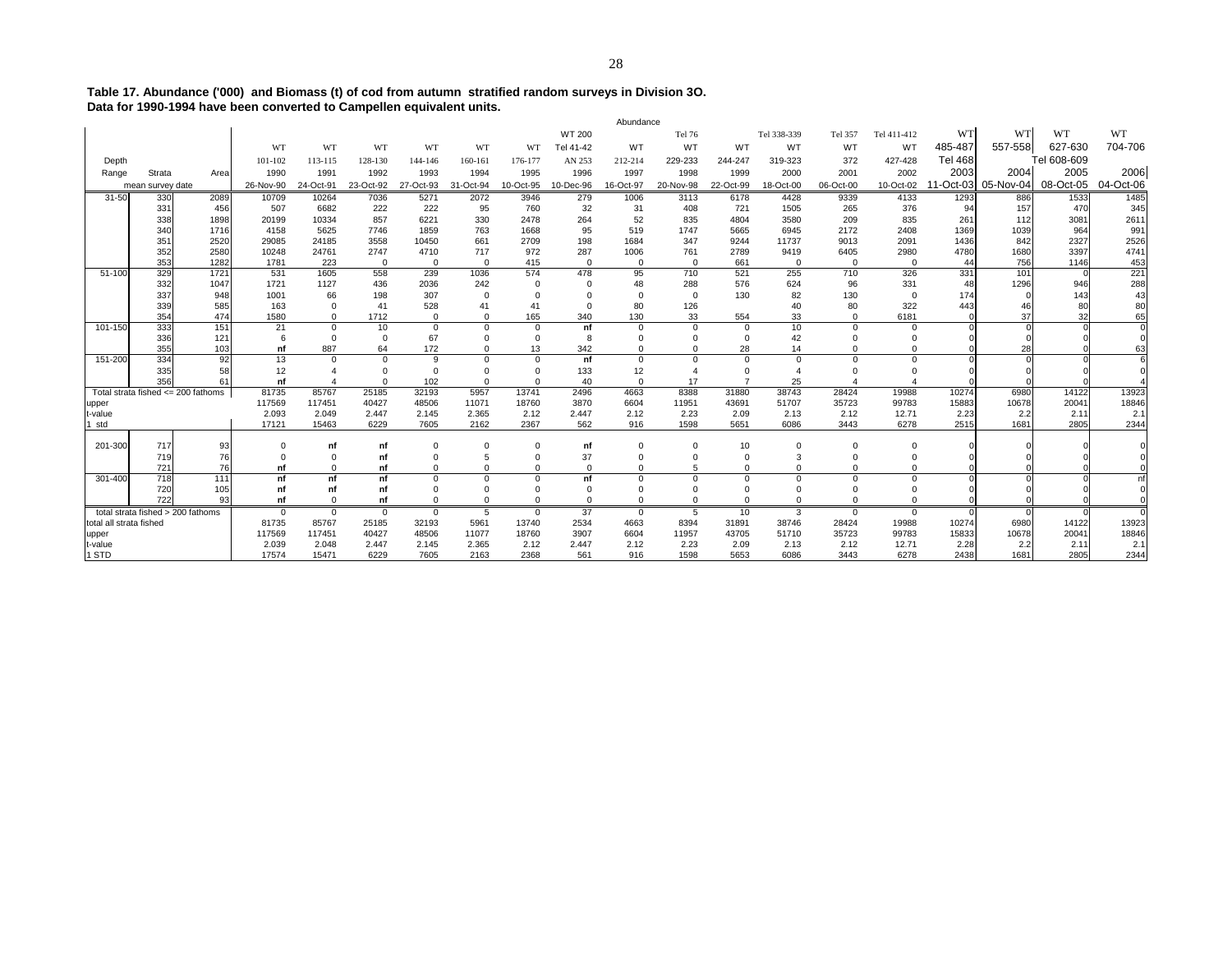#### **Table 17 Cont'd Biomass**

|                         |                                           |      |             |             |                      |              |             |             | <b>Biomass</b> |                      |             |                |                |                         |              |                |                     |             |             |
|-------------------------|-------------------------------------------|------|-------------|-------------|----------------------|--------------|-------------|-------------|----------------|----------------------|-------------|----------------|----------------|-------------------------|--------------|----------------|---------------------|-------------|-------------|
|                         |                                           |      |             |             |                      |              |             |             | WT 200         |                      | Tel 76      |                | Tel 338-339    | Tel 357                 | Tel 411-412  | WT             | WT                  | WT          | <b>WT</b>   |
|                         |                                           |      | WT          | WT          | WT                   | WT           | WT          | WT          | Tel 41-42      | WT                   | WT          | WT             | WT             | WT                      | WT           | 485-487        | 557-558             | 627-630     | 704-706     |
| Depth                   |                                           |      | 101-102     | 113-115     | 128-130              | 144-146      | 160-161     | 176-177     | AN 253         | 212-214              | 229-233     | 244-247        | 319-323        | 372                     | 427-428      | <b>Tel 468</b> |                     | Tel 608-609 |             |
| Range                   | Strata                                    | Area | 1990        | 1991        | 1992                 | 1993         | 1994        | 1995        | 1996           | 1997                 | 1998        | 1999           | 2000           | 2001                    | 2002         | 2003           | 2004                | 2005        | 2006        |
|                         | mean survey date                          |      | 26-Nov-90   | 24-Oct-91   | 23-Oct-92            | 27-Oct-93    | 31-Oct-94   | 10-Oct-95   | 10-Dec-96      | 16-Oct-97            | 20-Nov-98   | 22-Oct-99      | 18-Oct-00      | 06-Oct-00               | 10-Oct-02    |                | 11-Oct-03 05-Nov-04 | 08-Oct-05   | 04-Oct-06   |
| $31 - 50$               | 330                                       | 2089 | 6651        | 2374        | 2574                 | 4278         | 1928        | 6035        | 302            | 1779                 | 2027        | 2379           | 1817           | 5922                    | 4037         | 1547           | 440                 | 1664        | 1347        |
|                         | 331                                       | 456  | 27          | 1047        | 191                  | 267          | 172         | 1455        | 11             | 85                   | 735         | 367            | 574            | 155                     | 481          | 243            | 641                 | 442         | 713         |
|                         | 338                                       | 1898 | 13966       | 7122        | 2760                 | 3763         | 91          | 5283        | 26             | 167                  | 1786        | 16088          | 5978           | 558                     | 493          | 238            | 267                 | 3592        | 1804        |
|                         | 340                                       | 1716 | 3635        | 6247        | 6711                 | 1231         | 832         | 3149        | 37             | 951                  | 2108        | 2902           | 5371           | 1785                    | 2542         | 2028           | 2663                | 3002        | 421         |
|                         | 35'                                       | 2520 | 17027       | 21473       | 3142                 | 9895         | 679         | 5052        | 74             | 4806                 | 815         | 7355           | 5249           | 8149                    | 2296         | 2002           | 685                 | 4017        | 1348        |
|                         | 352                                       | 2580 | 21151       | 32262       | 3137                 | 4920         | 4775        | 3195        | 1353           | 3220                 | 1198        | 9096           | 14518          | 7207                    | 4081         | 8617           | 3025                | 4231        | 4782        |
|                         | 353                                       | 1282 | 4593        | 56          | $\overline{0}$       | $\mathbf{0}$ | $\Omega$    | 2238        | $\Omega$       | $\mathbf 0$          | $\Omega$    | 716            | $\mathbf 0$    | $\mathbf 0$             | $\mathbf 0$  |                | 239                 | 1604        | 1105        |
| 51-100                  | 329                                       | 1721 | 1291        | 1019        | 109                  | 245          | 1546        | 1052        | 370            | 159                  | 820         | 684            | 86             | 810                     | 1407         | 566            | 267                 |             | 185         |
|                         | 332                                       | 1047 | 767         | 74          | 254                  | 1323         | 452         | $\Omega$    | $\mathbf 0$    | 0.48                 |             | 18             | 33             | 41                      | 960          | 62             | 225                 | 31          | 312         |
|                         | 337                                       | 948  | 2331        | 70          | 373                  | 176          | $\Omega$    | $\Omega$    | $\Omega$       | $\Omega$             | $\Omega$    | 21             | 12             | 91                      | $\mathbf 0$  | 111            |                     | 25          | 17          |
|                         | 339                                       | 585  | 1242        | $\Omega$    | 64                   | 447          | 56          | 46          | $\Omega$       | 276                  | 606         |                | 161            | 50                      | 447          | 769            | 23                  | 145         | 25          |
|                         | 354                                       | 474  | 66          |             | 896                  | $\Omega$     | $\Omega$    | 161         | 260            | 96                   | 42          | 184            | 18             | $\Omega$                | 8920         |                |                     |             | 26          |
| 101-150                 | 333                                       | 151  | 12          | $\Omega$    | 12                   | $\mathbf{0}$ | $\mathbf 0$ | $\Omega$    | nf             | $\mathbf 0$          | $\Omega$    | $\mathbf 0$    | $\overline{4}$ | $\mathbf 0$             | $\mathbf 0$  |                |                     |             | $\Omega$    |
|                         | 336                                       | 121  | 29          | $\Omega$    | $\overline{0}$       | 107          | $\Omega$    | $\Omega$    | 11             | $\Omega$             | 0           | $\mathbf 0$    | 49             | $\Omega$                | $\Omega$     |                |                     |             |             |
|                         | 355                                       | 103  | nf          | 155         | 31                   | 104          | $\Omega$    | 15          | 235            | $\Omega$             | $\Omega$    | 25             | 11             | $\Omega$                | $\Omega$     |                |                     |             | 51          |
| 151-200                 | 334                                       | 92   | 16          |             | $\Omega$             | 21           | $\Omega$    | $\Omega$    | nf             | $\Omega$             | $\Omega$    | $\Omega$       | $\Omega$       | $\Omega$                | $\Omega$     |                |                     |             | 6           |
|                         | 335                                       | 58   | 13          |             | $\Omega$<br>$\Omega$ | $\Omega$     | $\Omega$    | $\Omega$    | 303            | 16                   | 8           | $\Omega$       |                | $\Omega$                | $\Omega$     |                |                     |             |             |
|                         | 356<br>Total strata fished <= 200 fathoms | 61   | nf<br>72817 | 71915       | 20254                | 68<br>26845  | 10531       | 27681       | 39<br>3021     | $\Omega$<br>11555.48 | 30<br>10177 | 13<br>39849    | 28<br>33912    | $\overline{2}$<br>24769 | 11<br>25674  | 16184          | 8499                | 18756       | 12150       |
|                         |                                           |      | 97492       | 98551       | 29947                | 43938        | 17481       | 41388       | 6586           | 16785                | 13788       | 84258          | 48733          | 33277                   | 139889       | 30377          | 14807               | 28652       | 17312       |
| upper<br>t-value        |                                           |      | 2.093       | 2.093       | 2.201                | 2.306        | 2.201       | 2.16        | 2.571          | 2.12                 | 2.06        | 2.78           | 2.2            | 2.1                     | 12.7         | 2.37           | 2.2                 | 2.14        | 2.09        |
| 1 std                   |                                           |      | 11789       | 12726       | 4404                 | 7412         | 3158        | 6346        | 1387           | 2467                 | 1753        | 15974          | 6737           | 4051                    | 8993         | 5989           | 2867                | 4624        | 2470        |
|                         |                                           |      |             |             |                      |              |             |             |                |                      |             |                |                |                         |              |                |                     |             |             |
| 201-300                 | 717                                       | 93   | $\Omega$    | nf          | nf                   | $\Omega$     | $\Omega$    | $\Omega$    | nf             | $\Omega$             | 0           |                | $\Omega$       | $\Omega$                | 0            |                |                     |             |             |
|                         | 719                                       | 76   | $\Omega$    | $\Omega$    | nf                   | $\Omega$     | 14          | $\Omega$    | 55             | $\Omega$             | $\Omega$    | $\Omega$       |                | $\Omega$                | $\Omega$     |                |                     |             |             |
|                         | 721                                       | 76   | nf          |             | nf                   | $\Omega$     | $\Omega$    | $\Omega$    | $\Omega$       | $\Omega$             | a           | $\Omega$       | $\Omega$       | $\Omega$                | $\Omega$     |                |                     |             |             |
| 301-400                 | 718                                       | 111  | nf          | nf          | nf                   | $\Omega$     | $\Omega$    | $\Omega$    | nf             | $\Omega$             |             | $\Omega$       | $\Omega$       | $\Omega$                | $\mathbf 0$  |                |                     |             | nf          |
|                         | 720                                       | 105  | nf          | nf          | nf                   | $\Omega$     | $\Omega$    | $\Omega$    | $\Omega$       | $\Omega$             | $\Omega$    | $\Omega$       | $\Omega$       | $\Omega$                | $\Omega$     |                |                     |             | $\mathbf 0$ |
|                         | 722                                       | 93   | nf          | $\mathbf 0$ | nf                   | $\mathbf 0$  | $\mathbf 0$ | $\mathbf 0$ | $\Omega$       | $\mathbf{0}$         | $\mathbf 0$ | $\mathbf 0$    | $\mathbf 0$    | $\mathbf 0$             | $\mathbf{0}$ |                |                     |             |             |
|                         | total strata fished > 200 fathoms         |      | $\mathbf 0$ | $\Omega$    | $^{\circ}$           | $\mathbf{0}$ | 14          | $\mathbf 0$ | 55             | $\mathbf{0}$         | 9           | $\overline{1}$ | 5              | $\mathbf{0}$            | $\mathbf{0}$ | $\Omega$       | $\Omega$            |             | $\Omega$    |
| total all strata fished |                                           |      | 72817       | 7195        | 20254                | 26845        | 10546       | 27681       | 3078           | 11555                | 10186       | 39850          | 33917          | 24769                   | 25675        | 16184          | 8499                | 18756       | 12150       |
| upper                   |                                           |      | 97492       | 98552       | 29947                | 43938        | 17496       | 41388       | 6641           | 16785                | 13797       | 84259          | 48738          | 33277                   | 139888       | 30377          | 14808               | 28652       | 17312       |
| t-value                 |                                           |      | 2.093       | 2.093       | 2.201                | 2.306        | 2.201       | 2.16        | 2.571          | 2.12                 | 2.06        | 2.78           | 2.2            | 2.1                     | 12.71        | 2.37           | 2.2                 | 2.14        | 2.09        |
| 1 STD                   |                                           |      | 11789       | 43649       | 4404                 | 7412         | 3158        | 6346        | 1386           | 2467                 | 1753        | 15974          | 6737           | 4051                    | 8986         | 5989           | 2868                | 4624        | 2470        |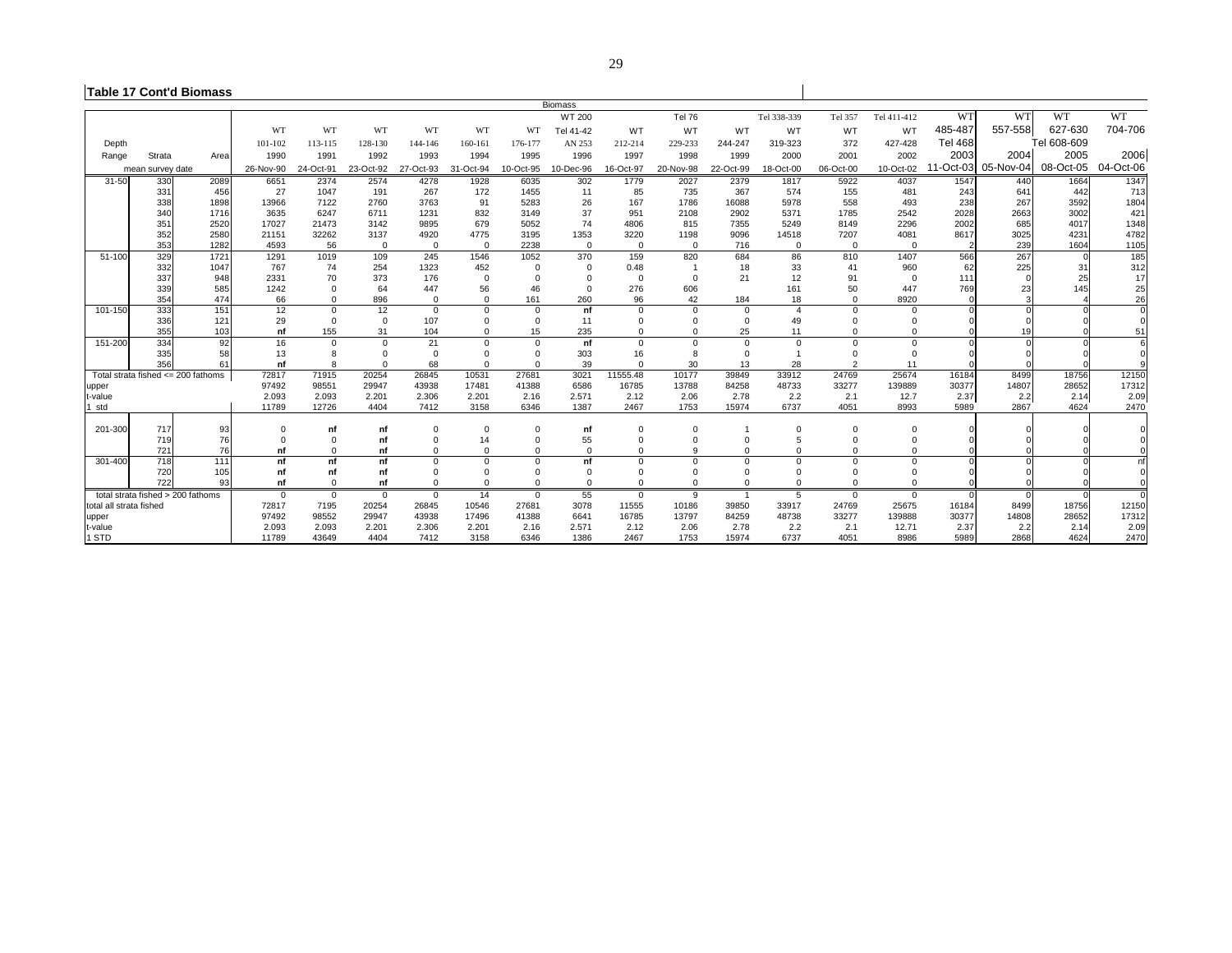Table 18. Mean number per tow of cod from spring RV surveys in NAFO Divisions 3NO as calculated using the conversion from

|      | Warren 1997 for surveys in 1984-1995. 1996 -2004 are actual Campelen surveys. |       |       |        |       |       |       |        |       |        |      |      |      |      |      |       |       |
|------|-------------------------------------------------------------------------------|-------|-------|--------|-------|-------|-------|--------|-------|--------|------|------|------|------|------|-------|-------|
|      | 1984                                                                          | 1985  | 1986  | 1987   | 1988  | 1989  | 1990  | 1991   | 1992  | 1993   | 1994 | 1995 | 1996 | 1997 | 1998 | 1999  | 2000  |
| 0    | 0.00                                                                          | 0.00  | 0.00  | 0.00   | 0.00  | 0.00  | 0.00  | 0.00   | 0.00  | 0.00   | 0.00 | 0.00 | 0.00 | 0.00 | 0.00 | 0.00  | 0.00  |
|      | 0.16                                                                          | 0.37  | 0.38  | 5.00   | 0.18  | 0.38  | 0.90  | 0.57   | 0.00  | 0.00   | 0.00 | 0.00 | 0.10 | 0.06 | 1.71 | 4.69  | 2.15  |
| 2    | 53.39                                                                         | 9.88  | 12.77 | 54.15  | 26.45 | 4.77  | 7.25  | 147.62 | 10.07 | 1.17   | 0.22 | 0.76 | 1.35 | 0.24 | 0.16 | 4.71  | 6.46  |
| 3    | 41.57                                                                         | 29.27 | 3.63  | 14.13  | 12.91 | 10.39 | 6.77  | 15.44  | 9.66  | 58.27  | 0.91 | 0.20 | 1.65 | 1.67 | 0.51 | 4.55  | 4.58  |
| 4    | 21.35                                                                         | 16.14 | 17.87 | 19.67  | 1.02  | 2.40  | 3.80  | 1.59   | 0.24  | 53.63  | 1.63 | 0.04 | 0.44 | 0.58 | 1.23 | 0.38  | 0.69  |
| 5    | 7.17                                                                          | 2.76  | 11.53 | 50.35  | 0.47  | 0.34  | 1.46  | 0.47   | 0.11  | 1.25   | 1.05 | 0.15 | 0.24 | 0.16 | 0.52 | 0.70  | 0.10  |
| 6    | 5.04                                                                          | 0.90  | 2.11  | 26.41  | 1.10  | 0.31  | 0.25  | 0.16   | 0.09  | 0.68   | 0.07 | 0.10 | 0.57 | 0.03 | 0.17 | 0.30  | 0.20  |
|      | 1.51                                                                          | 1.03  | 0.82  | 7.38   | 1.13  | 0.61  | 0.41  | 0.07   | 0.03  | 0.46   | 0.12 | 0.01 | 0.56 | 0.09 | 0.13 | 0.11  | 0.29  |
| 8    | 0.72                                                                          | 0.66  | 0.58  | 1.71   | 0.66  | 0.52  | 0.52  | 0.06   | 0.03  | 0.22   | 0.07 | 0.02 | 0.05 | 0.07 | 1.35 | 0.12  | 0.07  |
| 9    | 1.36                                                                          | 0.84  | 0.42  | 1.63   | 0.67  | 0.36  | 0.61  | 0.14   | 0.08  | 0.05   | 0.07 | 0.05 | 0.04 | 0.01 | 1.61 | 0.42  | 0.06  |
| 10   | 1.15                                                                          | 1.18  | 0.61  | 0.54   | 0.75  | 0.40  | 0.46  | 0.12   | 0.11  | 0.08   | 0.02 | 0.01 | 0.03 | 0.02 | 0.15 | 0.84  | 0.57  |
| 11   | 0.61                                                                          | 0.88  | 1.02  | 0.70   | 0.35  | 0.51  | 0.34  | 0.11   | 0.13  | 0.17   | 0.04 | 0.01 | 0.02 | 0.03 | 0.03 | 0.07  | 1.10  |
| 12   | 0.25                                                                          | 0.48  | 0.51  | 0.60   | 0.44  | 0.33  | 0.34  | 0.09   | 0.14  | 0.12   | 0.05 | 0.02 | 0.00 | 0.02 | 0.01 | 0.03  | 0.13  |
| 13   | 0.10                                                                          | 0.23  | 0.31  | 0.68   | 0.69  | 0.27  | 0.16  | 0.12   | 0.12  | 0.07   | 0.07 | 0.05 | 0.00 | 0.01 | 0.03 | 0.03  | 0.02  |
| 14   | 0.03                                                                          | 0.14  | 0.15  | 0.23   | 0.55  | 0.39  | 0.37  | 0.13   | 0.10  | 0.07   | 0.02 | 0.02 | 0.03 | 0.00 | 0.00 | 0.02  | 0.00  |
| 15   | 0.05                                                                          | 0.08  | 0.08  | 0.21   | 0.21  | 0.21  | 0.44  | 0.12   | 0.09  | 0.09   | 0.03 | 0.03 | 0.02 | 0.01 | 0.02 | 0.01  | 0.01  |
| 16   | 0.08                                                                          | 0.08  | 0.04  | 0.12   | 0.11  | 0.11  | 0.22  | 0.18   | 0.09  | 0.05   | 0.01 | 0.02 | 0.00 | 0.00 | 0.01 | 0.00  | 0.02  |
| 17   | 0.05                                                                          | 0.03  | 0.04  | 0.00   | 0.11  | 0.09  | 0.14  | 0.07   | 0.06  | 0.02   | 0.00 | 0.00 | 0.01 | 0.00 | 0.00 | 0.02  | 0.00  |
| 18   | 0.01                                                                          | 0.01  | 0.03  | 0.01   | 0.04  | 0.04  | 0.06  | 0.04   | 0.01  | 0.01   | 0.03 | 0.00 | 0.00 | 0.01 | 0.00 | 0.00  | 0.00  |
| 19   | 0.00                                                                          | 0.02  | 0.03  | 0.02   | 0.03  | 0.03  | 0.05  | 0.00   | 0.01  | 0.01   | 0.01 | 0.00 | 0.00 | 0.00 | 0.00 | 0.00  | 0.00  |
| $1+$ | 134.60                                                                        | 64.98 | 52.93 | 183.54 | 47.87 | 22.46 | 24.55 | 167.10 | 21.17 | 116.42 | 4.42 | 1.49 | 5.11 | 3.01 | 7.64 | 17.00 | 16.45 |

Table 18 Cont'd

| 2001 | 2002 | 2003 | 2004 | 2005 |
|------|------|------|------|------|
| 0.00 | 0.00 | 0.00 | 0.00 | 0.00 |
| 0.15 | 0.23 | 0.30 | 1.18 | 2.64 |
| 1.88 | 0.66 | 0.58 | 1.12 | 2.05 |
| 2.91 | 0.98 | 0.47 | 0.50 | 2.76 |
| 1.01 | 0.40 | 0.51 | 0.19 | 0.48 |
| 0.26 | 0.23 | 1.03 | 0.13 | 0.20 |
| 0.01 | 0.10 | 0.82 | 0.18 | 0.07 |
| 0.06 | 0.01 | 0.12 | 0.18 | 0.33 |
| 0.07 | 0.06 | 0.01 | 0.07 | 0.26 |
| 0.01 | 0.01 | 0.05 | 0.02 | 0.13 |
| 0.01 | 0.02 | 0.02 | 0.08 | 0.02 |
| 0.16 | 0.01 | 0.02 | 0.02 | 0.07 |
| 0.40 | 0.03 | 0.01 | 0.03 | 0.02 |
| 0.04 | 0.16 | 0.08 | 0.02 | 0.00 |
| 0.02 | 0.00 | 0.08 | 0.02 | 0.00 |
| 0.00 | 0.01 | 0.01 | 0.10 | 0.03 |
| 0.01 | 0.00 | 0.00 | 0.01 | 0.02 |
| 0.00 | 0.00 | 0.00 | 0.00 | 0.00 |
| 0.00 | 0.00 | 0.00 | 0.01 | 0.00 |
| 0.00 | 0.00 | 0.00 | 0.00 | 0.00 |
| 7.00 | 2.91 | 4.11 | 3.86 | 9.08 |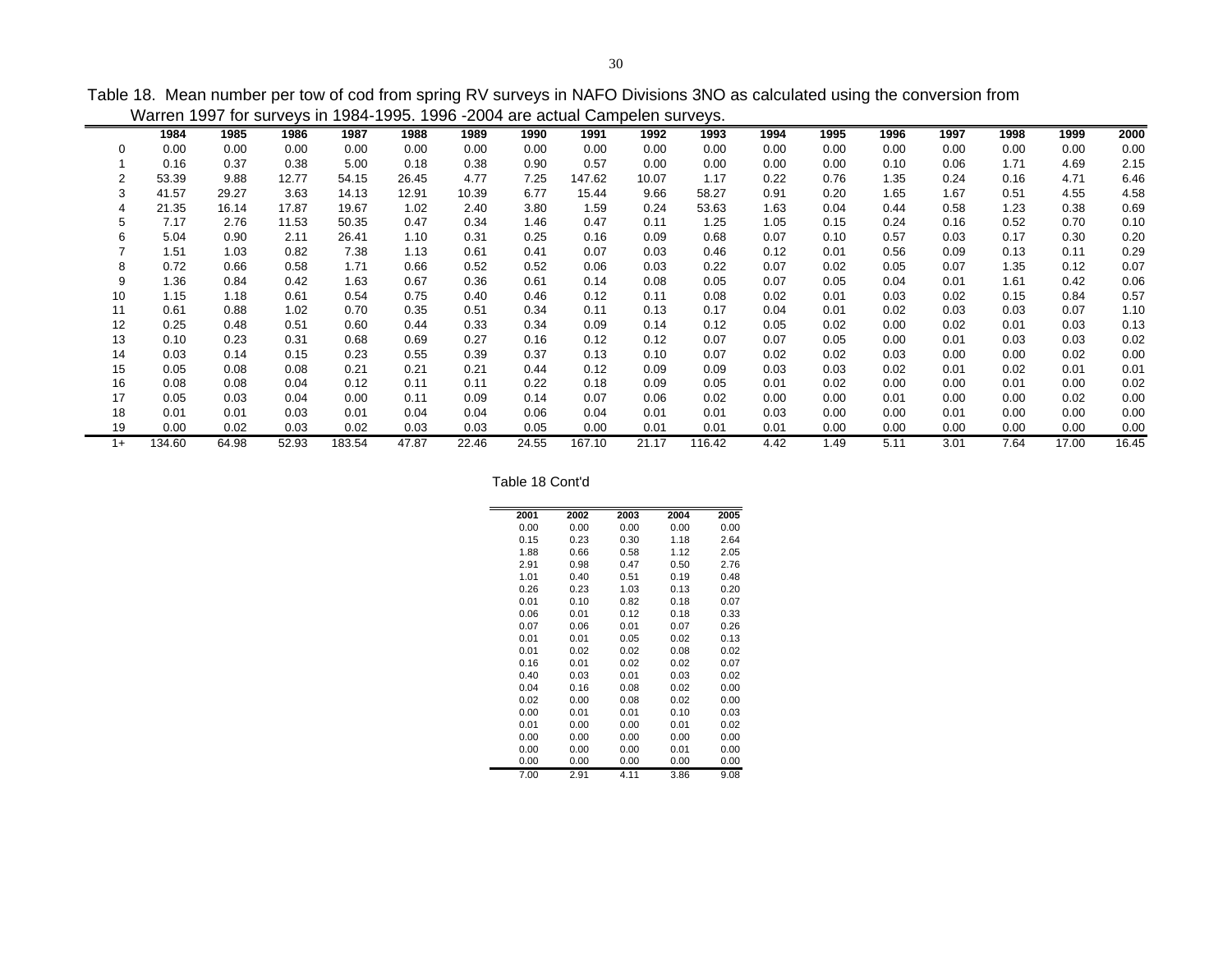Table 19. Mean number per tow of cod from autumn RV surveys in NAFO Divisions 3NO as calculated using the conversion from Warren 1997 for surveys in 1984-1994. 1995-2004 are actual Campelen surveys.

|          | <b>Than on Too, Tor barroyo in Too F Too 1. Too 200 F and ablacir barripolon barroyo.</b> |       |        |        |       |      |      |      |      |      |       |       |
|----------|-------------------------------------------------------------------------------------------|-------|--------|--------|-------|------|------|------|------|------|-------|-------|
|          |                                                                                           | 1990  | 1991   | 1992   | 1993  | 1994 | 1995 | 1996 | 1997 | 1998 | 1999  | 2000  |
| $\Omega$ |                                                                                           | 0.00  | 0.00   | 0.00   | 0.00  | 0.00 | 0.00 | 0.00 | 0.00 | 0.00 | 0.39  | 0.07  |
|          |                                                                                           | 18.89 | 14.87  | 0.41   | 1.30  | 0.00 | 1.15 | 0.08 | 0.03 | 1.67 | 4.44  | 2.12  |
|          |                                                                                           | 6.15  | 129.66 | 49.65  | 0.72  | 0.62 | 1.02 | 0.74 | 0.10 | 0.29 | 5.01  | 3.77  |
|          |                                                                                           | 3.25  | 4.36   | 65.00  | 3.63  | 0.28 | 0.46 | 0.29 | 0.40 | 0.20 | 2.52  | 4.75  |
|          |                                                                                           | 3.56  | 2.19   | 4.70   | 3.59  | 0.96 | 0.20 | 0.06 | 0.33 | 0.32 | 0.13  | 1.81  |
|          |                                                                                           | 1.73  | 2.73   | 1.02   | 0.30  | 1.32 | 0.94 | 0.01 | 0.14 | 0.11 | 0.37  | 0.20  |
|          |                                                                                           | 0.37  | 1.33   | 0.61   | 0.27  | 0.16 | 1.64 | 0.02 | 0.06 | 0.06 | 0.30  | 0.24  |
|          |                                                                                           | 0.29  | 0.37   | 0.18   | 0.18  | 0.04 | 0.11 | 0.02 | 0.28 | 0.01 | 0.08  | 0.11  |
| 8        |                                                                                           | 0.38  | 0.31   | 0.03   | 0.10  | 0.06 | 0.05 | 0.01 | 0.28 | 0.16 | 0.04  | 0.03  |
| 9        |                                                                                           | 0.40  | 0.53   | 0.03   | 0.02  | 0.01 | 0.06 | 0.00 | 0.05 | 0.22 | 0.12  | 0.01  |
| 10       |                                                                                           | 0.24  | 0.37   | 0.07   | 0.02  | 0.01 | 0.05 | 0.00 | 0.04 | 0.03 | 0.55  | 0.03  |
| 11       |                                                                                           | 0.20  | 0.45   | 0.00   | 0.06  | 0.03 | 0.00 | 0.00 | 0.00 | 0.01 | 0.04  | 0.24  |
| 12       |                                                                                           | 0.09  | 0.33   | 0.06   | 0.04  | 0.03 | 0.02 | 0.00 | 0.00 | 0.00 | 0.00  | 0.01  |
| 13       |                                                                                           | 0.15  | 0.27   | 0.12   | 0.04  | 0.02 | 0.02 | 0.01 | 0.00 | 0.00 | 0.00  | 0.01  |
| 14       |                                                                                           | 0.07  | 0.21   | 0.03   | 0.05  | 0.06 | 0.00 | 0.01 | 0.01 | 0.00 | 0.02  | 0.00  |
| 15       |                                                                                           | 0.16  | 0.12   | 0.03   | 0.06  | 0.01 | 0.00 | 0.00 | 0.00 | 0.00 | 0.00  | 0.00  |
| 16       |                                                                                           | 0.21  | 0.38   | 0.02   | 0.02  | 0.03 | 0.00 | 0.01 | 0.01 | 0.00 | 0.02  | 0.00  |
| 17       |                                                                                           | 0.07  | 0.16   | 0.03   | 0.01  | 0.02 | 0.00 | 0.00 | 0.00 | 0.00 | 0.03  | 0.00  |
| 18       |                                                                                           | 0.02  | 0.06   | 0.08   | 0.02  | 0.01 | 0.00 | 0.00 | 0.00 | 0.01 | 0.00  | 0.00  |
| 19       |                                                                                           | 0.03  | 0.00   | 0.00   | 0.00  | 0.00 | 0.00 | 0.00 | 0.01 |      | 0.01  | 0.00  |
| $1+$     |                                                                                           | 36.26 | 158.70 | 122.07 | 10.43 | 3.67 | 5.72 | 1.26 | 1.74 | 3.09 | 13.68 | 13.33 |

Table 19 Cont'd

| 2001  | 2002 | 2003 | 2004 | 2005 | 2006 |
|-------|------|------|------|------|------|
| 0.06  | 0.13 | 0.16 | 1.08 | 0.27 | 0.21 |
| 0.34  | 0.33 | 0.96 | 0.97 | 4.24 | 0.19 |
| 2.64  | 0.61 | 0.27 | 0.63 | 2.42 | 2.10 |
| 4.70  | 1.13 | 0.26 | 0.35 | 1.24 | 3.94 |
| 2.55  | 1.58 | 0.35 | 0.14 | 0.23 | 1.27 |
| 0.98  | 1.31 | 0.78 | 0.12 | 0.07 | 0.47 |
| 0.07  | 0.39 | 0.83 | 0.23 | 0.06 | 0.13 |
| 0.16  | 0.03 | 0.14 | 0.24 | 0.27 | 0.05 |
| 0.06  | 0.06 | 0.01 | 0.12 | 0.38 | 0.20 |
| 0.02  | 0.04 | 0.02 | 0.01 | 0.10 | 0.09 |
| 0.02  | 0.00 | 0.05 | 0.04 | 0.00 | 0.12 |
| 0.00  | 0.03 | 0.00 | 0.00 | 0.04 | 0.04 |
| 0.05  | 0.03 | 0.00 | 0.00 | 0.01 | 0.01 |
| 0.01  | 0.05 | 0.02 | 0.00 | 0.03 | 0.00 |
| 0.00  | 0.01 | 0.02 | 0.07 | 0.00 | 0.00 |
| 0.00  | 0.00 | 0.00 | 0.03 | 0.02 | 0.01 |
| 0.00  | 0.01 | 0.00 | 0.00 | 0.03 | 0.02 |
| 0.00  | 0.00 | 0.00 | 0.00 | 0.00 | 0.00 |
| 0.00  | 0.00 | 0.00 | 0.00 | 0.00 | 0.00 |
| 0.00  | 0.00 | 0.00 | 0.00 | 0.00 | 0.00 |
| 11.60 | 5.61 | 3.71 | 2.95 | 9.14 | 8.64 |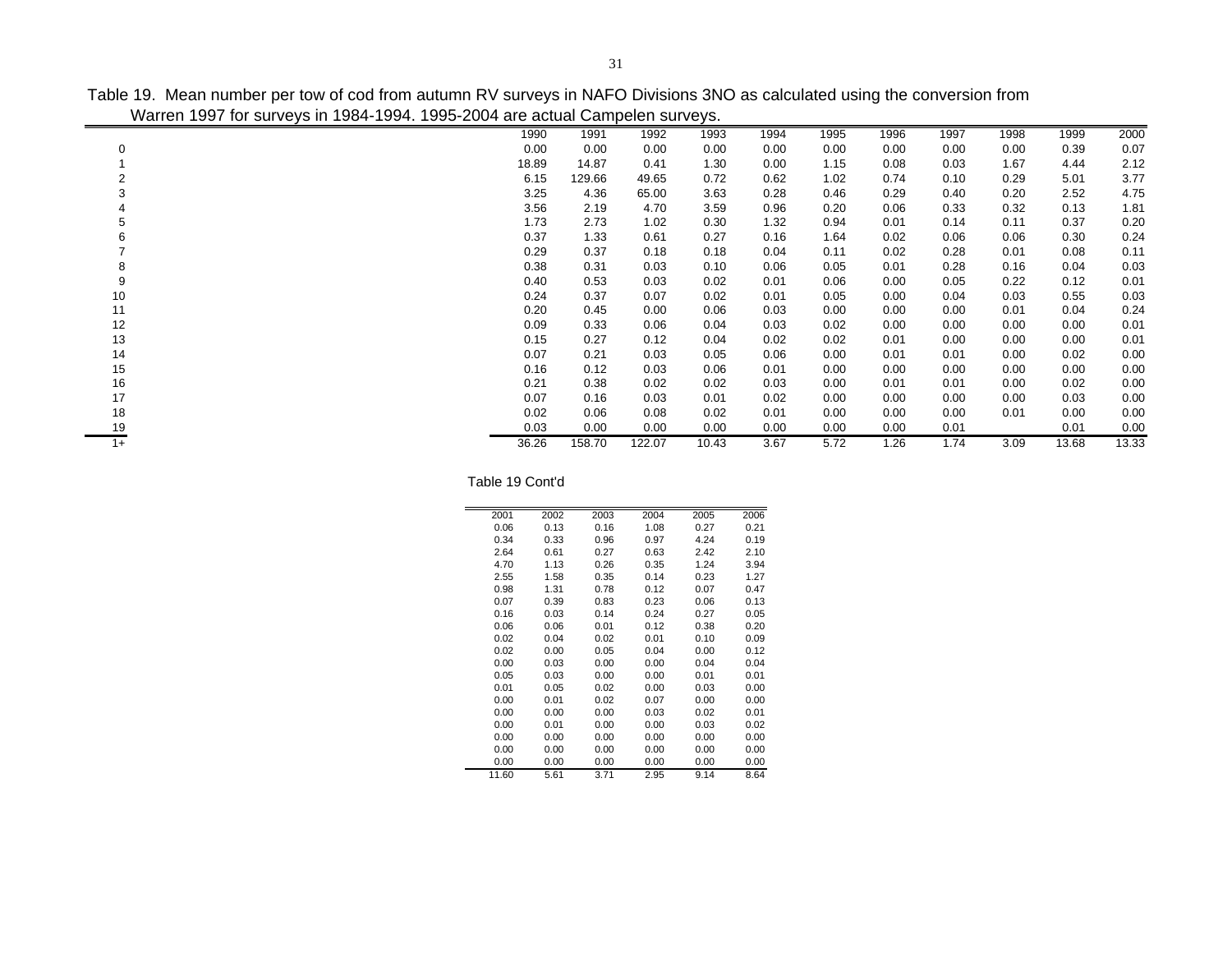|      | 1984 | 1985 | 1986 | 1987 | 1988 | 1989  | 1990  | 1991   | 1992  | 1993  | 1994  |
|------|------|------|------|------|------|-------|-------|--------|-------|-------|-------|
| 0    |      |      |      |      |      | 0.00  | 0.00  | 0.00   | 0.00  | 0.00  | 0.00  |
|      |      |      |      |      |      | 1.40  | 60.88 | 36.33  | 0.84  | 1.98  | 2.75  |
| 2    |      |      |      |      |      | 14.16 | 11.62 | 74.04  | 12.28 | 3.70  | 4.03  |
| 3    |      |      |      |      |      | 12.58 | 6.53  | 8.54   | 12.89 | 8.85  | 1.25  |
| 4    |      |      |      |      |      | 5.82  | 8.99  | 2.45   | 1.42  | 7.91  | 4.07  |
| 5    |      |      |      |      |      | 1.21  | 3.62  | 1.96   | 0.69  | 0.80  | 4.79  |
| 6    |      |      |      |      |      | 0.72  | 0.67  | 0.72   | 0.52  | 0.30  | 0.41  |
|      |      |      |      |      |      | 1.22  | 0.50  | 0.19   | 0.22  | 0.28  | 0.08  |
| 8    |      |      |      |      |      | 0.79  | 0.63  | 0.17   | 0.05  | 0.10  | 0.13  |
| 9    |      |      |      |      |      | 0.25  | 0.53  | 0.24   | 0.03  | 0.02  | 0.05  |
| 10   |      |      |      |      |      | 0.17  | 0.28  | 0.19   | 0.03  | 0.04  | 0.01  |
| 11   |      |      |      |      |      | 0.20  | 0.21  | 0.23   | 0.00  | 0.10  | 0.05  |
| 12   |      |      |      |      |      | 0.11  | 0.04  | 0.18   | 0.02  | 0.08  | 0.06  |
| 13   |      |      |      |      |      | 0.09  | 0.08  | 0.17   | 0.10  | 0.06  | 0.08  |
| 14   |      |      |      |      |      | 0.16  | 0.27  | 0.48   | 0.13  | 0.09  | 0.09  |
| $1+$ |      |      |      |      |      | 38.88 | 94.85 | 125.89 | 29.22 | 24.31 | 17.85 |

Table20. Mean number per tow at age of cod from Juvenile Surveys conducted by Canada in Divisions 3NO during August and September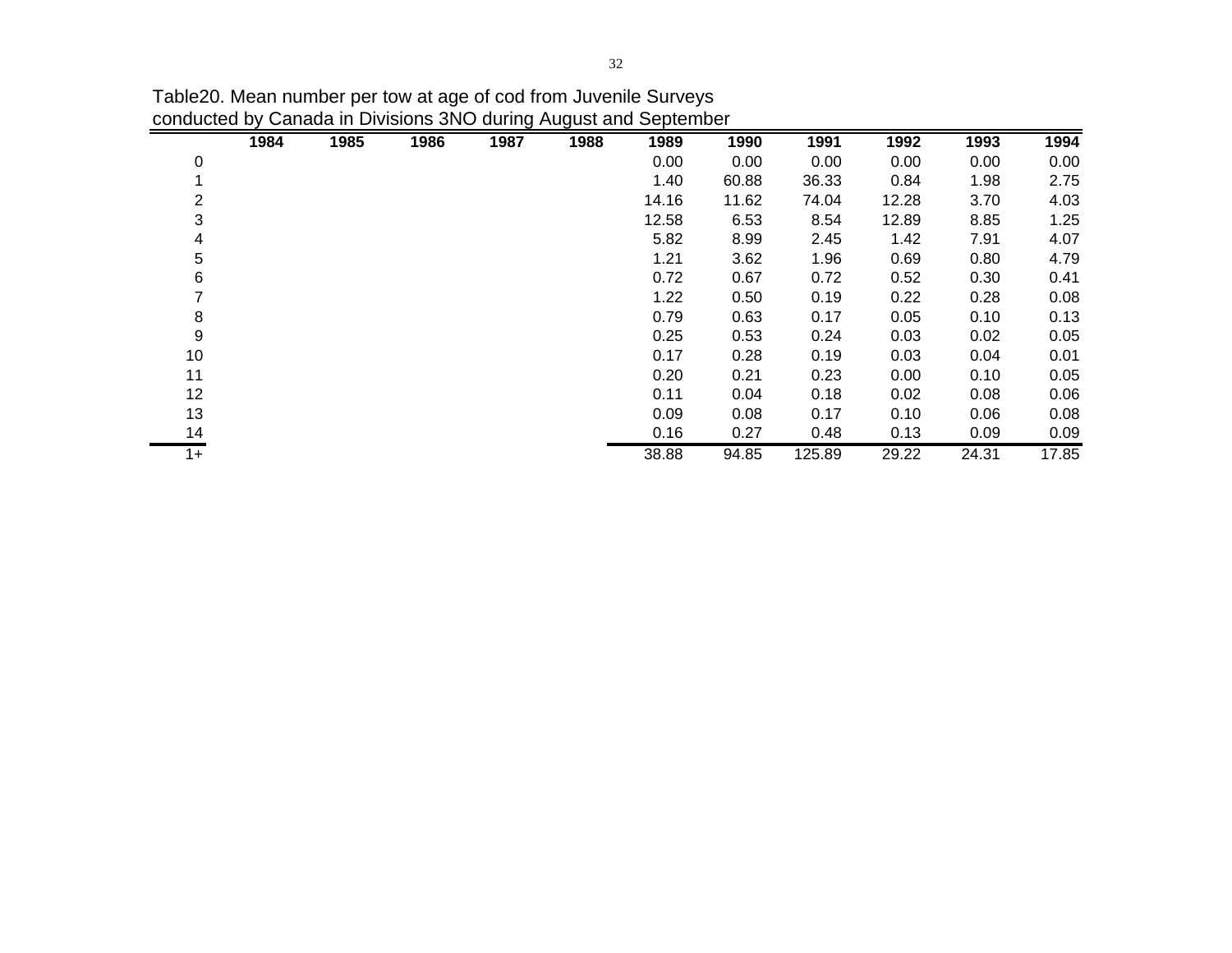Table 21. Estimated proportions mature for female cod from NAFO Divs. 3NO from DFO surveys from 1975 to 2005 projected forward to 2010 and back to 1954 Estimates were obtained from a probit model fitted by cohort to observed proportions mature at age. When the model did not fit the data for a particular cohort (I.e 1991 cohort) the average of estimates for the same age group from adjacent years

was used; yellow cells are averages extrapolated forward or backward from the same age group from 3 previous (or next) years.

| Year | Age 1  | Age2   | Age 3  | Age 4  | Age 5  | Age 6  | Age 7  | Age 8  | Age 9  | Age 10 | Age 11 | Age 12 | Age 13 | Age 14 |
|------|--------|--------|--------|--------|--------|--------|--------|--------|--------|--------|--------|--------|--------|--------|
| 1954 | 0.0000 | 0.0004 | 0.0020 | 0.0112 | 0.0592 | 0.2424 | 0.5895 | 0.8856 | 0.9812 | 0.9972 | 0.9996 | 0.9999 | 1.0000 | 1.0000 |
| 1955 | 0.0001 | 0.0000 | 0.0020 | 0.0112 | 0.0592 | 0.2424 | 0.5895 | 0.8856 | 0.9812 | 0.9972 | 0.9996 | 0.9999 | 1.0000 | 1.0000 |
| 1956 | 0.0001 | 0.0003 | 0.0001 | 0.0112 | 0.0592 | 0.2424 | 0.5895 | 0.8856 | 0.9812 | 0.9972 | 0.9996 | 0.9999 | 1.0000 | 1.0000 |
| 1957 | 0.0003 | 0.0007 | 0.0018 | 0.0008 | 0.0592 | 0.2424 | 0.5895 | 0.8856 | 0.9812 | 0.9972 | 0.9996 | 0.9999 | 1.0000 | 1.0000 |
| 1958 | 0.0001 | 0.0016 | 0.0041 | 0.0102 | 0.0065 | 0.2424 | 0.5895 | 0.8856 | 0.9812 | 0.9972 | 0.9996 | 0.9999 | 1.0000 | 1.0000 |
| 1959 | 0.0000 | 0.0006 | 0.0079 | 0.0226 | 0.0555 | 0.0509 | 0.5895 | 0.8856 | 0.9812 | 0.9972 | 0.9996 | 0.9999 | 1.0000 |        |
| 1960 | 0.0000 | 0.0000 | 0.0033 | 0.0393 | 0.1157 | 0.2512 | 0.3043 | 0.8856 | 0.9812 | 0.9972 | 0.9996 | 0.9999 | 1.0000 | 1.0000 |
| 1961 | 0.0002 | 0.0001 | 0.0001 | 0.0168 | 0.1731 | 0.4251 | 0.6572 | 0.7809 | 0.9812 | 0.9972 | 0.9996 | 0.9999 | 1.0000 | 1.0000 |
|      | 0.0000 | 0.0012 | 0.0009 | 0.0012 | 0.0825 |        | 0.8069 | 0.9164 | 0.9667 | 0.9972 | 0.9996 | 0.9999 | 1.0000 |        |
| 1962 |        |        |        |        |        | 0.5172 |        |        |        |        |        |        |        | 1.0000 |
| 1963 | 0.0000 | 0.0002 | 0.0056 | 0.0099 | 0.0229 | 0.3206 | 0.8458 | 0.9594 | 0.9843 | 0.9958 | 0.9996 | 0.9999 | 1.0000 | 1.0000 |
| 1964 | 0.0000 | 0.0000 | 0.0010 | 0.0266 | 0.1000 | 0.3219 | 0.7124 | 0.9656 | 0.9926 | 0.9972 | 0.9995 | 0.9999 | 1.0000 | 1.0000 |
| 1965 | 0.0014 | 0.0000 | 0.0000 | 0.0049 | 0.1162 | 0.5526 | 0.9057 | 0.9286 | 0.9931 | 0.9987 | 0.9995 | 0.9999 | 1.0000 | 1.0000 |
| 1966 | 0.0000 | 0.0043 | 0.0005 | 0.0006 | 0.0234 | 0.3875 | 0.9321 | 0.9949 | 0.9856 | 0.9986 | 0.9998 | 0.9999 | 1.0000 |        |
| 1967 | 0.0000 | 0.0001 | 0.0132 | 0.0067 | 0.0097 | 0.1037 | 0.7527 | 0.9935 | 0.9997 | 0.9972 | 0.9997 | 1.0000 | 1.0000 | 1.0000 |
| 1968 | 0.0000 | 0.0000 | 0.0012 | 0.0398 | 0.0820 | 0.1450 | 0.3587 | 0.9361 | 0.9994 | 1.0000 | 0.9995 | 0.9999 | 1.0000 | 1.0000 |
| 1969 | 0.0000 | 0.0000 | 0.0003 | 0.0090 | 0.1144 | 0.5429 | 0.7457 | 0.7301 | 0.9860 | 0.9999 | 1.0000 | 0.9999 | 1.0000 | 1.0000 |
| 1970 | 0.0032 | 0.0000 | 0.0001 | 0.0029 | 0.0665 | 0.2866 | 0.9405 | 0.9807 | 0.9290 | 0.9971 | 1.0000 | 1.0000 | 1.0000 | 1.0000 |
| 1971 | 0.0000 | 0.0093 | 0.0000 | 0.0009 | 0.0275 | 0.3582 | 0.5555 | 0.9953 | 0.9989 | 0.9844 | 0.9994 | 1.0000 | 1.0000 | 1.0000 |
| 1972 | 0.0000 | 0.0002 | 0.0269 | 0.0000 | 0.0101 | 0.2176 | 0.8140 | 0.7954 | 0.9996 | 0.9999 | 0.9967 | 0.9999 | 1.0000 | 1.0000 |
| 1973 | 0.0001 | 0.0000 | 0.0013 | 0.0754 | 0.0038 | 0.1018 | 0.7320 | 0.9717 | 0.9236 | 1.0000 | 1.0000 | 0.9993 | 1.0000 | 1.0000 |
| 1974 | 0.0000 | 0.0006 | 0.0001 | 0.0083 | 0.1939 | 0.2928 | 0.5582 | 0.9641 | 0.9963 | 0.9741 | 1.0000 | 1.0000 | 0.9999 | 1.0000 |
| 1975 | 0.0000 | 0.0003 | 0.0033 | 0.0017 | 0.0530 | 0.4148 | 0.9780 | 0.9337 | 0.9962 | 0.9995 | 0.9915 | 1.0000 | 1.0000 | 1.0000 |
|      |        |        |        |        |        |        |        |        |        |        |        |        |        |        |
| 1976 | 0.0000 | 0.0001 | 0.0020 | 0.0186 | 0.0221 | 0.2715 | 0.6763 | 0.9998 | 0.9937 | 0.9996 | 0.9999 | 0.9973 | 1.0000 | 1.0000 |
| 1977 | 0.0006 | 0.0001 | 0.0009 | 0.0142 | 0.0978 | 0.2269 | 0.7128 | 0.8603 | 1.0000 | 0.9994 | 1.0000 | 1.0000 | 0.9991 | 1.0000 |
| 1978 | 0.0001 | 0.0029 | 0.0014 | 0.0083 | 0.0935 | 0.3823 | 0.7922 | 0.9429 | 0.9478 | 1.0000 | 0.9999 | 1.0000 | 1.0000 | 0.9997 |
| 1979 | 0.0000 | 0.0005 | 0.0145 | 0.0133 | 0.0733 | 0.4248 | 0.7794 | 0.9802 | 0.9910 | 0.9817 | 1.0000 | 1.0000 | 1.0000 | 1.0000 |
| 1980 | 0.0002 | 0.0002 | 0.0034 | 0.0695 | 0.1140 | 0.4292 | 0.8410 | 0.9528 | 0.9984 | 0.9986 | 0.9937 | 1.0000 | 1.0000 | 1.0000 |
| 1981 | 0.0000 | 0.0007 | 0.0020 | 0.0236 | 0.2749 | 0.5518 | 0.8773 | 0.9743 | 0.9914 | 0.9999 | 0.9998 | 0.9979 | 1.0000 | 1.0000 |
| 1982 | 0.0000 | 0.0000 | 0.0035 | 0.0162 | 0.1460 | 0.6579 | 0.9218 | 0.9855 | 0.9963 | 0.9985 | 1.0000 | 1.0000 | 0.9993 | 1.0000 |
| 1983 | 0.0000 | 0.0001 | 0.0003 | 0.0163 | 0.1219 | 0.5474 | 0.9070 | 0.9912 | 0.9985 | 0.9995 | 0.9997 | 1.0000 | 1.0000 | 0.9998 |
| 1984 | 0.0000 | 0.0003 | 0.0008 | 0.0028 | 0.0726 | 0.5389 | 0.8953 | 0.9802 | 0.9991 | 0.9998 | 0.9999 | 1.0000 | 1.0000 | 1.0000 |
| 1985 | 0.0002 | 0.0002 | 0.0019 | 0.0058 | 0.0261 | 0.2703 | 0.9078 | 0.9837 | 0.9960 | 0.9999 | 1.0000 | 1.0000 | 1.0000 | 1.0000 |
| 1986 | 0.0000 | 0.0010 | 0.0021 | 0.0134 | 0.0409 | 0.2049 | 0.6369 | 0.9881 | 0.9977 | 0.9992 | 1.0000 | 1.0000 | 1.0000 | 1.0000 |
| 1987 | 0.0001 | 0.0000 | 0.0058 | 0.0194 | 0.0869 | 0.2358 | 0.7128 | 0.8925 | 0.9986 | 0.9997 | 0.9998 | 1.0000 | 1.0000 | 1.0000 |
| 1988 | 0.0011 | 0.0006 | 0.0002 | 0.0335 | 0.1570 | 0.3994 | 0.6908 | 0.9598 | 0.9752 | 0.9998 | 1.0000 | 1.0000 | 1.0000 | 1.0000 |
| 1989 | 0.0001 | 0.0043 | 0.0047 | 0.0031 | 0.1702 | 0.6371 | 0.8229 | 0.9418 | 0.9957 | 0.9947 | 1.0000 | 1.0000 | 1.0000 | 1.0000 |
| 1990 | 0.0000 | 0.0011 | 0.0170 | 0.0377 | 0.0441 | 0.5486 | 0.9431 | 0.9701 | 0.9915 | 0.9995 | 0.9989 | 1.0000 | 1.0000 | 1.0000 |
| 1991 | 0.0000 | 0.0000 | 0.0079 | 0.0645 | 0.2438 | 0.4047 | 0.8780 | 0.9936 | 0.9956 | 0.9988 | 1.0000 | 0.9998 | 1.0000 | 1.0000 |
| 1992 | 0.0000 | 0.0000 | 0.0004 | 0.0557 | 0.2155 | 0.7265 | 0.9092 | 0.9771 | 0.9993 | 0.9994 | 0.9998 | 1.0000 | 0.9999 | 1.0000 |
|      |        |        |        |        |        |        |        |        |        |        |        |        |        |        |
| 1993 | 0.0001 | 0.0004 | 0.0002 | 0.0121 | 0.3045 | 0.5225 | 0.9563 | 0.9933 | 0.9961 | 0.9999 | 0.9999 | 1.0000 | 1.0000 | 1.0000 |
| 1994 | 0.0004 | 0.0008 | 0.0040 | 0.0153 | 0.2825 | 0.7646 | 0.8134 | 0.9945 | 0.9995 | 0.9993 | 1.0000 | 1.0000 | 1.0000 | 1.0000 |
| 1995 | 0.0002 | 0.0030 | 0.0078 | 0.0418 | 0.5844 | 0.9266 | 0.9602 | 0.9455 | 0.9993 | 1.0000 | 0.9999 | 1.0000 | 1.0000 | 1.0000 |
| 1996 | 0.0004 | 0.0014 | 0.0229 | 0.0683 | 0.4952 | 0.9922 | 0.9975 | 0.9944 | 0.9857 | 0.9999 | 1.0000 | 1.0000 | 1.0000 | 1.0000 |
| 1997 | 0.0000 | 0.0026 | 0.0130 | 0.1536 | 0.4059 | 0.9282 | 0.9999 | 0.9999 | 0.9992 | 0.9964 | 1.0000 | 1.0000 | 1.0000 | 1.0000 |
| 1998 | 0.0000 | 0.0001 | 0.0170 | 0.1076 | 0.5837 | 0.8642 | 0.9917 | 1.0000 | 1.0000 | 0.9999 | 0.9991 | 1.0000 | 1.0000 | 1.0000 |
| 1999 | 0.0000 | 0.0000 | 0.0009 | 0.1035 | 0.5240 | 0.9155 | 0.9834 | 0.9991 | 1.0000 | 1.0000 | 1.0000 | 0.9998 | 1.0000 | 1.0000 |
| 2000 | 0.0000 | 0.0003 | 0.0011 | 0.0135 | 0.4356 | 0.9095 | 0.9882 | 0.9982 | 0.9999 | 1.0000 | 1.0000 | 1.0000 | 0.9999 | 1.0000 |
| 2001 | 0.0000 | 0.0002 | 0.0066 | 0.0278 | 0.1676 | 0.8377 | 0.9892 | 0.9985 | 0.9998 | 1.0000 | 1.0000 | 1.0000 | 1.0000 | 1.0000 |
| 2002 | 0.0000 | 0.0002 | 0.0067 | 0.1366 | 0.4280 | 0.7473 | 0.9718 | 0.9988 | 0.9998 | 1.0000 | 1.0000 | 1.0000 | 1.0000 | 1.0000 |
| 2003 | 0.0000 | 0.0002 | 0.0048 | 0.1599 | 0.7908 | 0.9514 | 0.9775 | 0.9957 | 0.9999 | 1.0000 | 1.0000 | 1.0000 | 1.0000 | 1.0000 |
| 2004 | 0.0000 | 0.0002 | 0.0048 | 0.1081 | 0.8430 | 0.9891 | 0.9981 | 0.9984 | 0.9994 | 1.0000 | 1.0000 | 1.0000 | 1.0000 | 1.0000 |
| 2005 | 0.0000 | 0.0002 | 0.0048 | 0.1081 | 0.6873 | 0.9934 | 0.9995 | 0.9999 | 0.9999 | 0.9999 | 1.0000 | 1.0000 | 1.0000 | 1.0000 |
| 2006 | 0.0000 | 0.0002 | 0.0048 | 0.1081 | 0.6873 | 0.9780 | 0.9998 | 1.0000 | 1.0000 | 1.0000 | 1.0000 | 1.0000 | 1.0000 | 1.0000 |
| 2007 | 0.0000 | 0.0002 | 0.0048 | 0.1081 |        | 0.9780 | 0.9991 |        |        |        |        |        |        | 1.0000 |
|      |        |        |        |        | 0.6873 |        |        | 1.0000 | 1.0000 | 1.0000 | 1.0000 | 1.0000 | 1.0000 |        |
| 2008 | 0.0000 | 0.0002 | 0.0048 | 0.1081 | 0.6873 | 0.9780 | 0.9991 | 1.0000 | 1.0000 | 1.0000 | 1.0000 | 1.0000 | 1.0000 | 1.0000 |
| 2009 | 0.0000 | 0.0002 | 0.0048 | 0.1081 | 0.6873 | 0.9780 | 0.9991 | 1.0000 | 1.0000 | 1.0000 | 1.0000 | 1.0000 | 1.0000 | 1.0000 |
| 2010 | 0.0000 | 0.0002 | 0.0048 | 0.1081 | 0.6873 | 0.9780 | 0.9991 | 1.0000 | 1.0000 | 1.0000 | 1.0000 | 1.0000 | 1.0000 | 1.0000 |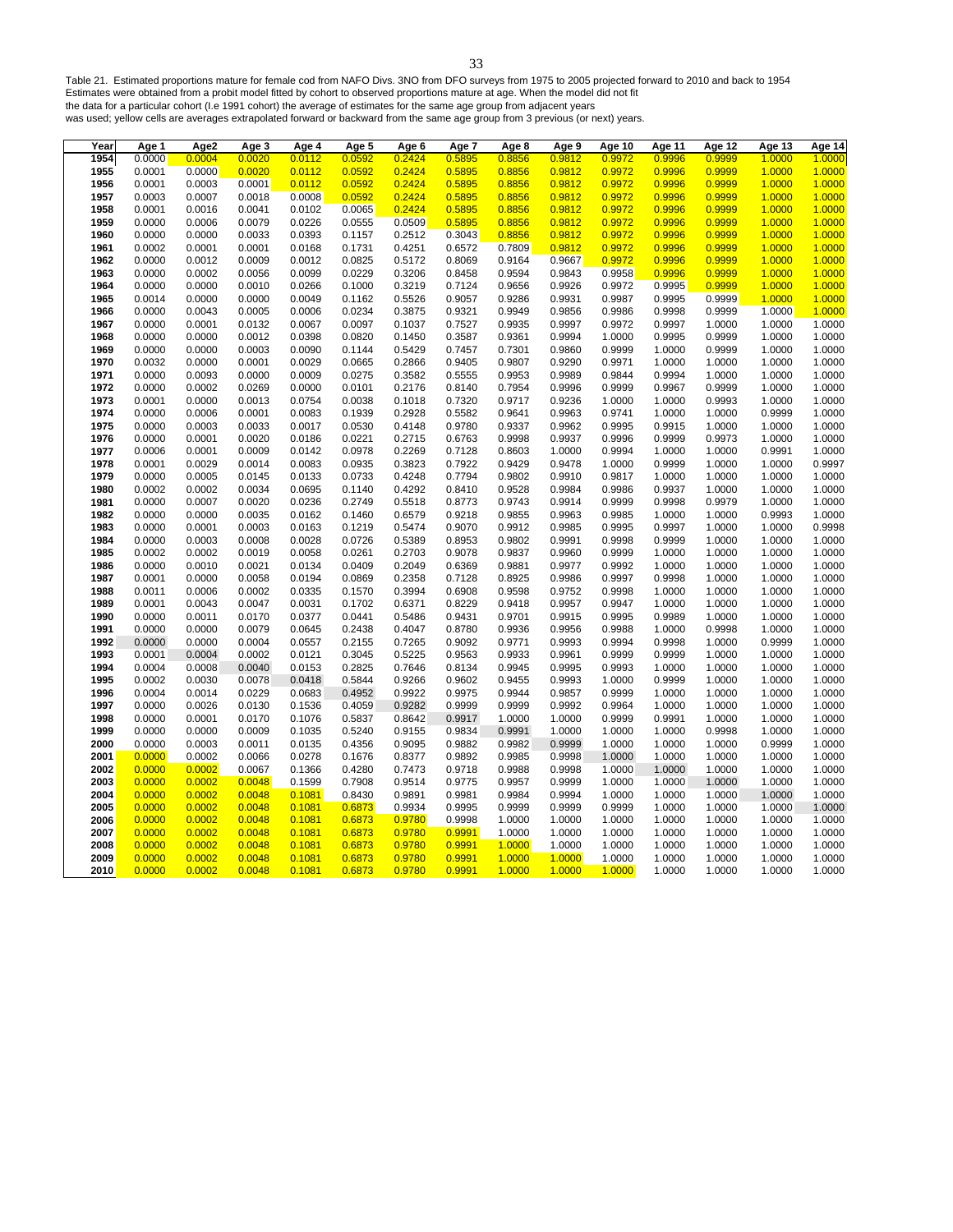Table 22. Estimated survivors and catchabilities in linear scale from ADAPT

| ORTHOGONALITY OFFSET  | 0.001261 |
|-----------------------|----------|
| MEAN SOUARE RESIDUALS | 0.685267 |

| Survivors |  |
|-----------|--|
|           |  |

|      |      |    |          | Standard          |             | Relative    |
|------|------|----|----------|-------------------|-------------|-------------|
| Year | Age  |    | Estimate | Error             | <b>Bias</b> | <b>Bias</b> |
|      | 1994 | 12 | 81.95    | 67.45             | 14.76       | 0.18        |
|      | 1995 | 12 | 51.13    | 25.45             | 5.05        | 0.10        |
|      | 1996 | 12 | 30.92    | 11.52             | 1.97        | 0.06        |
|      | 1997 | 12 | 66.23    | 22.44             | 3.69        | 0.06        |
|      | 1998 | 12 | 93.53    | 33.16             | 5.66        | 0.06        |
|      | 1999 | 12 | 46.46    | 17.29             | 2.91        | 0.06        |
|      | 2000 | 12 | 51.36    | 16.61             | 2.53        | 0.05        |
|      | 2001 | 12 | 457.29   | 136.00            | 19.38       | 0.04        |
|      | 2002 | 12 | 218.36   | 63.74             | 9.09        | 0.04        |
|      | 2003 | 12 | 31.16    | 9.10              | 1.27        | 0.04        |
|      | 2004 | 12 | 39.24    | 12.13             | 1.70        | 0.04        |
|      | 2005 | 12 | 65.97    | 21.05             | 2.95        | 0.04        |
|      | 2006 | 12 | 70.33    | 24.08             | 3.52        | 0.05        |
|      | 2007 | 3  | 2101.55  | 1801.41           | 792.86      | 0.38        |
|      | 2007 | 4  | 2071.48  | 1088.89           | 291.01      | 0.14        |
|      | 2007 | 5  | 774.62   | 343.50            | 74.79       | 0.10        |
|      | 2007 | 6  | 219.32   | 94.08             | 18.34       | 0.08        |
|      | 2007 | 7  | 116.49   | 46.88             | 8.97        | 0.08        |
|      | 2007 | 8  | 114.73   | 44.25             | 8.69        | 0.08        |
|      | 2007 | 9  | 373.70   | 137.84            | 25.36       | 0.07        |
|      | 2007 | 10 | 380.89   | 135.04            | 22.91       | 0.06        |
|      | 2007 | 11 | 138.56   | 47.77             | 7.54        | 0.05        |
|      | 2007 | 12 | 17.66    | 5.87              | 0.92        | 0.05        |
|      |      |    |          | $O(1 + \epsilon)$ |             | $D = 1 - 1$ |

|                    |                         |          | Standard |         | Relative    |
|--------------------|-------------------------|----------|----------|---------|-------------|
| Catchabilities     | Age                     | Estimate | Error    | Bias    | <b>Bias</b> |
| RV Spr             | $\overline{c}$          | 0.00103  | 0.00019  | 0.00001 | 0.00846     |
| RV Spr             | 3                       | 0.00138  | 0.00025  | 0.00001 | 0.00874     |
| RV Spr             | 4                       | 0.00068  | 0.00012  | 0.00001 | 0.00922     |
| RV Spr             | 5                       | 0.00045  | 0.00008  | 0.00000 | 0.01002     |
| RV Spr             | 6                       | 0.00030  | 0.00006  | 0.00000 | 0.01096     |
| RV Spr             | 7                       | 0.00032  | 0.00006  | 0.00000 | 0.01246     |
| RV Spr             | 8                       | 0.00034  | 0.00007  | 0.00000 | 0.01468     |
| RV Spr             | 9                       | 0.00040  | 0.00008  | 0.00001 | 0.01714     |
| RV Spr             | 10                      | 0.00050  | 0.00010  | 0.00001 | 0.02121     |
| <b>RV Fall</b>     | $\overline{\mathbf{c}}$ | 0.00098  | 0.00021  | 0.00001 | 0.01316     |
| <b>RV Fall</b>     | 3                       | 0.00109  | 0.00023  | 0.00001 | 0.01302     |
| <b>RV Fall</b>     | 4                       | 0.00087  | 0.00019  | 0.00001 | 0.01401     |
| <b>RV Fall</b>     | 5                       | 0.00076  | 0.00017  | 0.00001 | 0.01616     |
| <b>RV Fall</b>     | 6                       | 0.00064  | 0.00014  | 0.00001 | 0.01790     |
| RV Fall            | 7                       | 0.00042  | 0.00010  | 0.00001 | 0.02083     |
| <b>RV Fall</b>     | 8                       | 0.00041  | 0.00010  | 0.00001 | 0.02369     |
| <b>RV Fall</b>     | 9                       | 0.00033  | 0.00008  | 0.00001 | 0.02956     |
| <b>RV Fall</b>     | 10                      | 0.00046  | 0.00013  | 0.00002 | 0.04154     |
| <b>RV</b> Juvenile | 2                       | 0.00361  | 0.00123  | 0.00019 | 0.05210     |
| <b>RV Juvenile</b> | 3                       | 0.00189  | 0.00064  | 0.00010 | 0.05196     |
| <b>RV</b> Juvenile | 4                       | 0.00138  | 0.00047  | 0.00007 | 0.05227     |
| <b>RV Juvenile</b> | 5                       | 0.00113  | 0.00039  | 0.00006 | 0.05139     |
| <b>RV</b> Juvenile | 6                       | 0.00084  | 0.00029  | 0.00004 | 0.05003     |
| <b>RV Juvenile</b> | 7                       | 0.00062  | 0.00022  | 0.00003 | 0.05117     |
| <b>RV Juvenile</b> | 8                       | 0.00050  | 0.00018  | 0.00003 | 0.05410     |
| <b>RV Juvenile</b> | 9                       | 0.00032  | 0.00012  | 0.00002 | 0.05987     |
| <b>RV Juvenile</b> | 10                      | 0.00029  | 0.00011  | 0.00002 | 0.07412     |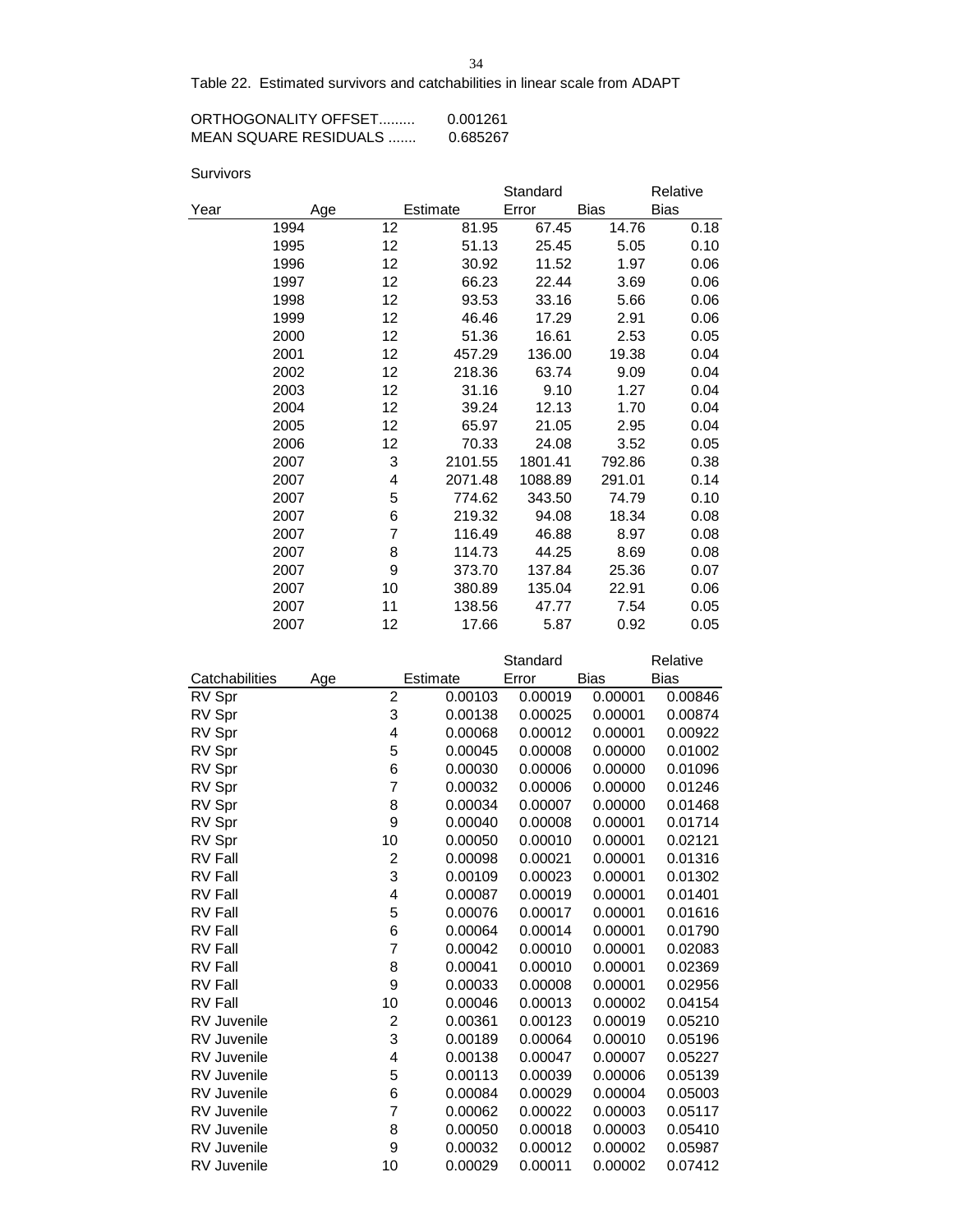**Table 23. Estimated bias adjusted population numbers ('000) from ADAPT for cod in NAFO Divisions 3NO.** 

|                 | <b>Population numbers</b> |        |             | Scale:      | 1000        |                         |           |            |      |          |          |              |
|-----------------|---------------------------|--------|-------------|-------------|-------------|-------------------------|-----------|------------|------|----------|----------|--------------|
| s Bias Adj(anal | $\bf{2}$                  | 3      | 4           | 5           | 6           | $\overline{\mathbf{r}}$ | 8         | 9          | 10   | 11       |          | 12 Total     |
| 1959            | 63623                     | 53067  | 92911       | 19327       | 16484       | 12049                   | 4268      | 3076       | 3217 | 2287     | 324      | 270633       |
| 1960            | 98989                     | 52090  | 41903       | 64326       | 11271       | 8099                    | 6336      | 2246       | 1838 | 1803     | 786      | 289687       |
| 1961            | 130098                    | 81045  | 40981       | 28451       | 32902       | 6449                    | 4497      | 2947       | 1315 | 1157     | 675      | 330518       |
| 1962            | 94606                     | 106515 | 65621       | 29586       | 12832       | 13314                   | 3473      | 2185       | 1652 | 900      | 925      | 331609       |
| 1963            | 135041                    | 77456  | 86281       | 50223       | 22233       | 9081                    | 7673      | 2149       | 1189 | 964      | 534      | 392824       |
| 1964            | 195488                    | 110562 | 63133       | 65447       | 31040       | 13843                   | 5695      | 2858       | 722  | 432      | 500      | 489720       |
| 1965            | 252970                    | 160052 | 84924       | 37711       | 36087       | 18299                   | 9287      | 3665       | 1632 | 298      | 320      | 605245       |
| 1966            | 221171                    | 207114 | 130125      | 62667       | 24021       | 17671                   | 6202      | 3302       | 2030 | 239      | 99       | 674641       |
| 1967            | 121541                    | 181079 | 168890      | 89951       | 33653       | 9146                    | 6895      | 1137       | 1076 | 183      | 87       | 613638       |
| 1968            | 154111                    | 99509  | 130150      | 82351       | 28883       | 11073                   | 3234      | 1531       | 719  | 719      | 86       | 512366       |
| 1969            | 96818                     | 126175 | 66742       | 55815       | 24240       | 7265                    | 3431      | 1228       | 801  | 429      | 508      | 383452       |
| 1970            | 101648                    | 79268  | 95947       | 43016       | 21651       | 9853                    | 4073      | 1563       | 542  | 394      | 231      | 358185       |
| 1971            | 74517                     | 83223  | 62998       | 60832       | 25515       | 9253                    | 4801      | 1872       | 795  | 310      | 121      | 324237       |
| 1972            | 42188                     | 61009  | 67279       | 27529       | 22783       | 10441                   | 4442      | 1704       | 1083 | 471      | 164      | 239094       |
| 1973            | 44123                     | 34540  | 49888       | 37315       | 11560       | 6720                    | 3316      | 2127       | 1138 | 693      | 316      | 191735       |
| 1974            | 27761                     | 36125  | 19251       | 16285       | 17043       | 4127                    | 3733      | 1842       | 1108 | 713      | 444      | 128433       |
| 1975            | 32960                     | 22729  | 23794       | 7287        | 3682        | 4318                    | 1379      | 1147       | 605  | 307      | 204      | 98412        |
| 1976            | 54553                     | 26986  | 18003       | 11616       | 2818        | 800                     | 837       | 198        | 132  | 90       | 31       | 116064       |
| 1977            | 49999                     | 44664  | 18443       | 8002        | 4211        | 1337                    | 465       | 471        | 123  | 75       | 62       | 127854       |
| 1978            | 20885                     | 40936  | 36020       | 12875       | 4281        | 2104                    | 583       | 223        | 199  | 43       | 25       | 118174       |
| 1979            | 23689                     | 17099  | 32685       | 25582       | 8276        | 2769                    | 1404      | 386        | 130  | 117      | 28       | 112164       |
| 1980            | 33038                     | 19395  | 13934       | 23311       | 12696       | 4280                    | 1475      | 911        | 264  | 91       | 85       | 109480       |
| 1981            | 26231                     | 27049  | 15639       | 10457       | 15653       | 8347                    | 2819      | 1008       | 663  | 188      | 67       | 108122       |
| 1982            | 42428                     | 21476  | 21690       | 11820       | 7424        | 10747                   | 5124      | 1792       | 652  | 458      | 117      | 123728       |
| 1983            | 49758                     | 34737  | 17308       | 15975       | 8244        | 5167                    | 7422      | 2856       | 934  | 345      | 230      | 142975       |
| 1984            | 39389                     | 40738  | 27376       | 13587       | 11373       | 5665                    | 3612      | 5040       | 1643 | 551      | 210      | 149183       |
| 1985            | 10590                     | 32249  | 33301       | 21511       | 9852        | 7221                    | 3541      | 2310       | 3300 | 851      | 355      | 125081       |
| 1986            | 7767                      | 8670   | 26352       | 24602       | 12043       | 5342                    | 3655      | 2183       | 1478 | 2222     | 463      | 94776        |
| 1987            | 15490                     | 6359   | 6960        | 18993       | 14373       | 5946                    | 3016      | 2140       | 1286 | 875      | 1505     | 76942        |
| 1988            | 15388                     | 12506  | 4741        | 5318        | 12408       | 8671                    | 3777      | 1882       | 996  | 610      | 361      | 66659        |
| 1989            | 6147                      | 12368  | 9989        | 3595        | 2983        | 4502                    | 3567      | 2186       | 1032 | 436      | 277      | 47081        |
| 1990            | 6808                      | 4918   | 8400        | 6216        | 1600        | 1316                    | 1998      | 1770       | 1354 | 636      | 206      | 35221        |
| 1991            | 24245                     | 5204   | 3070        | 2865        | 1255        | 514                     | 699       | 990        | 928  | 715      | 386      | 40870        |
| 1992            | 7676                      | 14434  | 3269        | 1908        | 1454        | 541                     | 170       | 244        | 306  | 313      | 244      | 30559        |
| 1993            | 776                       | 6210   | 7773        | 1101        | 814         | 643                     | 233       | 81         | 111  | 136      | 120      | 17999        |
| 1994            | 479                       | 605    | 3902        | 3494        | 335         | 241                     | 241       | 124        | 44   | 56       | 67       | 9590         |
| 1995            | 910                       | 392    | 288         | 1129        | 1859        | 163                     | 114       | 173        | 95   | 35       | 46       | 5204         |
| 1996            | 1270                      | 745    | 321         | 171         | 906         | 1486                    | 131       | 94         | 141  | 77       | 29       | 5371         |
| 1997            | 451                       | 1038   | 606         | 258         | 137         | 727                     | 1194      | 105        | 75   | 113      | 63       | 4767         |
| 1998            | 2715                      | 369    | 839         | 480         | 202         | 108                     | 567       | 937        | 81   | 58       | 88       | 6443         |
| 1999            | 5711                      | 2222   | 299         | 666         | 374         | 156                     | 84        | 439        | 730  | 63       | 44       | 10788        |
| 2000            | 5448                      | 4634   | 1735        | 208         | 454         | 270                     | 115       | 63         | 339  | 548      | 49       | 13863        |
| 2001            | 2086                      | 4451   | 3473        | 1115        | 92          | 316                     | 202       | 83         | 48   | 266      | 438      | 12572        |
| 2002            | 980                       | 1699   | 3476        | 2571        | 769         | 66                      | 220       | 145        | 62   | 38       | 209      | 10235        |
| 2003            |                           | 713    |             |             |             |                         |           |            | 107  |          |          |              |
| 2004            | 710<br>1564               | 543    | 1195<br>283 | 2350<br>262 | 1721<br>790 | 503<br>810              | 46<br>292 | 156<br>33  | 111  | 48<br>80 | 30<br>38 | 7578<br>4806 |
|                 |                           | 1271   | 411         |             |             |                         |           |            |      |          |          | 6542         |
| 2005            | 2945                      |        |             | 191         | 169         | 564                     | 597       | 220<br>439 | 26   | 85       | 63       |              |
| 2006            | 1648                      | 2410   | 1040        | 335         | 154         | 135                     | 436       |            | 162  | 20       | 67       | 6848         |
| 2007            | 1965                      | 1309   | 1780        | 700         | 201         | 108                     | 106       | 348        | 358  | 131      | 17       | 7023         |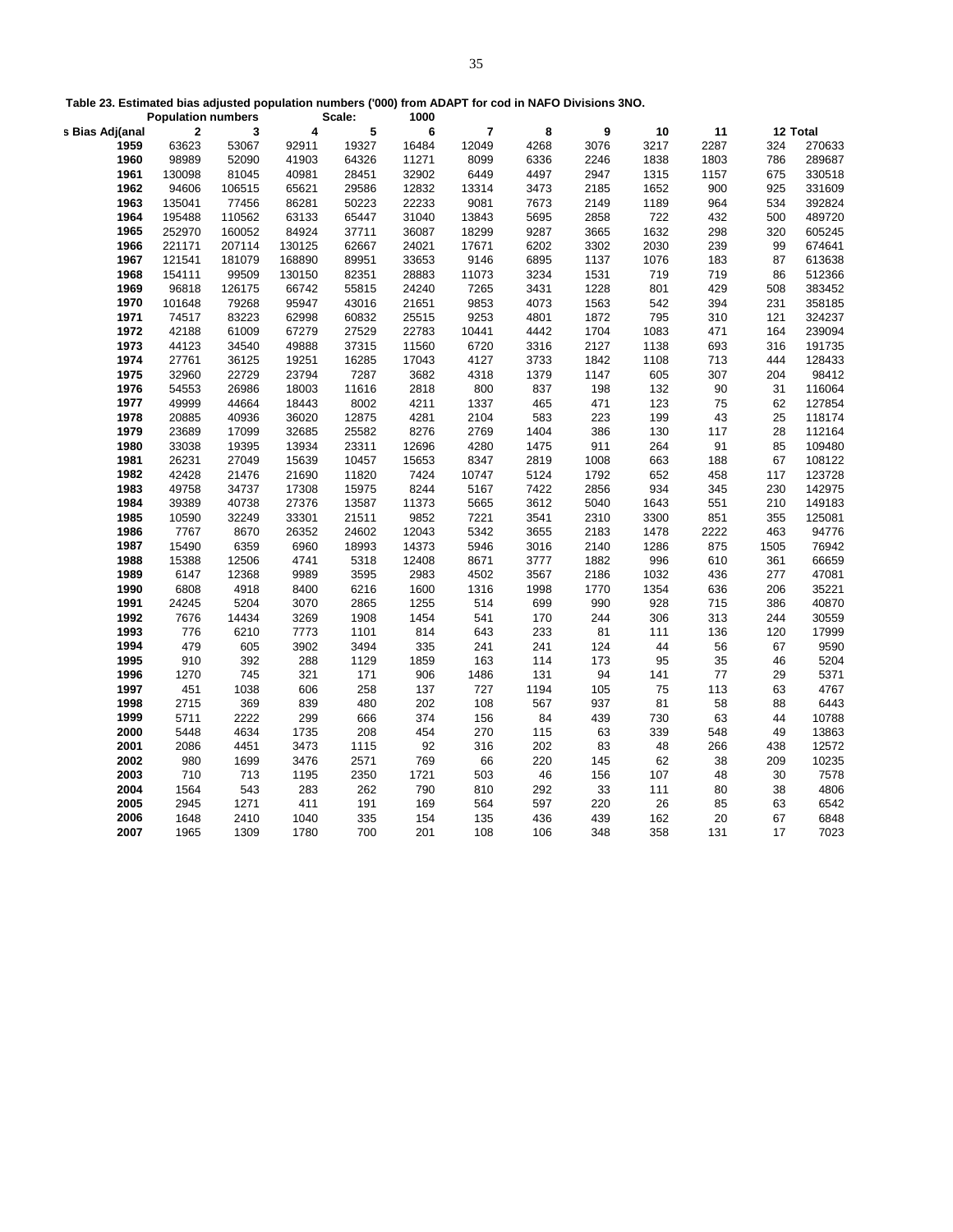Table 24 Bias adjusted fishing mortality from ADAPT for cod in NAFO Divisons 3NO

| F Bias Adj( | $\overline{2}$ | 3     | 4     | 5     | 6     | $\overline{7}$ | 8     | 9     | 10    | 11    |       | 12 Fbar6-9 | Fbar4-6 |
|-------------|----------------|-------|-------|-------|-------|----------------|-------|-------|-------|-------|-------|------------|---------|
| 1959        | 0.000          | 0.036 | 0.168 | 0.339 | 0.511 | 0.443          | 0.442 | 0.315 | 0.379 | 0.868 | 0.428 | 0.428      | 0.339   |
| 1960        | 0.000          | 0.040 | 0.187 | 0.470 | 0.358 | 0.388          | 0.566 | 0.335 | 0.263 | 0.782 | 0.412 | 0.412      | 0.339   |
| 1961        | 0.000          | 0.011 | 0.126 | 0.596 | 0.705 | 0.419          | 0.522 | 0.379 | 0.179 | 0.024 | 0.506 | 0.506      | 0.476   |
| 1962        | 0.000          | 0.011 | 0.067 | 0.086 | 0.146 | 0.351          | 0.280 | 0.408 | 0.339 | 0.322 | 0.296 | 0.296      | 0.100   |
| 1963        | 0.000          | 0.004 | 0.076 | 0.281 | 0.274 | 0.267          | 0.788 | 0.891 | 0.813 | 0.456 | 0.555 | 0.555      | 0.210   |
| 1964        | 0.000          | 0.064 | 0.315 | 0.395 | 0.328 | 0.199          | 0.241 | 0.360 | 0.684 | 0.099 | 0.282 | 0.282      | 0.346   |
| 1965        | 0.000          | 0.007 | 0.104 | 0.251 | 0.514 | 0.882          | 0.834 | 0.391 | 1.721 | 0.902 | 0.655 | 0.655      | 0.290   |
| 1966        | 0.000          | 0.004 | 0.169 | 0.422 | 0.766 | 0.741          | 1.496 | 0.921 | 2.208 | 0.811 | 0.981 | 0.981      | 0.452   |
| 1967        | 0.000          | 0.130 | 0.518 | 0.936 | 0.912 | 0.839          | 1.305 | 0.259 | 0.203 | 0.553 | 0.829 | 0.829      | 0.789   |
| 1968        | 0.000          | 0.199 | 0.647 | 1.023 | 1.180 | 0.972          | 0.768 | 0.448 | 0.317 | 0.148 | 0.842 | 0.842      | 0.950   |
| 1969        | 0.000          | 0.074 | 0.239 | 0.747 | 0.700 | 0.379          | 0.586 | 0.618 | 0.509 | 0.419 | 0.571 | 0.571      | 0.562   |
| 1970        | 0.000          | 0.030 | 0.256 | 0.322 | 0.650 | 0.519          | 0.578 | 0.476 | 0.359 | 0.983 | 0.556 | 0.556      | 0.409   |
| 1971        | 0.000          | 0.013 | 0.628 | 0.782 | 0.694 | 0.534          | 0.836 | 0.347 | 0.323 | 0.436 | 0.603 | 0.603      | 0.701   |
| 1972        | 0.000          | 0.001 | 0.389 | 0.668 | 1.021 | 0.947          | 0.536 | 0.203 | 0.247 | 0.201 | 0.677 | 0.677      | 0.693   |
| 1973        | 0.000          | 0.385 | 0.920 | 0.584 | 0.830 | 0.388          | 0.388 | 0.453 | 0.267 | 0.245 | 0.515 | 0.515      | 0.778   |
| 1974        | 0.000          | 0.218 | 0.771 | 1.287 | 1.173 | 0.896          | 0.980 | 0.913 | 1.084 | 1.052 | 0.991 | 0.991      | 1.077   |
| 1975        | 0.000          | 0.033 | 0.517 | 0.750 | 1.327 | 1.441          | 1.740 | 1.960 | 1.705 | 2.097 | 1.617 | 1.617      | 0.865   |
| 1976        | 0.000          | 0.181 | 0.611 | 0.815 | 0.546 | 0.342          | 0.374 | 0.279 | 0.366 | 0.173 | 0.385 | 0.385      | 0.657   |
| 1977        | 0.000          | 0.015 | 0.159 | 0.425 | 0.494 | 0.629          | 0.538 | 0.662 | 0.859 | 0.899 | 0.581 | 0.581      | 0.360   |
| 1978        | 0.000          | 0.025 | 0.142 | 0.242 | 0.236 | 0.205          | 0.213 | 0.337 | 0.330 | 0.231 | 0.248 | 0.248      | 0.207   |
| 1979        | 0.000          | 0.005 | 0.138 | 0.501 | 0.459 | 0.430          | 0.233 | 0.181 | 0.155 | 0.120 | 0.326 | 0.326      | 0.366   |
| 1980        | 0.000          | 0.015 | 0.087 | 0.198 | 0.219 | 0.217          | 0.181 | 0.118 | 0.139 | 0.102 | 0.184 | 0.184      | 0.168   |
| 1981        | 0.000          | 0.021 | 0.080 | 0.143 | 0.176 | 0.288          | 0.253 | 0.235 | 0.170 | 0.274 | 0.238 | 0.238      | 0.133   |
| 1982        | 0.000          | 0.016 | 0.106 | 0.160 | 0.163 | 0.170          | 0.385 | 0.452 | 0.437 | 0.490 | 0.292 | 0.292      | 0.143   |
| 1983        | 0.000          | 0.038 | 0.042 | 0.140 | 0.175 | 0.158          | 0.187 | 0.353 | 0.328 | 0.298 | 0.218 | 0.218      | 0.119   |
| 1984        | 0.000          | 0.002 | 0.041 | 0.121 | 0.254 | 0.270          | 0.247 | 0.223 | 0.458 | 0.238 | 0.249 | 0.249      | 0.139   |
| 1985        | 0.000          | 0.002 | 0.103 | 0.380 | 0.412 | 0.481          | 0.284 | 0.246 | 0.196 | 0.409 | 0.356 | 0.356      | 0.298   |
| 1986        | 0.000          | 0.020 | 0.127 | 0.337 | 0.506 | 0.372          | 0.335 | 0.329 | 0.324 | 0.190 | 0.385 | 0.385      | 0.324   |
| 1987        | 0.014          | 0.094 | 0.069 | 0.226 | 0.305 | 0.254          | 0.272 | 0.565 | 0.545 | 0.686 | 0.349 | 0.349      | 0.200   |
| 1988        | 0.019          | 0.025 | 0.077 | 0.378 | 0.814 | 0.688          | 0.347 | 0.401 | 0.627 | 0.590 | 0.562 | 0.562      | 0.423   |
| 1989        | 0.023          | 0.187 | 0.274 | 0.610 | 0.619 | 0.612          | 0.501 | 0.279 | 0.285 | 0.548 | 0.503 | 0.503      | 0.501   |
| 1990        | 0.069          | 0.271 | 0.875 | 1.400 | 0.936 | 0.433          | 0.502 | 0.446 | 0.439 | 0.300 | 0.579 | 0.579      | 1.071   |
| 1991        | 0.319          | 0.265 | 0.275 | 0.478 | 0.641 | 0.908          | 0.851 | 0.976 | 0.887 | 0.875 | 0.844 | 0.844      | 0.465   |
| 1992        | 0.012          | 0.419 | 0.888 | 0.652 | 0.615 | 0.643          | 0.533 | 0.585 | 0.612 | 0.761 | 0.594 | 0.594      | 0.718   |
| 1993        | 0.048          | 0.265 | 0.600 | 0.989 | 1.017 | 0.784          | 0.428 | 0.410 | 0.483 | 0.503 | 0.660 | 0.660      | 0.869   |
| 1994        | 0.000          | 0.543 | 1.040 | 0.431 | 0.524 | 0.547          | 0.127 | 0.074 | 0.025 | 0.000 | 0.000 | 0.318      | 0.665   |
| 1995        | 0.000          | 0.000 | 0.321 | 0.020 | 0.024 | 0.014          | 0.000 | 0.006 | 0.000 | 0.000 | 0.000 | 0.011      | 0.122   |
| 1996        | 0.002          | 0.006 | 0.017 | 0.020 | 0.021 | 0.019          | 0.026 | 0.024 | 0.024 | 0.014 | 0.000 | 0.022      | 0.019   |
| 1997        | 0.002          | 0.013 | 0.033 | 0.048 | 0.041 | 0.048          | 0.042 | 0.054 | 0.061 | 0.050 | 0.054 | 0.046      | 0.041   |
| 1998        | 0.000          | 0.009 | 0.031 | 0.049 | 0.056 | 0.052          | 0.056 | 0.049 | 0.056 | 0.080 | 0.065 | 0.054      | 0.045   |
| 1999        | 0.009          | 0.048 | 0.163 | 0.182 | 0.125 | 0.104          | 0.082 | 0.059 | 0.087 | 0.054 | 0.052 | 0.093      | 0.157   |
| 2000        | 0.002          | 0.088 | 0.242 | 0.611 | 0.163 | 0.090          | 0.122 | 0.072 | 0.043 | 0.024 | 0.046 | 0.112      | 0.338   |
| 2001        | 0.005          | 0.047 | 0.101 | 0.172 | 0.140 | 0.162          | 0.134 | 0.097 | 0.047 | 0.038 | 0.031 | 0.133      | 0.138   |
| 2002        | 0.119          | 0.152 | 0.191 | 0.202 | 0.225 | 0.163          | 0.145 | 0.104 | 0.055 | 0.030 | 0.032 | 0.159      | 0.206   |
| 2003        | 0.069          | 0.725 | 1.318 | 0.890 | 0.553 | 0.343          | 0.128 | 0.136 | 0.086 | 0.047 | 0.038 | 0.290      | 0.921   |
| 2004        | 0.008          | 0.078 | 0.193 | 0.236 | 0.137 | 0.105          | 0.083 | 0.034 | 0.072 | 0.042 | 0.030 | 0.090      | 0.188   |
| 2005        | 0.000          | 0.001 | 0.003 | 0.012 | 0.026 | 0.056          | 0.107 | 0.105 | 0.043 | 0.040 | 0.036 | 0.074      | 0.014   |
| 2006        | 0.031          | 0.103 | 0.196 | 0.312 | 0.162 | 0.042          | 0.026 | 0.005 | 0.014 | 0.000 | 0.000 | 0.059      | 0.223   |
|             |                |       |       |       |       |                |       |       |       |       |       |            |         |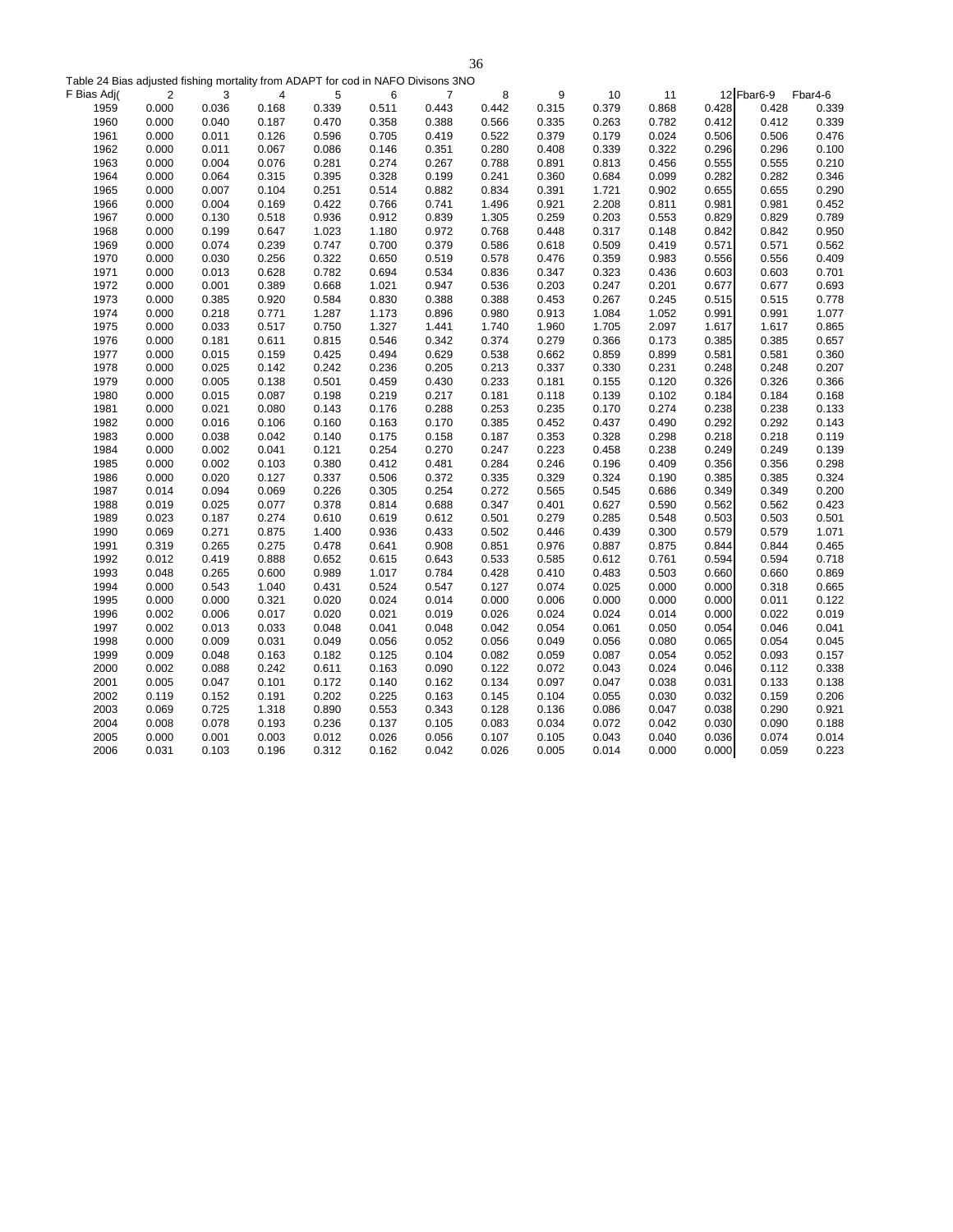|           |      |                                                                                                                    |      |      |       | 37             |      |      |      |       |       |
|-----------|------|--------------------------------------------------------------------------------------------------------------------|------|------|-------|----------------|------|------|------|-------|-------|
|           |      | Table 25 Beginning of the year mean weights at age calculated from the commercial catches for cod in Divisions 3NO |      |      |       |                |      |      |      |       |       |
| <b>SW</b> |      | 3                                                                                                                  | 4    | 5    | $\,6$ | $\overline{7}$ | 8    | 9    | 10   | 11    | 12    |
|           | 1959 | 0.30                                                                                                               | 0.66 | 1.00 | 1.62  | 2.57           | 3.13 | 3.67 | 4.42 | 4.84  | 5.69  |
|           | 1960 | 0.30                                                                                                               | 0.59 | 1.01 | 1.56  | 2.34           | 3.09 | 3.67 | 4.32 | 4.96  | 5.69  |
|           | 1961 | 0.30                                                                                                               | 0.59 | 1.01 | 1.56  | 2.34           | 3.09 | 3.67 | 4.32 | 4.96  | 5.69  |
|           | 1962 | 0.30                                                                                                               | 0.59 | 1.01 | 1.56  | 2.34           | 3.09 | 3.67 | 4.32 | 4.96  | 5.69  |
|           | 1963 | 0.30                                                                                                               | 0.59 | 1.01 | 1.56  | 2.34           | 3.09 | 3.67 | 4.32 | 4.96  | 5.69  |
|           | 1964 | 0.30                                                                                                               | 0.59 | 1.01 | 1.56  | 2.34           | 3.09 | 3.67 | 4.32 | 4.96  | 5.69  |
|           | 1965 | 0.29                                                                                                               | 0.59 | 1.01 | 1.56  | 2.34           | 3.09 | 3.67 | 4.32 | 4.96  | 5.69  |
|           | 1966 | 0.35                                                                                                               | 0.61 | 1.05 | 1.64  | 2.48           | 3.45 | 4.64 | 5.53 | 6.29  | 7.33  |
|           | 1967 | 0.35                                                                                                               | 0.66 | 1.10 | 1.70  | 2.60           | 3.65 | 5.17 | 6.98 | 8.07  | 9.31  |
|           | 1968 | 0.35                                                                                                               | 0.66 | 1.10 | 1.70  | 2.60           | 3.65 | 5.17 | 6.98 | 8.07  | 9.31  |
|           | 1969 | 0.35                                                                                                               | 0.66 | 1.10 | 1.70  | 2.60           | 3.65 | 5.17 | 6.98 | 8.07  | 9.31  |
|           | 1970 | 0.35                                                                                                               | 0.66 | 1.10 | 1.70  | 2.60           | 3.65 | 5.17 | 6.98 | 8.07  | 9.31  |
|           | 1971 | 0.34                                                                                                               | 0.66 | 1.10 | 1.70  | 2.60           | 3.65 | 5.17 | 6.98 | 8.07  | 9.31  |
|           | 1972 | 0.40                                                                                                               | 0.68 | 1.14 | 1.68  | 2.49           | 3.35 | 5.00 | 7.10 | 8.00  | 9.26  |
|           | 1973 | 0.50                                                                                                               | 0.73 | 1.18 | 1.78  | 2.75           | 3.66 | 4.72 | 7.54 | 9.42  | 10.79 |
|           | 1974 | 0.29                                                                                                               | 0.65 | 1.10 | 1.67  | 2.50           | 4.12 | 5.82 | 5.84 | 8.96  | 9.16  |
|           | 1975 | 0.25                                                                                                               | 0.61 | 0.97 | 1.60  | 2.48           | 3.45 | 5.08 | 7.02 | 5.36  | 7.72  |
|           | 1976 | 0.35                                                                                                               | 0.59 | 1.12 | 1.73  | 2.63           | 3.56 | 5.27 | 6.95 | 7.85  | 8.11  |
|           | 1977 | 0.42                                                                                                               | 0.71 | 1.16 | 1.87  | 2.86           | 3.92 | 5.38 | 7.67 | 10.11 | 10.24 |
|           | 1978 | 0.62                                                                                                               | 0.77 | 1.24 | 1.82  | 3.05           | 4.02 | 5.42 | 7.20 | 9.14  | 12.27 |
|           | 1979 | 0.51                                                                                                               | 0.84 | 1.21 | 1.80  | 2.54           | 3.72 | 4.68 | 6.65 | 7.60  | 9.79  |
|           | 1980 | 0.53                                                                                                               | 0.82 | 1.29 | 1.86  | 2.78           | 3.97 | 5.43 | 6.62 | 8.71  | 10.03 |
|           | 1981 | 0.79                                                                                                               | 0.95 | 1.38 | 2.13  | 2.98           | 4.43 | 6.26 | 8.52 | 9.11  | 10.37 |
|           | 1982 | 0.84                                                                                                               | 1.03 | 1.38 | 2.01  | 3.21           | 4.32 | 6.32 | 7.92 | 9.45  | 10.52 |
|           | 1983 | 0.73                                                                                                               | 1.05 | 1.48 | 1.99  | 2.89           | 4.46 | 5.74 | 7.78 | 8.89  | 10.40 |
|           | 1984 | 0.76                                                                                                               | 0.99 | 1.33 | 2.06  | 2.83           | 3.92 | 5.47 | 6.73 | 8.49  | 10.65 |
|           | 1985 | 0.33                                                                                                               | 0.82 | 1.26 | 1.76  | 2.72           | 3.76 | 5.18 | 6.92 | 8.13  | 9.96  |
|           | 1986 | 0.27                                                                                                               | 0.70 | 1.14 | 1.72  | 2.67           | 4.19 | 6.08 | 8.06 | 9.09  | 9.51  |
|           | 1987 | 0.34                                                                                                               | 0.57 | 1.15 | 1.67  | 2.50           | 4.08 | 6.27 | 8.44 | 9.83  | 11.19 |
|           | 1988 | 0.65                                                                                                               | 0.70 | 1.06 | 1.53  | 2.02           | 3.30 | 4.94 | 7.07 | 9.16  | 10.44 |
|           | 1989 | 0.36                                                                                                               | 0.85 | 1.26 | 1.76  | 2.42           | 3.21 | 5.17 | 6.52 | 8.07  | 10.71 |
|           | 1990 | 0.44                                                                                                               | 0.72 | 1.19 | 2.00  | 2.47           | 3.68 | 4.81 | 7.70 | 8.79  | 10.32 |
|           | 1991 | 0.51                                                                                                               | 0.68 | 1.27 | 1.83  | 3.10           | 3.90 | 5.58 | 6.74 | 10.01 | 11.40 |
|           | 1992 | 0.21                                                                                                               | 0.60 | 0.95 | 1.69  | 2.55           | 4.31 | 5.56 | 7.48 | 8.84  | 11.30 |
|           | 1993 | 0.32                                                                                                               | 0.51 | 0.94 | 1.40  | 2.25           | 3.40 | 5.34 | 6.57 | 8.08  | 8.65  |
|           | 1994 | 0.16                                                                                                               | 0.41 | 0.84 | 1.48  | 1.84           | 3.38 | 4.51 | 6.65 | 5.17  | 8.13  |
|           | 1995 | 0.31                                                                                                               | 0.45 | 0.75 | 1.36  | 1.93           | 1.96 | 5.16 | 5.54 | 6.95  | 5.25  |
|           | 1996 | 0.31                                                                                                               | 0.57 | 0.99 | 1.55  | 2.33           | 2.78 | 3.13 | 6.28 | 6.31  | 7.17  |
|           | 1997 | 0.31                                                                                                               | 0.57 | 1.01 | 1.61  | 2.31           | 3.01 | 3.98 | 5.30 | 6.19  | 7.17  |
|           | 1998 | 0.28                                                                                                               | 0.57 | 1.01 | 1.61  | 2.31           | 3.01 | 3.98 | 5.30 | 6.19  | 7.17  |
|           | 1999 | 0.39                                                                                                               | 0.63 | 1.11 | 1.64  | 2.11           | 2.75 | 3.67 | 5.33 | 6.35  | 6.88  |
|           | 2000 | 0.44                                                                                                               | 0.64 | 1.16 | 1.95  | 2.67           | 2.54 | 2.73 | 3.89 | 5.63  | 6.39  |
|           | 2001 | 0.44                                                                                                               | 0.80 | 1.07 | 1.73  | 3.11           | 4.24 | 3.93 | 3.81 | 5.33  | 6.72  |
|           | 2002 | 0.57                                                                                                               | 0.77 | 1.28 | 1.76  | 2.64           | 4.57 | 5.59 | 6.15 | 6.83  | 8.36  |
|           | 2003 | 0.57                                                                                                               | 0.79 | 1.19 | 1.75  | 2.60           | 3.72 | 6.26 | 6.81 | 7.78  | 8.84  |

2004 0.48 0.79 1.14 1.74 2.47 3.44 4.88 8.07 8.66 8.65 2005 0.32 0.99 1.50 2.17 2.93 3.87 4.82 7.34 9.37 10.52 2006 0.46 0.74 1.38 2.24 2.99 3.59 4.80 6.46 8.29 12.36 2007 0.42 0.84 1.34 2.05 2.80 3.63 4.83 7.29 8.77 10.51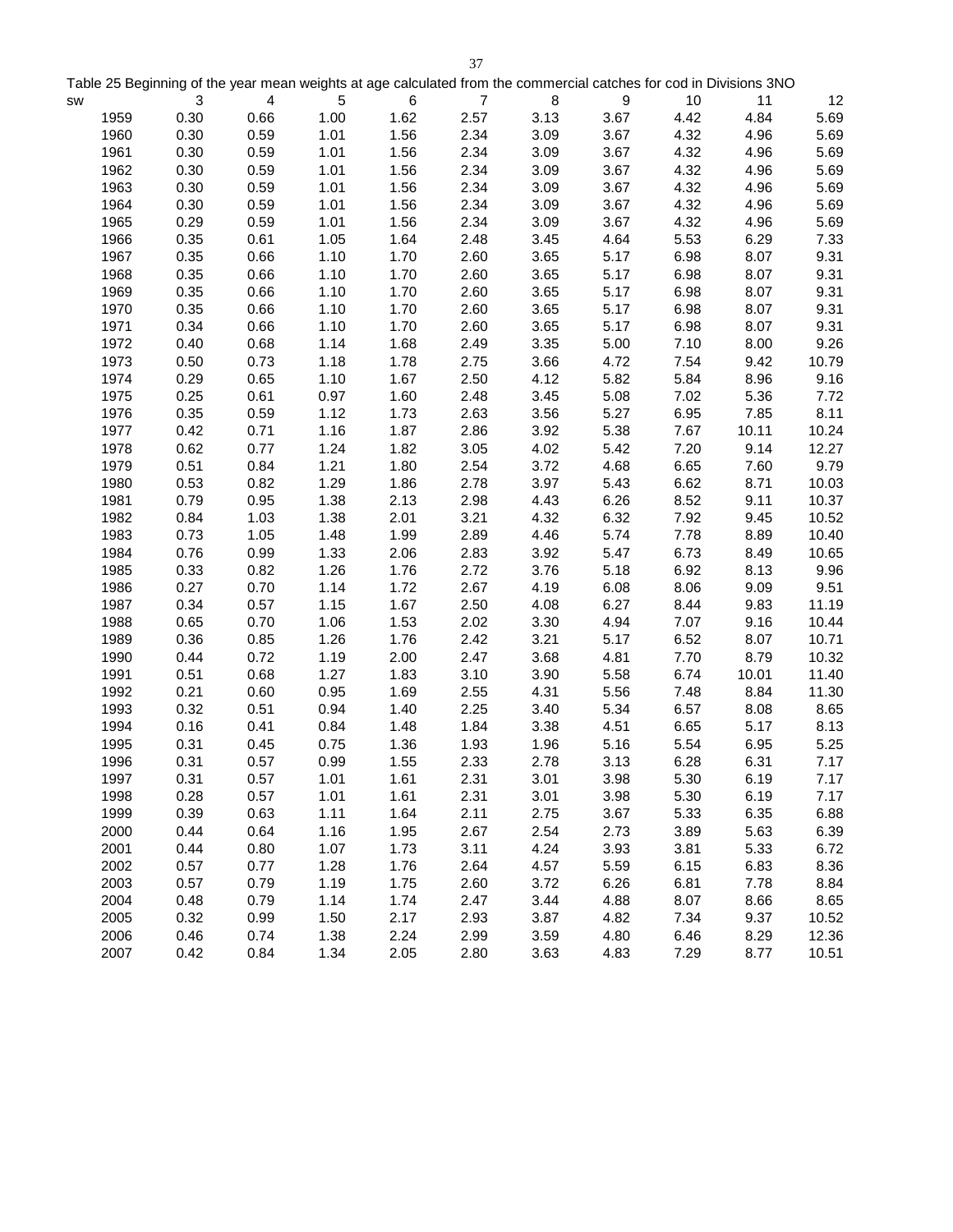**Table 26. Estimated biomass using beginning of the year weights and bias adjusted population numbers from ADAPT for cod in NAFO Divisions 3NO.**

|              | 3           | 4          | 5          | 6          | 7           | 8            | 9            | 10          | 11         | 12         | $3+$         | $6+$         |
|--------------|-------------|------------|------------|------------|-------------|--------------|--------------|-------------|------------|------------|--------------|--------------|
| 1959         | 15951       | 61693      | 19346      | 26737      | 30989       | 13355        | 11290        | 14216       | 11074      | 1846       | 206498       | 109507       |
| 1960         | 15658       | 24591      | 65125      | 17597      | 18992       | 19590        | 8251         | 7934        | 8935       | 4471       | 191145       | 85771        |
| 1961         | 24361       | 24050      | 28804      | 51368      | 15123       | 13906        | 10823        | 5677        | 5736       | 3842       | 183689       | 106474       |
| 1962         | 32017       | 38510      | 29954      | 20034      | 31221       | 10739        | 8025         | 7130        | 4463       | 5263       | 187356       | 86875        |
| 1963         | 23282       | 50634      | 50847      | 34712      | 21295       | 23723        | 7892         | 5133        | 4777       | 3040       | 225336       | 100572       |
| 1964         | 33233       | 37050      | 66260      | 48461      | 32461       | 17607        | 10497        | 3116        | 2141       | 2848       | 253674       | 117130       |
| 1965         | 45921       | 49838      | 38180      | 56341      | 42910       | 28715        | 13461        | 7044        | 1478       | 1822       | 285710       | 151770       |
| 1966         | 72602       | 80003      | 65934      | 39288      | 43864       | 21368        | 15310        | 11231       | 1504       | 726        | 351832       | 133293       |
| 1967         | 63476       | 111006     | 99150      | 57199      | 23783       | 25148        | 5877         | 7515        | 1474       | 809        | 395437       | 121805       |
| 1968         | 34882       | 85543      | 90774      | 49092      | 28795       | 11796        | 7909         | 5020        | 5801       | 801        | 320413       | 109214       |
| 1969         | 44230       | 43868      | 61523      | 41201      | 18893       | 12516        | 6344         | 5590        | 3458       | 4725       | 242347       | 92726        |
| 1970         | 27787       | 63063      | 47415      | 36800      | 25622       | 14856        | 8076         | 3785        | 3177       | 2148       | 232728       | 94464        |
| 1971         | 28101       | 41407      | 67053      | 43369      | 24062       | 17513        | 9670         | 5551        | 2501       | 1123       | 240349       | 103788       |
| 1972         | 24210       | 45908      | 31340      | 38178      | 25966       | 14898        | 8526         | 7691        | 3769       | 1521       | 202006       | 100549       |
| 1973         | 17397       | 36660      | 43948      | 20528      | 18465       | 12129        | 10034        | 8584        | 6527       | 3404       | 177676       | 79671        |
| 1974         | 10423       | 12418      | 17839      | 28533      | 10329       | 15369        | 10726        | 6471        | 6392       | 4065       | 122565       | 81885        |
| 1975         | 5581        | 14547      | 7044       | 5887       | 10712       | 4756         | 5831         | 4250        | 1646       | 1574       | 61829        | 34657        |
| 1976         | 9541        | 10587      | 13012      | 4867       | 2105        | 2976         | 1044         | 920         | 707        | 250        | 46009        | 12869        |
| 1977         | 18758       | 13041      | 9287       | 7875       | 3824        | 1826         | 2533         | 940         | 760        | 635        | 59479        | 18394        |
| 1978         | 25263       | 27866      | 16030      | 7813       | 6408        | 2347         | 1205         | 1433        | 389        | 307        | 89061        | 19902        |
| 1979         | 8787        | 27455      | 30906      | 14896      | 7037        | 5222         | 1805         | 865         | 890        | 271        | 98134        | 30986        |
| 1980         | 10296       | 11457      | 30000      | 23666      | 11886       | 5856         | 4950         | 1745        | 794        | 854        | 101502       | 49750        |
| 1981         | 21351       | 14850      | 14465      | 33375      | 24866       | 12503        | 6306         | 5649        | 1713       | 700        | 135777       | 85110        |
| 1982         | 18095       | 22257      | 16314      | 14937      | 34495       | 22141        | 11321        | 5168        | 4330       | 1230       | 150289       | 93623        |
| 1983         | 25385       | 18151      | 23629      | 16374      | 14939       | 33124        | 16400        | 7262        | 3068       | 2390       | 160722       | 93558        |
| 1984         | 30846       | 27066      | 18059      | 23483      | 16018       | 14170        | 27581        | 11055       | 4674       | 2232       | 175183       | 99212        |
| 1985         | 10671       | 27449      | 27000      | 17333      | 19656       | 13313        | 11959        | 22844       | 6919       | 3541       | 160685       | 95564        |
| 1986         | 2332        | 18348      | 28128      | 20718      | 14289       | 15324        | 13270        | 11916       | 20205      | 4400       | 148930       | 100121       |
| 1987         | 2181        | 3936       | 21763      | 23971      | 14855       | 12294        | 13414        | 10844       | 8605       | 16834      | 128697       | 100817       |
| 1988         | 8083        | 3319       | 5657       | 18928      | 17517       | 12466        | 9292         | 7041        | 5589       | 3768       | 91660        | 74601        |
| 1989         | 4482        | 8463       | 4547       | 5245       | 10891       | 11437        | 11293        | 6733        | 3517       | 2967       | 69575        | 52083        |
| 1990         | 2176        | 6028       | 7397       | 3206       | 3254        | 7352         | 8515         | 10420       | 5585       | 2129       | 56063        | 40461        |
| 1991         | 2633        | 2099       | 3631       | 2300       | 1592        | 2722         | 5527         | 6253        | 7155       | 4395       | 38308        | 29945        |
| 1992         | 3098        | 1954       | 1811       | 2460       | 1378        | 731          | 1358         | 2285        | 2766       | 2756       | 20599        | 13735        |
| 1993         | 1978        | 3944       | 1031       | 1137       | 1450        | 793          | 435          | 732         | 1097       | 1037       | 13633        | 6680         |
| 1994         | 98          | 1588       | 2944       | 497        | 444         | 812          | 561          | 295         | 291        | 546        | 8075         | 3445         |
| 1995         | 121         | 130        | 842        | 2527       | 314         | 223          | 896          | 525         | 246        | 242        | 6066         | 4972         |
| 1996         | 230         | 184        | 169        | 1407       | 3465        | 365          | 292          | 887         | 489        | 208        | 7696         | 7113         |
| 1997         | 321         | 347        | 260        | 220        | 1679        | 3591         | 417          | 396         | 699        | 449        | 8378         | 7450         |
| 1998<br>1999 | 104<br>857  | 481<br>188 | 482<br>742 | 324<br>613 | 249<br>329  | 1705<br>231  | 3731<br>1612 | 431<br>3890 | 357<br>399 | 630<br>299 | 8494<br>9160 | 7427<br>7373 |
| 2000         | 2049        | 1109       | 242        | 887        | 721         | 293          | 173          | 1316        | 3087       | 312        | 10188        | 6788         |
| 2001         |             |            |            |            |             |              | 328          | 184         | 1415       | 2941       | 12831        | 6870         |
| 2002         |             |            |            |            |             |              |              |             |            |            |              |              |
| 2003         | 1977        | 2794       | 1190       | 160        | 985         | 857          |              |             |            |            |              |              |
|              | 966         | 2666       | 3303       | 1355       | 174         | 1006         | 810          | 381         | 257        | 1750       | 12668        | 5733         |
|              | 407         | 949        | 2793       | 3016       | 1307        | 170          | 976          | 727         | 374        | 264        | 10984        | 6836         |
| 2004         | 262         | 222        | 298        | 1379       | 2004        | 1005         | 161          | 899         | 695        | 325        | 7250         | 6468         |
| 2005<br>2006 | 412<br>1107 | 405<br>765 | 287<br>465 | 368<br>346 | 1653<br>403 | 2310<br>1566 | 1061<br>2108 | 191<br>1048 | 796<br>169 | 663<br>826 | 8146<br>8803 | 7043<br>6466 |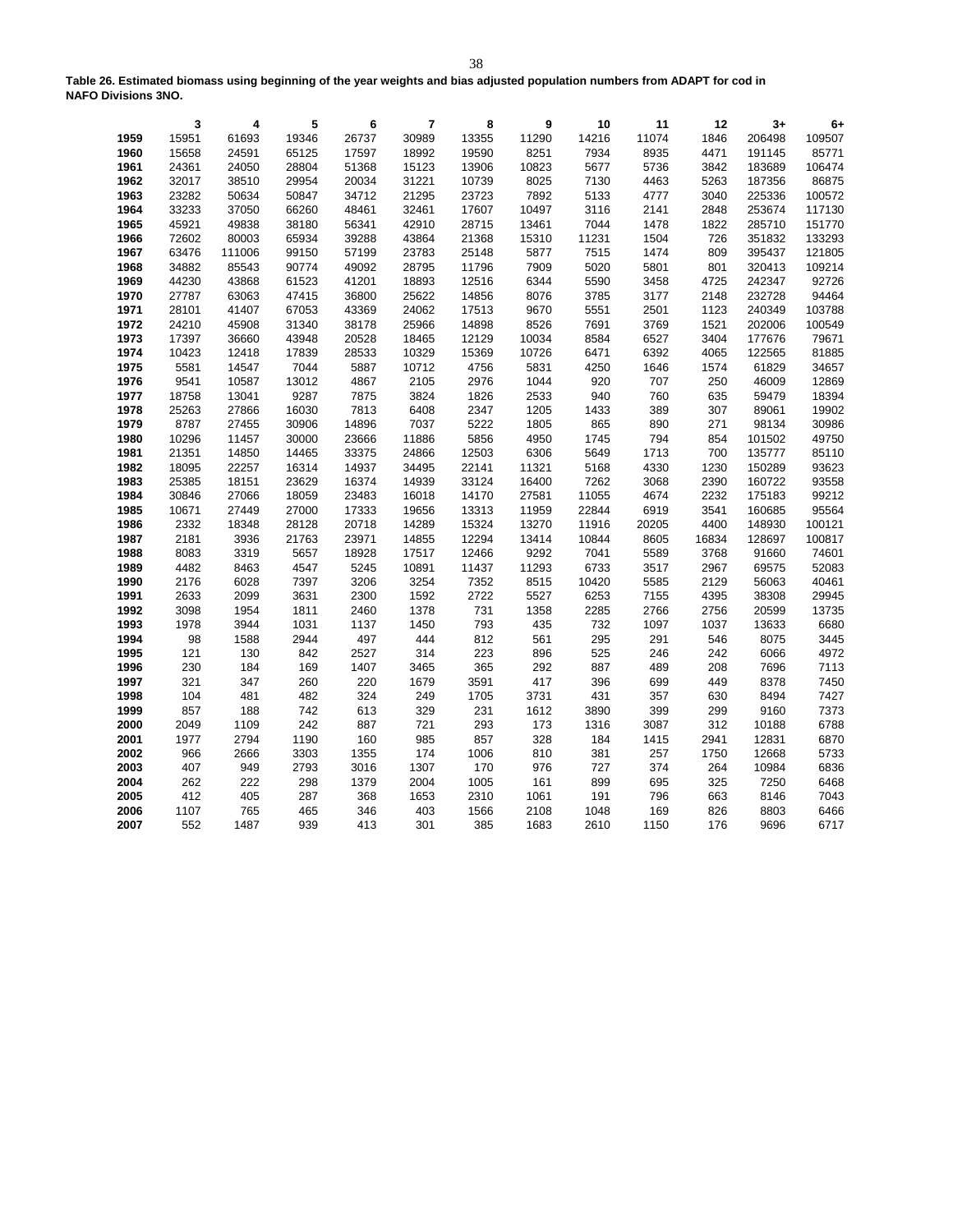Table 27. Estimated spawner biomass (t) using cohort ogives, beginning of the year weights and bias adjusted population numbers from ADAPT for cod in NAFO Division 3NO

|      | 3              | 4              | 5    | 6     | $\overline{7}$ | 8     | 9     | 10    | 11    | 12 SSB |        |
|------|----------------|----------------|------|-------|----------------|-------|-------|-------|-------|--------|--------|
| 1959 | 126            | 1396           | 1073 | 1362  | 18267          | 11827 | 11078 | 14177 | 11069 | 1846   | 72220  |
| 1960 | 51             | 966            | 7534 | 4421  | 5779           | 17348 | 8096  | 7912  | 8932  | 4471   | 65509  |
| 1961 | $\mathbf{1}$   | 405            | 4985 | 21835 | 9939           | 10859 | 10620 | 5661  | 5733  | 3842   | 73881  |
| 1962 | 29             | 45             | 2471 | 10362 | 25192          | 9841  | 7758  | 7111  | 4461  | 5263   | 72532  |
| 1963 | 131            | 501            | 1166 | 11129 | 18011          | 22759 | 7768  | 5112  | 4775  | 3040   | 74393  |
| 1964 | 34             | 985            | 6627 | 15600 | 23125          | 17002 | 10419 | 3107  | 2139  | 2847   | 81886  |
| 1965 | $\overline{c}$ | 245            | 4436 | 31131 | 38863          | 26664 | 13368 | 7034  | 1477  | 1822   | 125043 |
| 1966 | 37             | 45             | 1540 | 15223 | 40885          | 21259 | 15089 | 11216 | 1504  | 726    | 107524 |
| 1967 | 836            | 740            | 964  | 5930  | 17901          | 24984 | 5875  | 7494  | 1473  | 809    | 67006  |
| 1968 | 40             | 3409           | 7440 | 7121  | 10329          | 11042 | 7904  | 5020  | 5798  | 801    | 58904  |
| 1969 | 13             | 395            | 7036 | 22368 | 14089          | 9137  | 6255  | 5589  | 3458  | 4725   | 73065  |
| 1970 | $\overline{c}$ | 181            | 3152 | 10547 | 24097          | 14568 | 7502  | 3774  | 3177  | 2148   | 69149  |
| 1971 | $\pmb{0}$      | 38             | 1845 | 15536 | 13367          | 17430 | 9659  | 5464  | 2499  | 1123   | 66962  |
| 1972 | 652            | $\overline{2}$ | 316  | 8306  | 21136          | 11851 | 8523  | 7691  | 3756  | 1520   | 63752  |
| 1973 | 22             | 2766           | 169  | 2090  | 13517          | 11786 | 9268  | 8584  | 6527  | 3402   | 58130  |
| 1974 | $\mathbf{1}$   | 103            | 3459 | 8354  | 5766           | 14817 | 10686 | 6303  | 6392  | 4065   | 59946  |
| 1975 | 19             | 25             | 373  | 2442  | 10476          | 4441  | 5809  | 4248  | 1632  | 1574   | 31040  |
| 1976 | 19             | 197            | 288  | 1321  | 1423           | 2975  | 1037  | 920   | 707   | 250    | 9138   |
| 1977 | 16             | 185            | 908  | 1787  | 2726           | 1571  | 2533  | 940   | 760   | 635    | 12061  |
| 1978 | 35             | 230            | 1498 | 2986  | 5076           | 2213  | 1142  | 1433  | 389   | 307    | 15310  |
| 1979 | 128            | 364            | 2266 | 6328  | 5484           | 5119  | 1789  | 850   | 890   | 271    | 23487  |
| 1980 | 35             | 797            | 3419 | 10158 | 9996           | 5579  | 4942  | 1742  | 789   | 854    | 38311  |
| 1981 | 42             | 351            | 3976 | 18417 | 21814          | 12181 | 6251  | 5648  | 1712  | 698    | 71091  |
| 1982 | 63             | 361            | 2382 | 9827  | 31798          | 21820 | 11280 | 5160  | 4330  | 1230   | 88251  |
| 1983 | $\overline{7}$ | 295            | 2879 | 8962  | 13550          | 32833 | 16375 | 7259  | 3067  | 2390   | 87618  |
| 1984 | 25             | 75             | 1310 | 12656 | 14341          | 13889 | 27555 | 11053 | 4673  | 2231   | 87809  |
| 1985 | 21             | 160            | 704  | 4685  | 17844          | 13097 | 11911 | 22842 | 6919  | 3541   | 81723  |
| 1986 | 5              | 247            | 1149 | 4245  | 9101           | 15141 | 13239 | 11907 | 20205 | 4400   | 79638  |
| 1987 | 13             | 76             | 1891 | 5652  | 10589          | 10973 | 13395 | 10841 | 8603  | 16834  | 78866  |
| 1988 | $\overline{2}$ | 111            | 888  | 7560  | 12101          | 11966 | 9062  | 7040  | 5589  | 3768   | 58085  |
| 1989 | 21             | 26             | 774  | 3342  | 8962           | 10771 | 11245 | 6697  | 3517  | 2967   | 48322  |
| 1990 | 37             | 227            | 326  | 1759  | 3068           | 7132  | 8443  | 10415 | 5579  | 2129   | 39116  |
| 1991 | 21             | 135            | 885  | 931   | 1398           | 2705  | 5503  | 6246  | 7155  | 4393   | 29372  |
| 1992 | $\mathbf{1}$   | 109            | 390  | 1787  | 1253           | 714   | 1357  | 2284  | 2766  | 2756   | 13418  |
| 1993 | $\mathbf 0$    | 48             | 314  | 594   | 1386           | 788   | 433   | 732   | 1096  | 1037   | 6429   |
| 1994 | 0              | 24             | 832  | 380   | 361            | 807   | 560   | 294   | 291   | 546    | 4097   |
| 1995 | $\mathbf{1}$   | 5              | 492  | 2341  | 302            | 211   | 895   | 525   | 246   | 242    | 5260   |
| 1996 | 5              | 13             | 83   | 1396  | 3456           | 363   | 288   | 887   | 489   | 208    | 7189   |
| 1997 | 4              | 53             | 105  | 205   | 1678           | 3590  | 417   | 395   | 699   | 449    | 7595   |
| 1998 | $\overline{c}$ | 52             | 282  | 280   | 247            | 1705  | 3731  | 431   | 356   | 630    | 7715   |
| 1999 | $\mathbf{1}$   | 19             | 389  | 561   | 323            | 231   | 1612  | 3890  | 399   | 299    | 7724   |
| 2000 | 2              | 15             | 105  | 806   | 713            | 292   | 173   | 1316  | 3087  | 312    | 6822   |
| 2001 | 13             | 78             | 199  | 134   | 974            | 855   | 328   | 184   | 1415  | 2941   | 7122   |
| 2002 | 6              | 364            | 1414 | 1012  | 169            | 1005  | 809   | 381   | 257   | 1750   | 7168   |
| 2003 | $\overline{c}$ | 152            | 2209 | 2870  | 1278           | 170   | 976   | 727   | 374   | 264    | 9021   |
| 2004 | $\mathbf{1}$   | 24             | 251  | 1364  | 2000           | 1004  | 161   | 899   | 695   | 325    | 6724   |
| 2005 | $\overline{c}$ | 44             | 197  | 366   | 1652           | 2310  | 1061  | 191   | 796   | 663    | 7282   |
| 2006 | 5              | 83             | 319  | 339   | 403            | 1566  | 2108  | 1048  | 169   | 826    | 6866   |
| 2007 | 3              | 161            | 646  | 404   | 301            | 385   | 1683  | 2610  | 1150  | 176    | 7516   |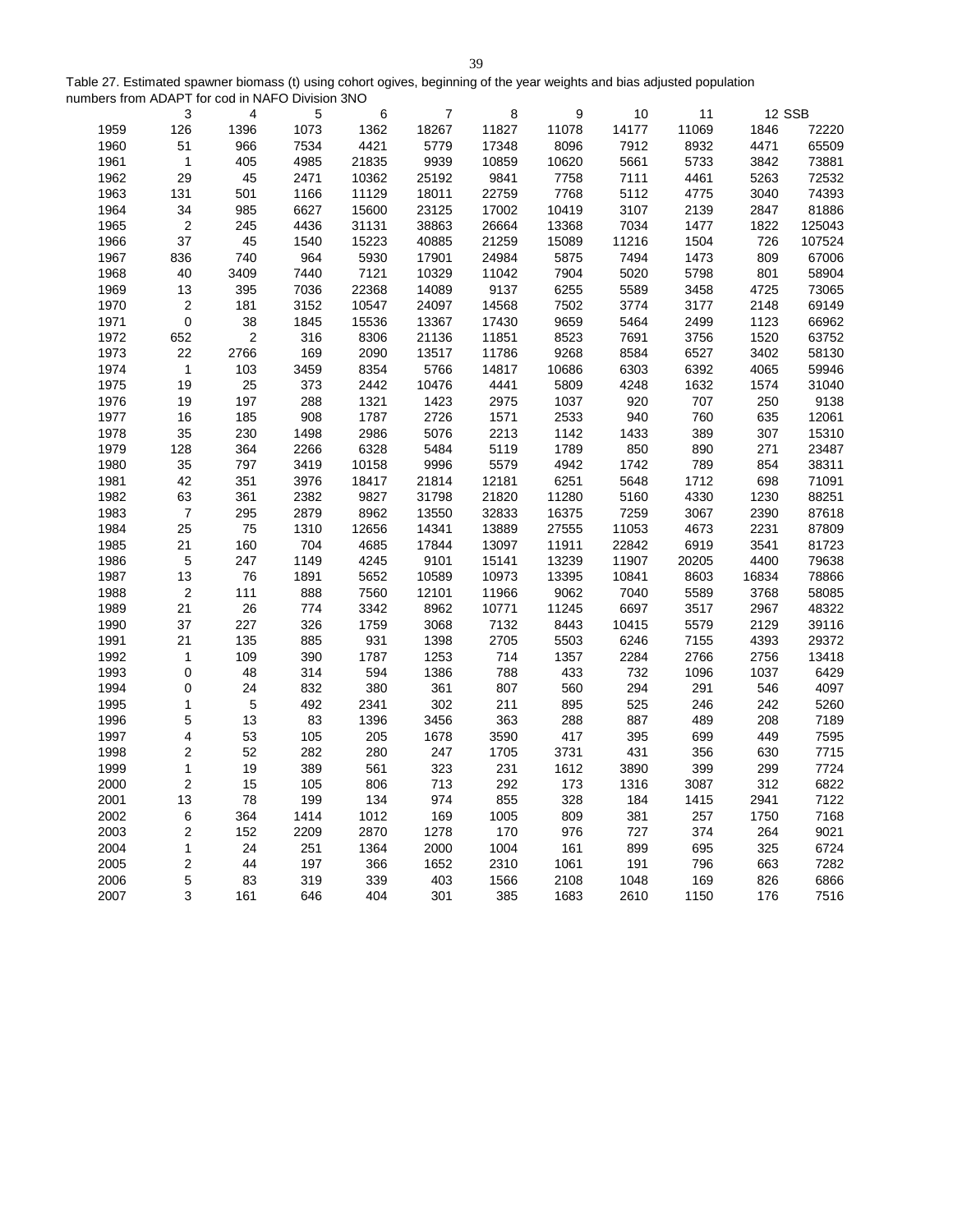| Age 3 recruits |                    |         |         | Retro   |         |         |         |         |
|----------------|--------------------|---------|---------|---------|---------|---------|---------|---------|
| (Jan 1)        | <b>Current VPA</b> | 2006    | 2005    | 2004    | 2003    | 2002    | 2001    | 2000    |
| 2007           | 1309               | $\star$ | $\star$ | $\star$ | $\star$ | $\star$ | $\star$ | $\star$ |
| 2006           | 2410               | 1596    | $\star$ | $\star$ | $\star$ | $\star$ | $\star$ | $\star$ |
| 2005           | 1271               | 1013    | 560     | $\star$ | $\star$ |         | $\star$ |         |
| 2004           | 543                | 426     | 326     | 239     | $\star$ | $\star$ |         |         |
| 2003           | 713                | 678     | 619     | 527     | 343     |         |         |         |
| 2002           | 1699               | 1699    | 1684    | 1625    | 1141    | 1383    |         |         |
| 2001           | 4451               | 4396    | 3998    | 3927    | 2539    | 3200    | 3123    | $\star$ |
| 2000           | 4634               | 4730    | 4332    | 4273    | 3176    | 3527    | 3700    | 2676    |
|                |                    |         |         |         |         |         |         |         |
| <b>SSB</b>     |                    |         |         | Retro   |         |         |         |         |
| (Jan 1)        | <b>Current VPA</b> | 2006    | 2005    | 2004    | 2003    | 2002    | 2001    | 2000    |
| 2007           | 7516               | $\star$ | $\star$ | $\star$ | $\star$ | $\star$ | $\star$ | $\star$ |
| 2006           | 6866               | 6724    | $\star$ | $\star$ | $\star$ | $\star$ | $\star$ | $\star$ |
| 2005           | 7282               | 7254    | 5497    | $\star$ | $\star$ | $\star$ | $\star$ |         |
| 2004           | 6724               | 6720    | 5678    | 5225    | $\star$ | ÷       | $\star$ |         |
| 2003           | 9021               | 9039    | 8382    | 8010    | 5823    |         |         |         |
| 2002           | 7168               | 7216    | 6709    | 6466    | 5850    | 6280    | $\star$ |         |
| 2001           | 7122               | 7221    | 7104    | 6951    | 6841    | 7200    | 7458    | $\star$ |
| 2000           | 6822               | 6925    | 6855    | 6743    | 6658    | 6958    | 7202    | 6722    |
|                |                    |         |         |         |         |         |         |         |
| Avg F          |                    |         |         | Retro   |         |         |         |         |
| $(ages4-6)$    | <b>Current VPA</b> | 2006    | 2005    | 2004    | 2003    | 2002    | 2001    | 2000    |
| 2006           | 0.223              | $\star$ | $\star$ | $\star$ | $\star$ | $\star$ | $\star$ |         |
| 2005           | 0.014              | 0.014   | $\star$ | $\star$ | $\star$ | *       | $\star$ |         |
| 2004           | 0.188              | 0.198   | 0.241   | $\star$ | $\star$ | $\star$ | $\star$ |         |
| 2003           | 0.921              | 0.921   | 1.034   | 1.098   | $\star$ |         |         |         |
| 2002           | 0.206              | 0.209   | 0.236   | 0.251   | 0.375   | *       | ÷       |         |
| 2001           | 0.138              | 0.139   | 0.152   | 0.165   | 0.196   | 0.202   | $\star$ | $\star$ |
| 2000           | 0.338              | 0.339   | 0.356   | 0.383   | 0.394   | 0.402   | 0.428   | $\star$ |

Table 28. Retrospective estimates of Age 3 recruits, spawner biomass and fishing mortality (Fbar 4-6) for cod in Div. 3NO. Estimates are beginning of year for recruits and SSB and for the terminal year for fishing mortality.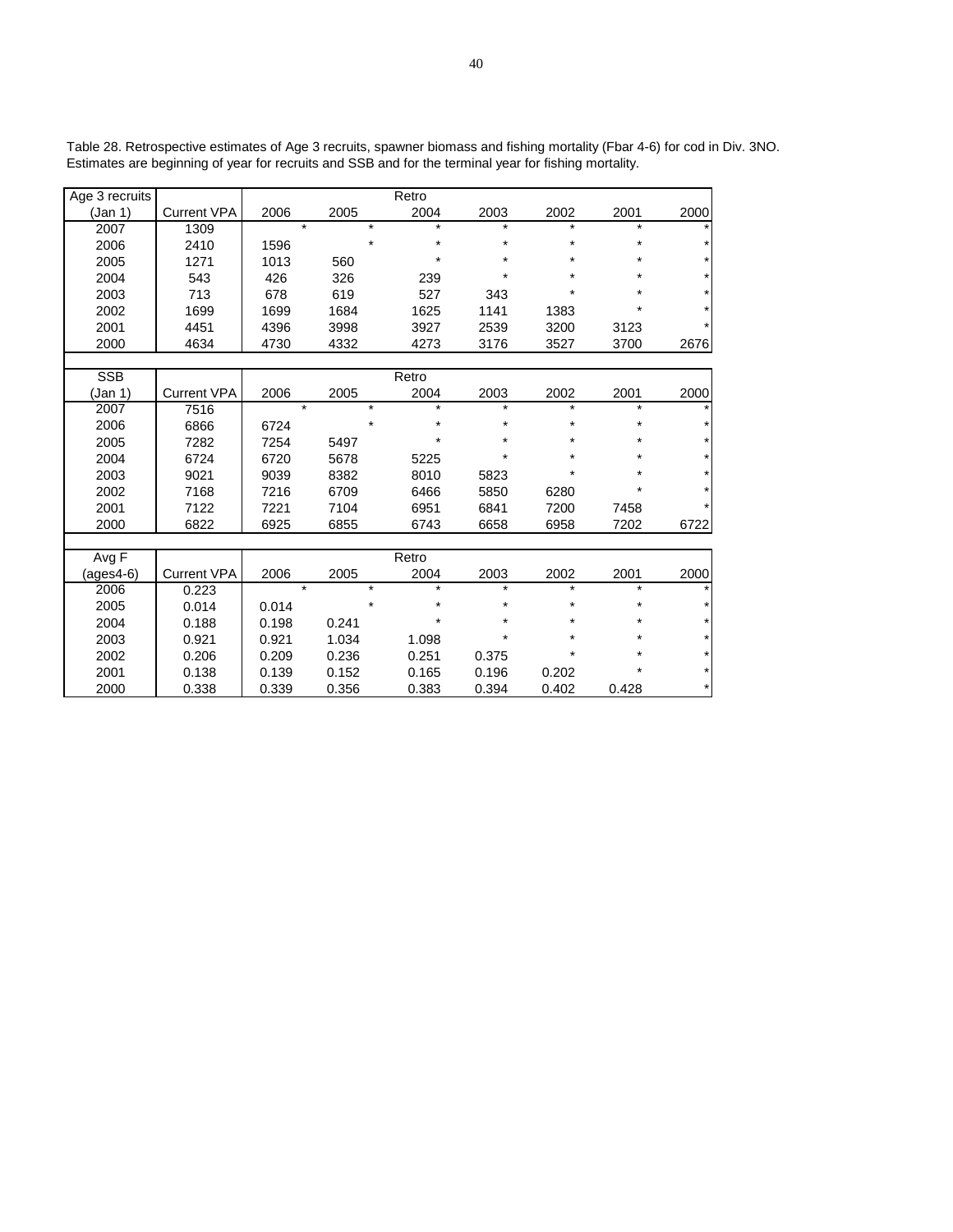41

Table 29. Input data to 5 year deterministic projection of Jan 1 2007 population size from SPA.

| Age                                     |                                                                                                                      | 3                                                                                                                                                                              | 4                                                                                                                                                                               | 5                                                                                                                                                                               | 6                                                                                                                                                                               | $\overline{7}$                                                                                                                                                                   | 8                                                                                                                                                                                | 9                                                                                                                                                           | 10                                                                                   | 11                                                                                         | 12                                           |
|-----------------------------------------|----------------------------------------------------------------------------------------------------------------------|--------------------------------------------------------------------------------------------------------------------------------------------------------------------------------|---------------------------------------------------------------------------------------------------------------------------------------------------------------------------------|---------------------------------------------------------------------------------------------------------------------------------------------------------------------------------|---------------------------------------------------------------------------------------------------------------------------------------------------------------------------------|----------------------------------------------------------------------------------------------------------------------------------------------------------------------------------|----------------------------------------------------------------------------------------------------------------------------------------------------------------------------------|-------------------------------------------------------------------------------------------------------------------------------------------------------------|--------------------------------------------------------------------------------------|--------------------------------------------------------------------------------------------|----------------------------------------------|
| M                                       |                                                                                                                      | 0.20                                                                                                                                                                           | 0.20                                                                                                                                                                            | 0.20                                                                                                                                                                            | 0.20                                                                                                                                                                            | 0.20                                                                                                                                                                             | 0.20                                                                                                                                                                             | 0.20                                                                                                                                                        | 0.20                                                                                 | 0.20                                                                                       | 0.20                                         |
| Avg wt (3yrs)<br>(from Table 25)        |                                                                                                                      | 0.401813                                                                                                                                                                       | 0.852217                                                                                                                                                                        | 1.410705                                                                                                                                                                        | 2.156551                                                                                                                                                                        | 2.905053                                                                                                                                                                         | 3.695659                                                                                                                                                                         | 4.815105                                                                                                                                                    | 7.0301                                                                               | 8.810677                                                                                   | 11.13148                                     |
| Mats at age<br>(from Table 21)          | 1998<br>1999<br>2000<br>2001<br>2002<br>2003<br>2004<br>2005<br>2006<br>2007<br>2008<br>2009<br>2010<br>2011<br>2012 | 0.016973<br>0.000932<br>0.001091<br>0.006574<br>0.0067<br>0.004788<br>0.004788<br>0.004788<br>0.004788<br>0.004788<br>0.004788<br>0.004788<br>0.004788<br>0.004788<br>0.004788 | 0.107647<br>0.103493<br>0.01352<br>0.027787<br>0.136579<br>0.159896<br>0.108087<br>0.108087<br>0.108087<br>0.108087<br>0.108087<br>0.108087<br>0.108087<br>0.108087<br>0.108087 | 0.583705<br>0.523982<br>0.43561<br>0.167563<br>0.428004<br>0.790841<br>0.843037<br>0.687294<br>0.687294<br>0.687294<br>0.687294<br>0.687294<br>0.687294<br>0.687294<br>0.687294 | 0.864244<br>0.915522<br>0.909455<br>0.837671<br>0.74725<br>0.951432<br>0.989056<br>0.993445<br>0.977978<br>0.977978<br>0.977978<br>0.977978<br>0.977978<br>0.977978<br>0.977978 | 0.991668<br>0.983423<br>0.988203<br>0.989207<br>0.971832<br>0.977489<br>0.998054<br>0.999537<br>0.999766<br>0.999119<br>0.999119<br>0.999119<br>0.999119<br>0.999119<br>0.999119 | 0.999999<br>0.999097<br>0.998194<br>0.998458<br>0.998806<br>0.995684<br>0.998435<br>0.999926<br>0.999981<br>0.999992<br>0.999966<br>0.999966<br>0.999966<br>0.999966<br>0.999966 | 0.999998<br>0.999903<br>0.999806<br>0.9998<br>0.999869<br>0.999352<br>0.999893<br>0.999997<br>0.999999<br>1<br>0.999999<br>0.999999<br>0.999999<br>0.999999 | 0.999898<br>0.99999<br>0.999979<br>0.999974<br>0.999986<br>0.999903<br>0.999993<br>1 | 0.999089<br>0.999986<br>1<br>0.999999<br>0.999998<br>0.999997<br>0.999998<br>0.999985<br>1 | 0.999999<br>0.999771<br>0.999998<br>0.999998 |
| Avg $F(3$ yrs)<br>(from Table 24)       |                                                                                                                      |                                                                                                                                                                                | $0.060629$ 0.130309                                                                                                                                                             | 0.186538                                                                                                                                                                        | 0.108547                                                                                                                                                                        |                                                                                                                                                                                  | 0.067503 0.071685 0.048157                                                                                                                                                       |                                                                                                                                                             | 0.04288                                                                              | 0.027272                                                                                   | 0.021814                                     |
| Avg PR (3 yrs)<br>Rescaled Avg PR       |                                                                                                                      | 0.223029<br>0.407528                                                                                                                                                           | 0.489607<br>0.894632                                                                                                                                                            | 0.702916<br>1.284399                                                                                                                                                            | 0.449293<br>0.820969                                                                                                                                                            | 0.367821<br>0.672098                                                                                                                                                             | 0.477403<br>0.872332                                                                                                                                                             | 0.382095<br>0.698181                                                                                                                                        | 0.250777<br>0.458231                                                                 | 0.183407<br>0.335129                                                                       | 0.153232<br>0.279993                         |
| F_current<br>(3 year avg over ages 4-6) |                                                                                                                      | 0.141798 avg                                                                                                                                                                   |                                                                                                                                                                                 |                                                                                                                                                                                 |                                                                                                                                                                                 |                                                                                                                                                                                  |                                                                                                                                                                                  |                                                                                                                                                             |                                                                                      |                                                                                            |                                              |
| Proj F<br>(F current x Rescaled Avg PR) |                                                                                                                      | 0.057787                                                                                                                                                                       | 0.126857                                                                                                                                                                        | 0.182125                                                                                                                                                                        | 0.116412 0.095302                                                                                                                                                               |                                                                                                                                                                                  | 0.123695                                                                                                                                                                         | 0.099001                                                                                                                                                    | 0.064976                                                                             | 0.047521                                                                                   | 0.039702                                     |

Avg R/S (3 yrs) 0.173549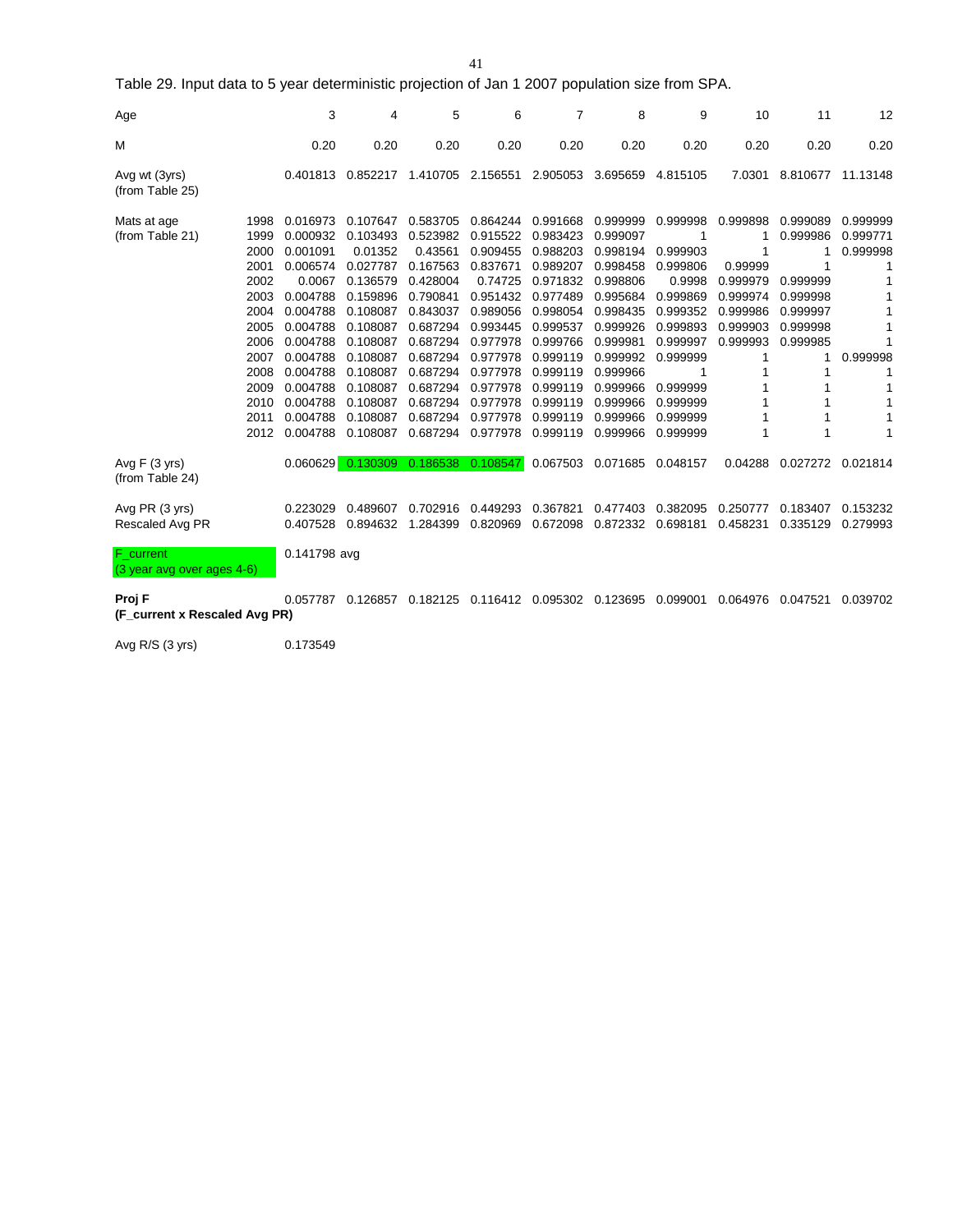

**Fig. 1. Catches of cod in NAFO Div. 3NO from 1953-2006. Panel on right for years since the moratorium in Feb. 1994.**



**Fig. 2. Plot of Div. 3NO Cod catch-at-age for 2005 and 2006**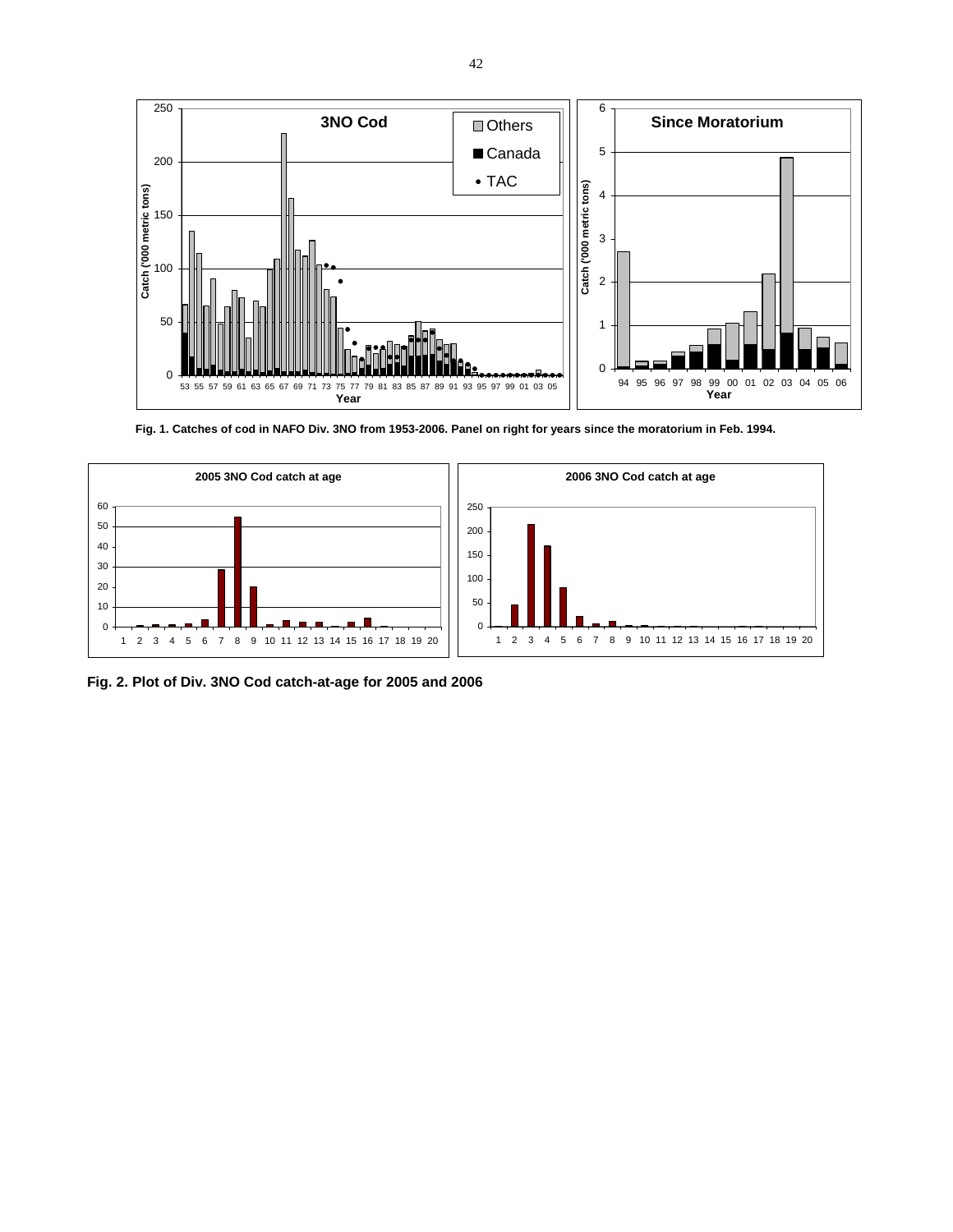

**Figure 3 - Stratification scheme for Divisions 3NO.**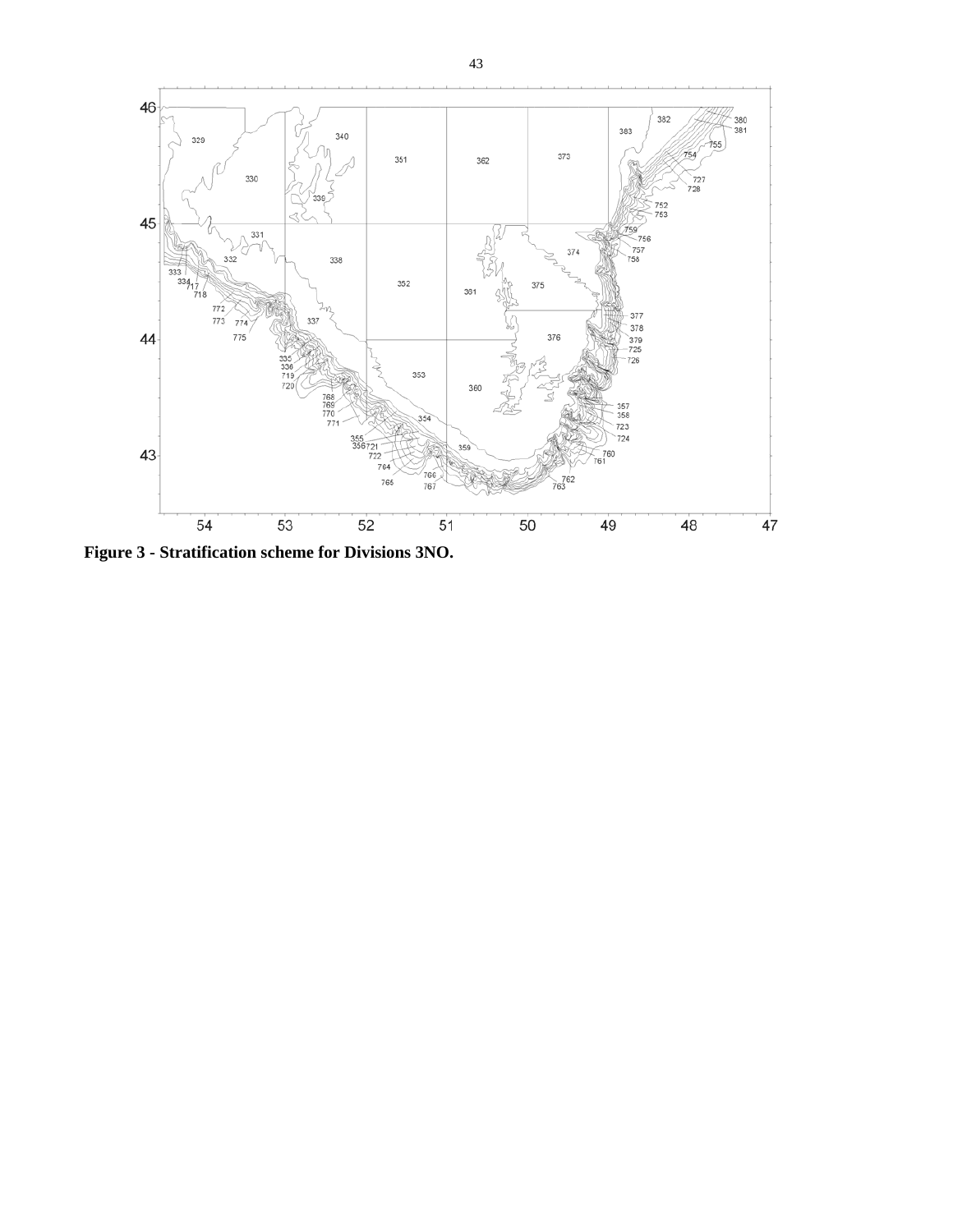

**Figure 4 – Abundance (000's) and biomass (t) for the Canadian Spring Research Vessel survey series with 1 standard deviation for strata<200 fathoms.** 



**Figure 5– Abundance (000's) and biomass (t) for the Canadian Autumn Research Vessel survey series with 1 standard deviation for strata<200 fathoms.**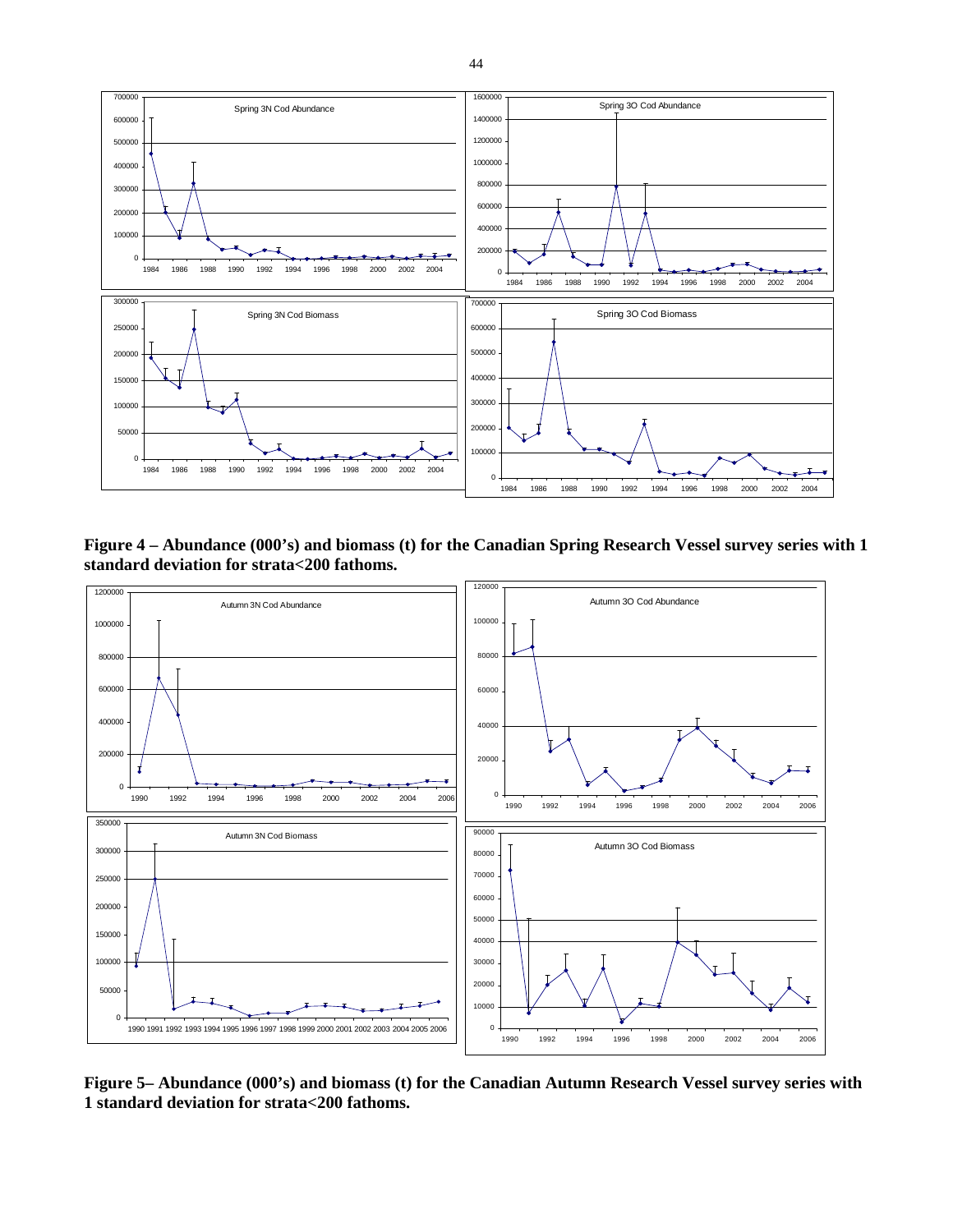

Fig 6. Spring and autumn Canadian RV estimates of 1+ mean number/tow of cod in Divisions 3NO



**Fig. 7. Mean weight (kg) per tow from Canadian Industry surveys conducted in July in NAFO Div. 3NO.** 



**Fig. 8. Mean weight (kg) per tow from Spain Div. 3NO surveys of the regulatory area .**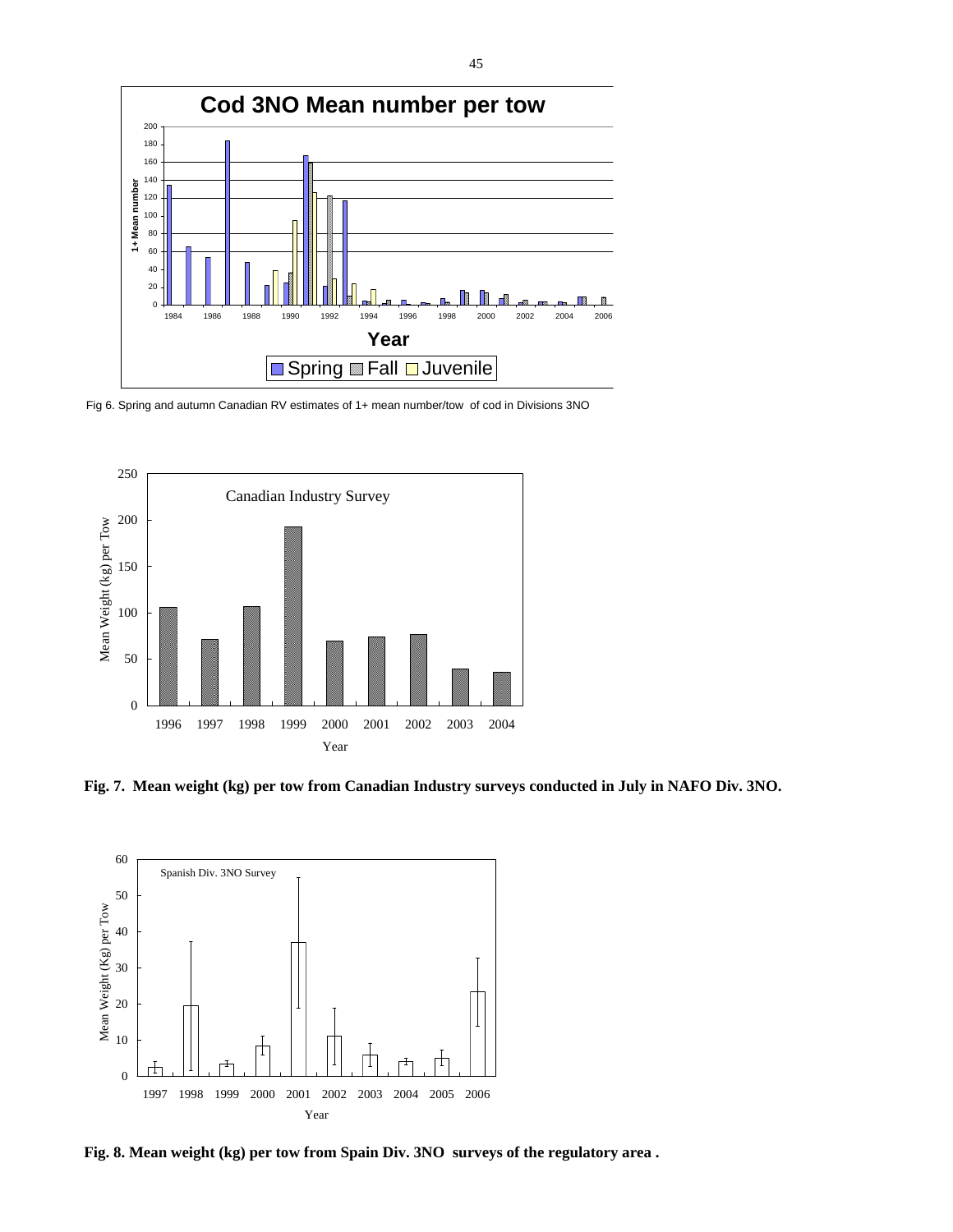

**Figure 9 - Age at 50% maturity for cod in Divs. 3NO (by cohort).** 



**Fig. 10. Estimated proportions mature at ages 5-7 for female cod sampled during DFO research vessel bottom-trawl surveys in NAFO Divs 3NO during 1975-2005. Model fitted by cohort to observed proportions mature at age from DFO RV survey data 1975-2005.**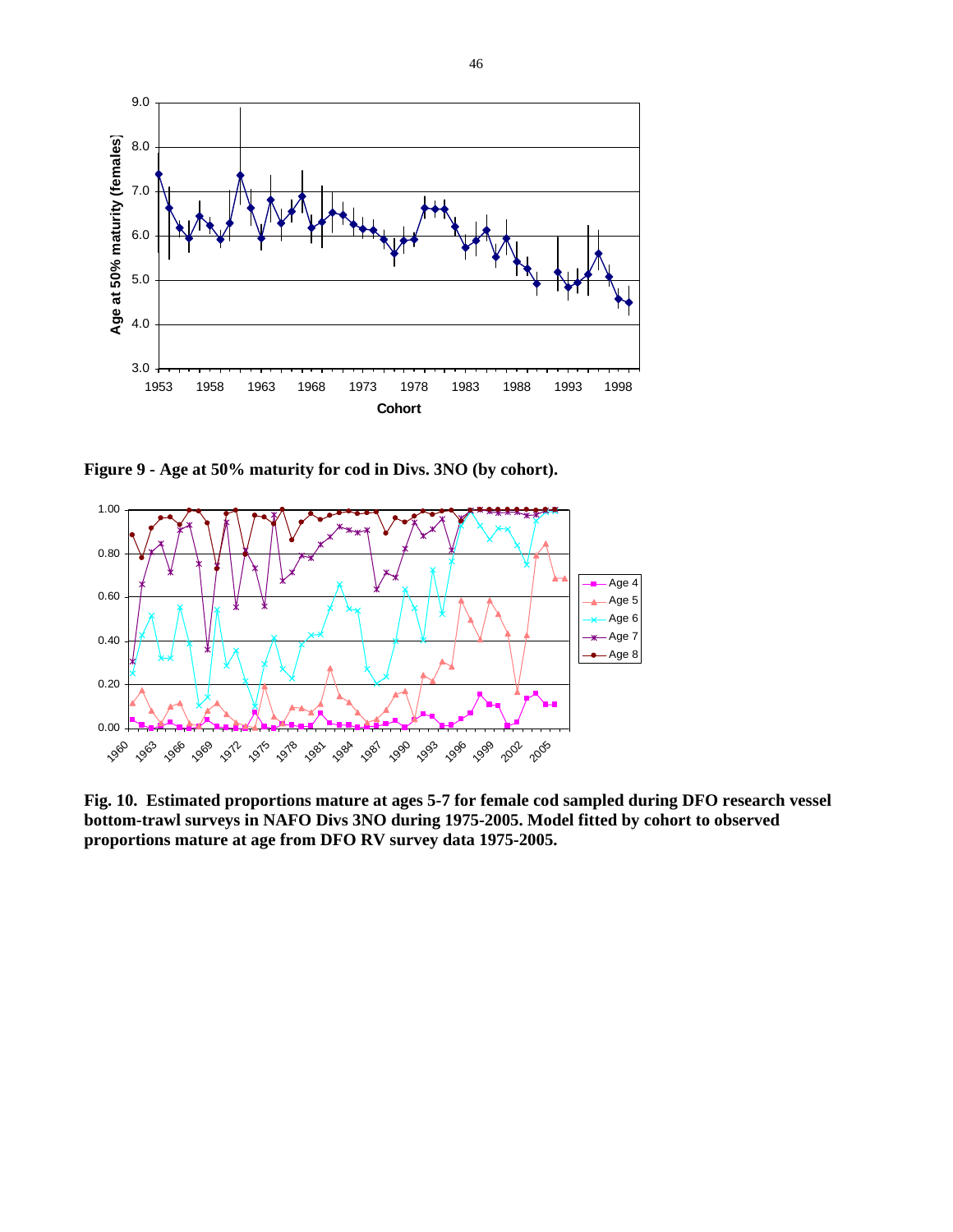

**Fig. 11. Estimated catchabilities from ADAPT.** 



**Fig. 12. Residuals at age for each index in the ADAPT.**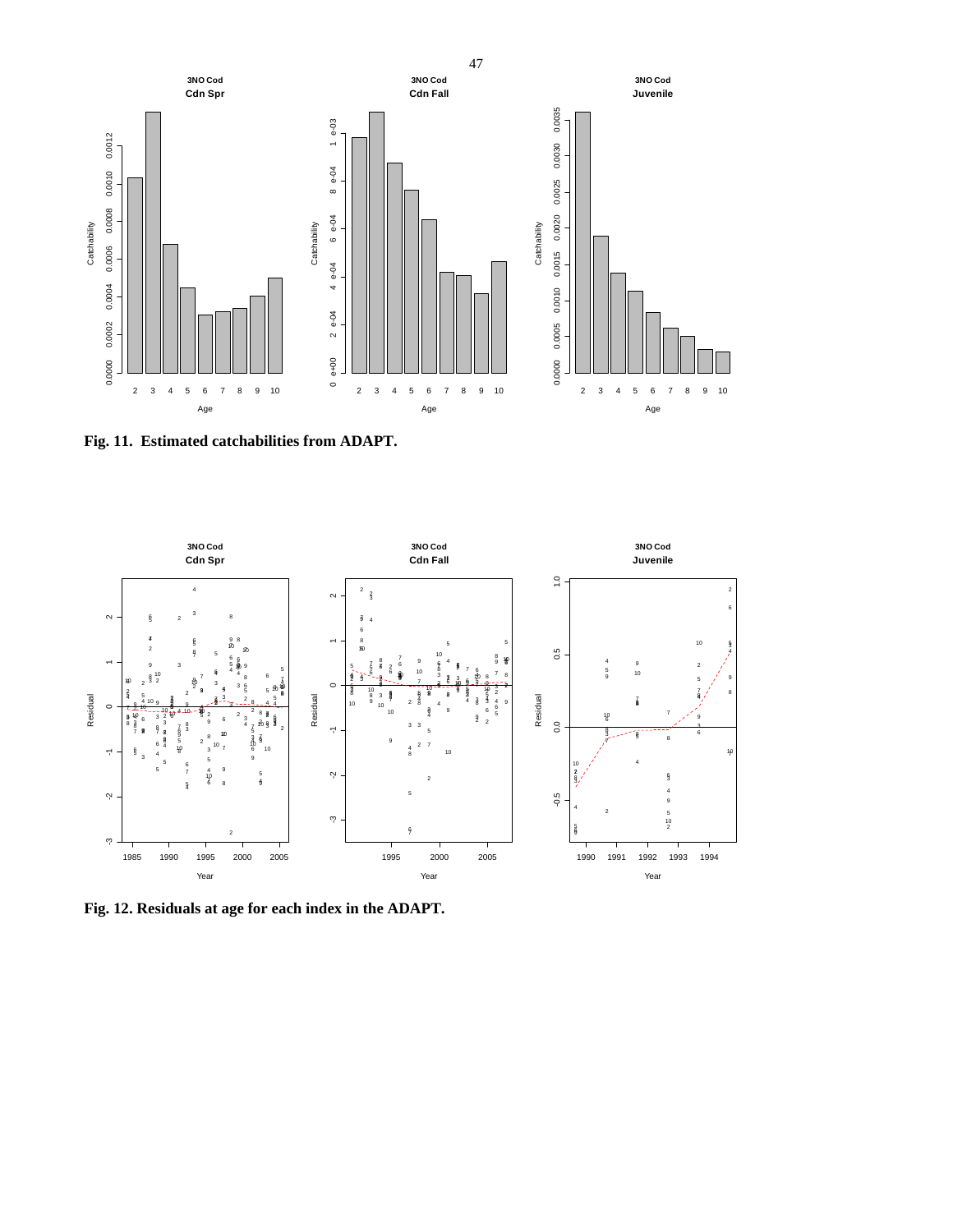

**Fig. 13. Bias corrected Population Abundance for cod in Divs. 3NO (000's) as estimated from ADAPT** 



**Fig. 14. Fishing Mortality for cod in Div. 3NO as estimated from ADAPT.**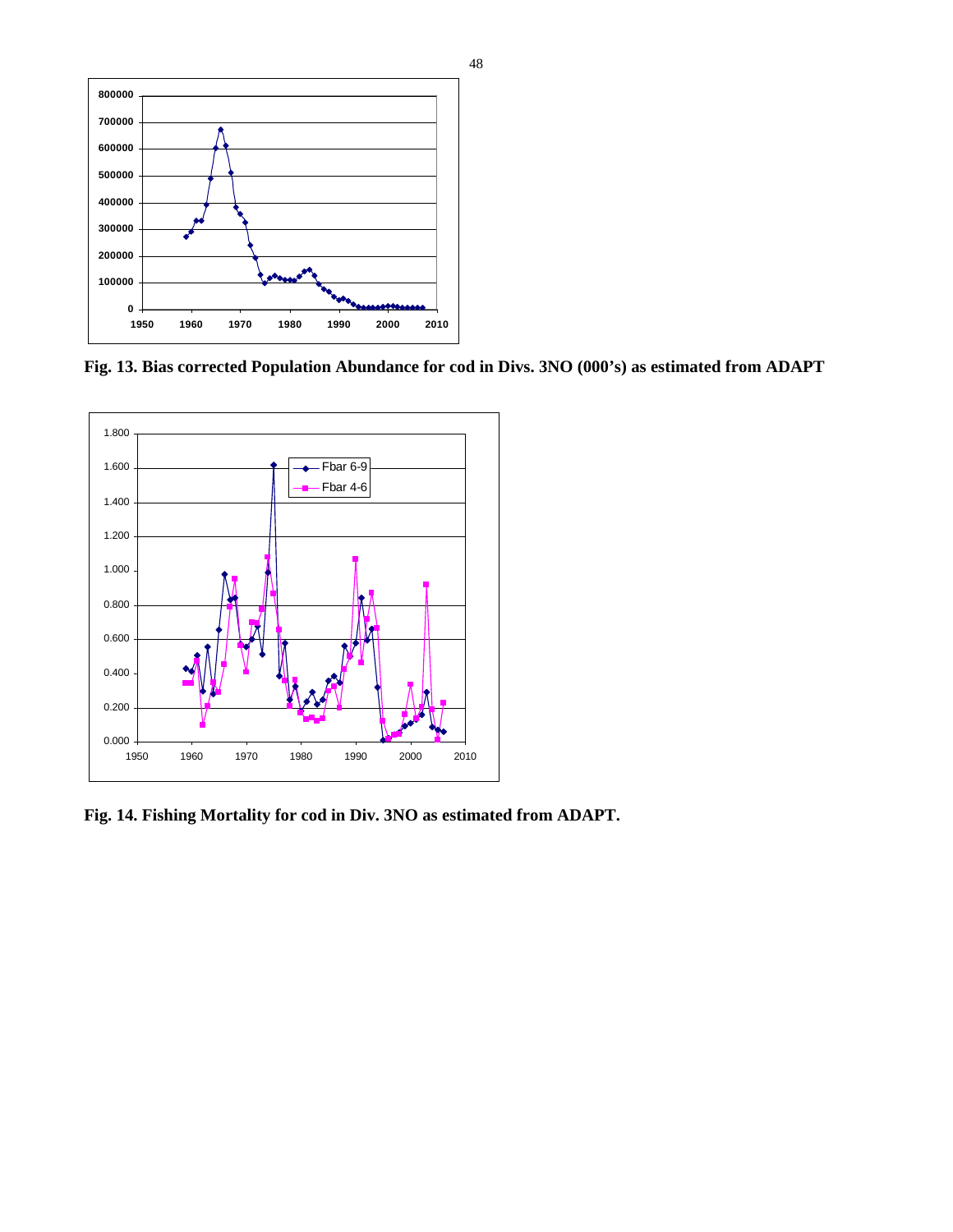

**Fig. 15. Age 3 recruits for cod in Div. 3NO as estimated from ADAPT.** 



**Fig. 16. Spawner biomass for cod in Div. 3NO as estimated from ADAPT.**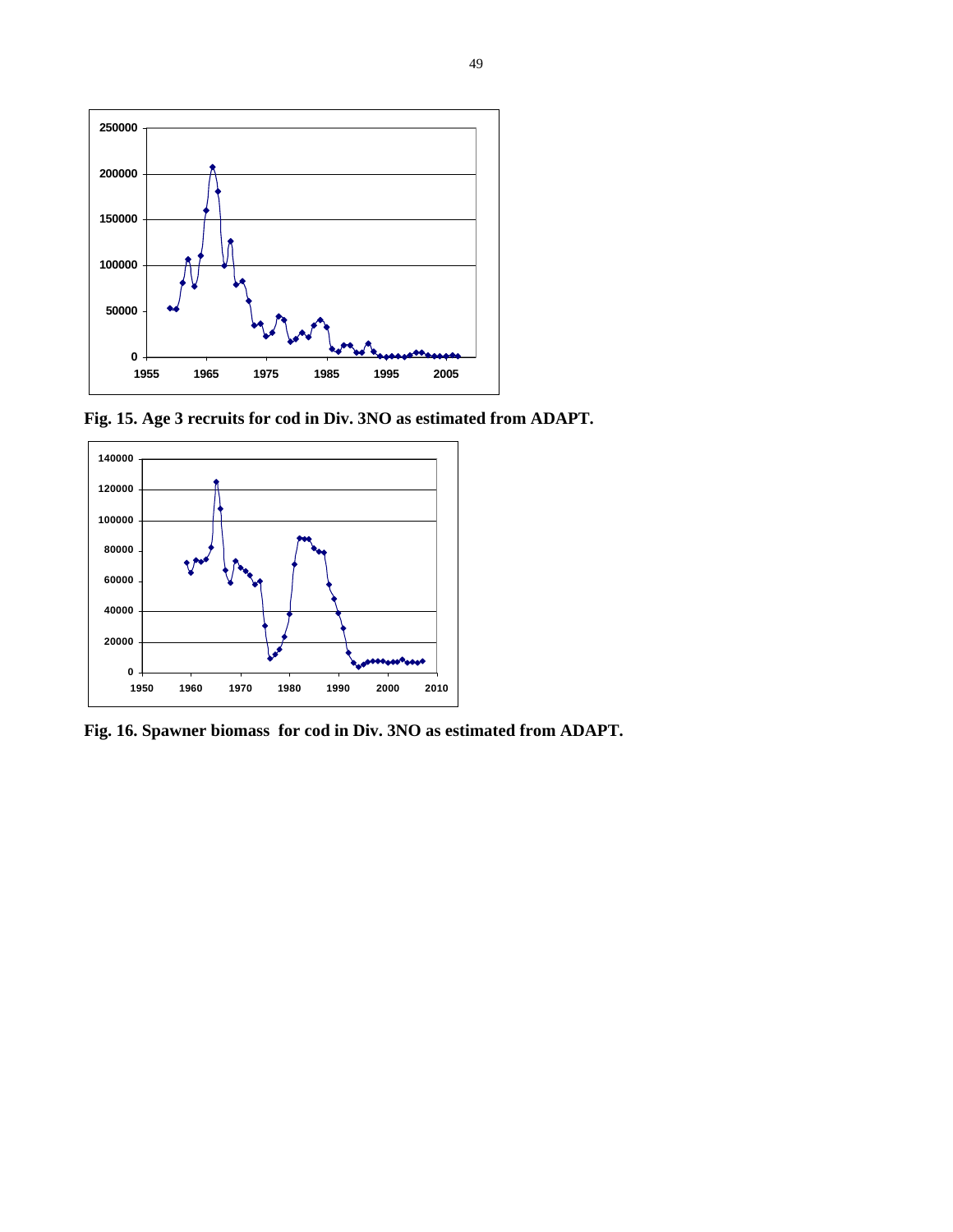



**Fig. 17. Retrospective estimates of Age 3 recruits (log scale), spawner biomass and fishing mortality (Fbar 4-6) for cod in Div. 3NO.**